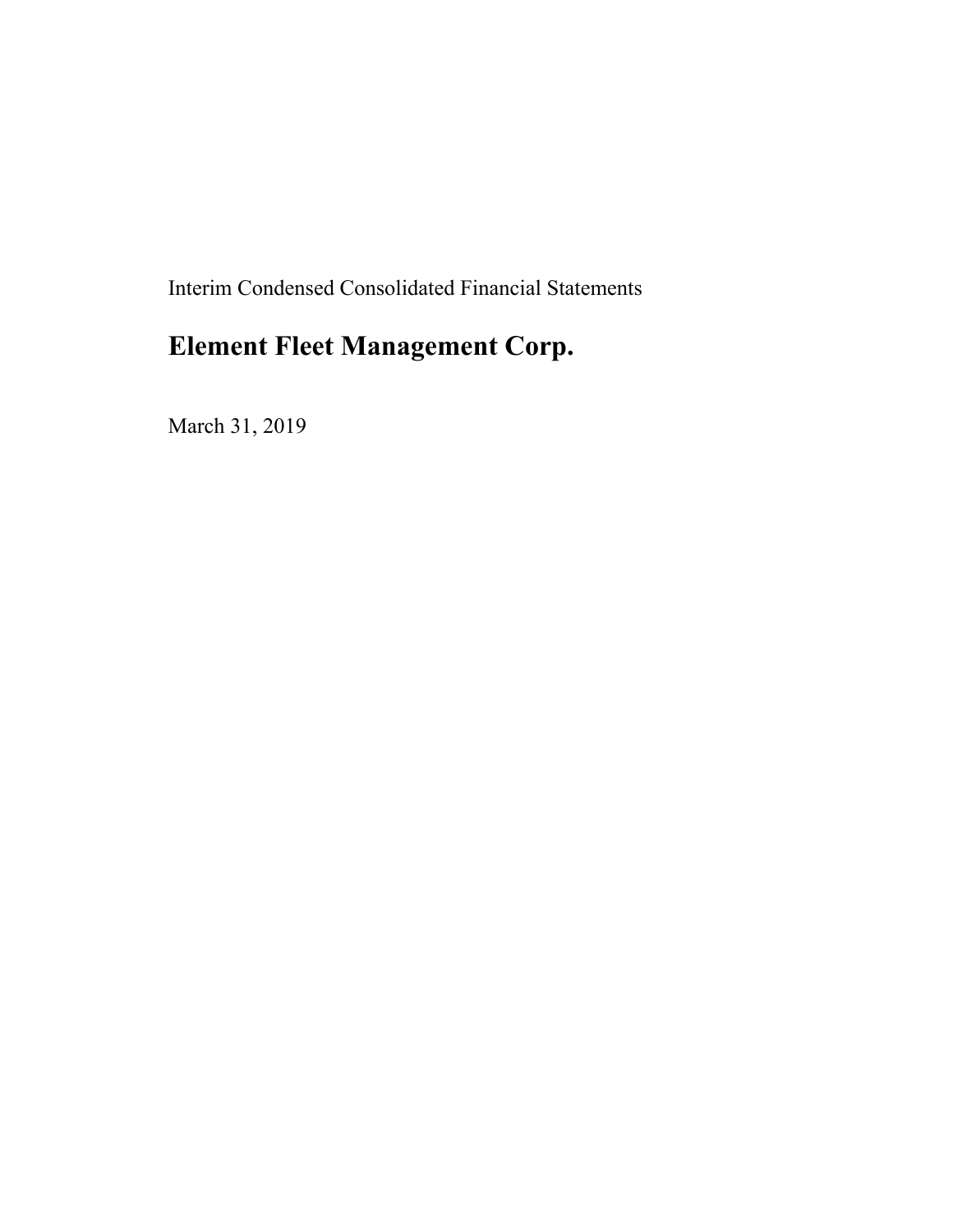#### **INTERIM CONDENSED CONSOLIDATED STATEMENTS OF FINANCIAL POSITION**

(unaudited, in thousands of Canadian dollars)

|                                                     | As at             | As at<br>December 31,<br>2018 |  |
|-----------------------------------------------------|-------------------|-------------------------------|--|
|                                                     | March 31,<br>2019 |                               |  |
|                                                     | \$                | \$                            |  |
| <b>ASSETS</b>                                       |                   |                               |  |
| Cash                                                | 43,860            | 21,999                        |  |
| Restricted funds (note 7)                           | 568,524           | 504,454                       |  |
| Finance receivables (notes 3 and 16)                | 12,606,855        | 13,203,588                    |  |
| Equipment under operating leases (note 4)           | 2,200,786         | 2,161,663                     |  |
| Accounts receivable and other assets                | 259,964           | 270,997                       |  |
| Notes receivable (note 16)                          | 12,566            | 13,698                        |  |
| Derivative financial instruments (note 16)          | 33,253            | 34,752                        |  |
| Property, equipment and leasehold improvements, net | 117,483           | 60,969                        |  |
| Investments (notes 5 and 16)                        | 119,759           | 124,353                       |  |
| Intangible assets, net                              | 832,447           | 854,433                       |  |
| Deferred tax assets                                 | 404,727           | 410,864                       |  |
| Goodwill                                            | 1,276,711         | 1,302,236                     |  |
|                                                     | 18,476,935        | 18,964,006                    |  |
| <b>LIABILITIES AND SHAREHOLDERS' EQUITY</b>         |                   |                               |  |
| <b>Liabilities</b>                                  |                   |                               |  |
| Accounts payable and accrued liabilities            | 783,777           | 706,720                       |  |
| Derivative financial instruments (note 16)          | 59,450            | 68,467                        |  |
| Secured borrowings (notes 7 and 16)                 | 12,721,176        | 13,270,780                    |  |
| Convertible debentures (notes 8 and 16)             | 903,024           | 897,435                       |  |
| Deferred tax liabilities                            | 53,956            | 45,119                        |  |
|                                                     | 14,521,383        | 14,988,521                    |  |
| Shareholders' equity (note 9)                       | 3,955,552         | 3,975,485                     |  |
|                                                     | 18,476,935        | 18,964,006                    |  |
|                                                     |                   |                               |  |

*See accompanying notes*

On behalf of the Board:

mon

 $45/2$ 

Director Director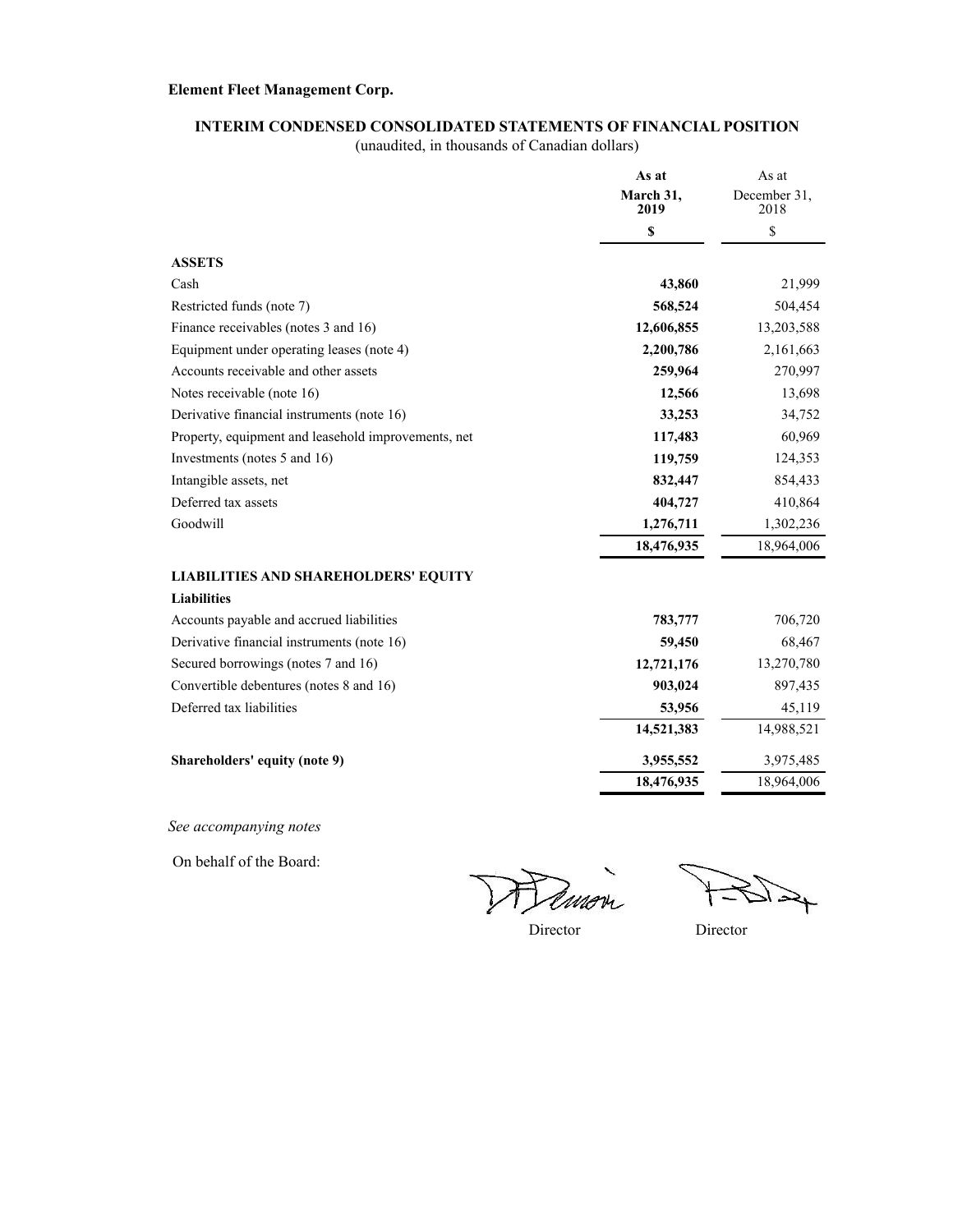#### **INTERIM CONDENSED CONSOLIDATED STATEMENTS OF OPERATIONS**

(unaudited, in thousands of Canadian dollars, except for per share amounts)

|                                                           | <b>Three-month</b><br>period ended | Three-month<br>period ended |  |
|-----------------------------------------------------------|------------------------------------|-----------------------------|--|
|                                                           | March 31, 2019                     | March 31, 2018              |  |
|                                                           | \$                                 | \$                          |  |
| <b>NET REVENUE</b>                                        |                                    |                             |  |
| Interest income, net (note 11)                            | 167,208                            | 153,356                     |  |
| Rental revenue and other (note 11)                        | 191,353                            | 140,640                     |  |
| Depreciation of equipment under operating leases (note 4) | (122, 545)                         | (96, 853)                   |  |
|                                                           | 236,016                            | 197,143                     |  |
| Interest expense                                          | 129,129                            | 101,513                     |  |
| Net financing revenue                                     | 106,887                            | 95,630                      |  |
| Fleet service revenue (note 11)                           | 129,904                            | 125,763                     |  |
| Direct costs of fixed rate service contracts (note 11)    | (11,776)                           | (11,064)                    |  |
| Servicing income, net                                     | 118,128                            | 114,699                     |  |
| Syndication revenue, net (note 11)                        | 17,212                             | 1,014                       |  |
| Net revenue                                               | 242,227                            | 211,343                     |  |
| <b>OPERATING EXPENSES</b>                                 |                                    |                             |  |
| Salaries, wages and benefits                              | 80,115                             | 82,265                      |  |
| General and administrative expenses                       | 29,798                             | 33,840                      |  |
| Depreciation and amortization (note 15)                   | 10,360                             | 5,280                       |  |
| Amortization of convertible debenture discount (note 8)   | 3,655                              | 3,424                       |  |
| Share-based compensation (note 10)                        | 5,170                              | 4,547                       |  |
|                                                           | 129,098                            | 129,356                     |  |
| <b>OTHER EXPENSES</b>                                     |                                    |                             |  |
| Amortization of intangible assets from acquisitions       | 9,176                              | 11,871                      |  |
| Restructuring and transformation costs (note 17)          | 6,738                              | 40,811                      |  |
|                                                           | 15,914                             | 52,682                      |  |
| Loss on investments (note 5)                              | 1,330                              | 10,304                      |  |
| Income before income taxes from operations                | 95,885                             | 19,001                      |  |
| Provision for (recovery of) income taxes                  | 15,412                             | (2,758)                     |  |
| Net income for the period                                 | 80,473                             | 21,759                      |  |
| Basic earnings per share (note 12)                        | $\mathbb S$<br>0.16                | $\mathbb{S}$<br>0.03        |  |
| Diluted earnings per share (note 12)                      | 0.16<br>\$                         | \$<br>0.03                  |  |

*See accompanying notes*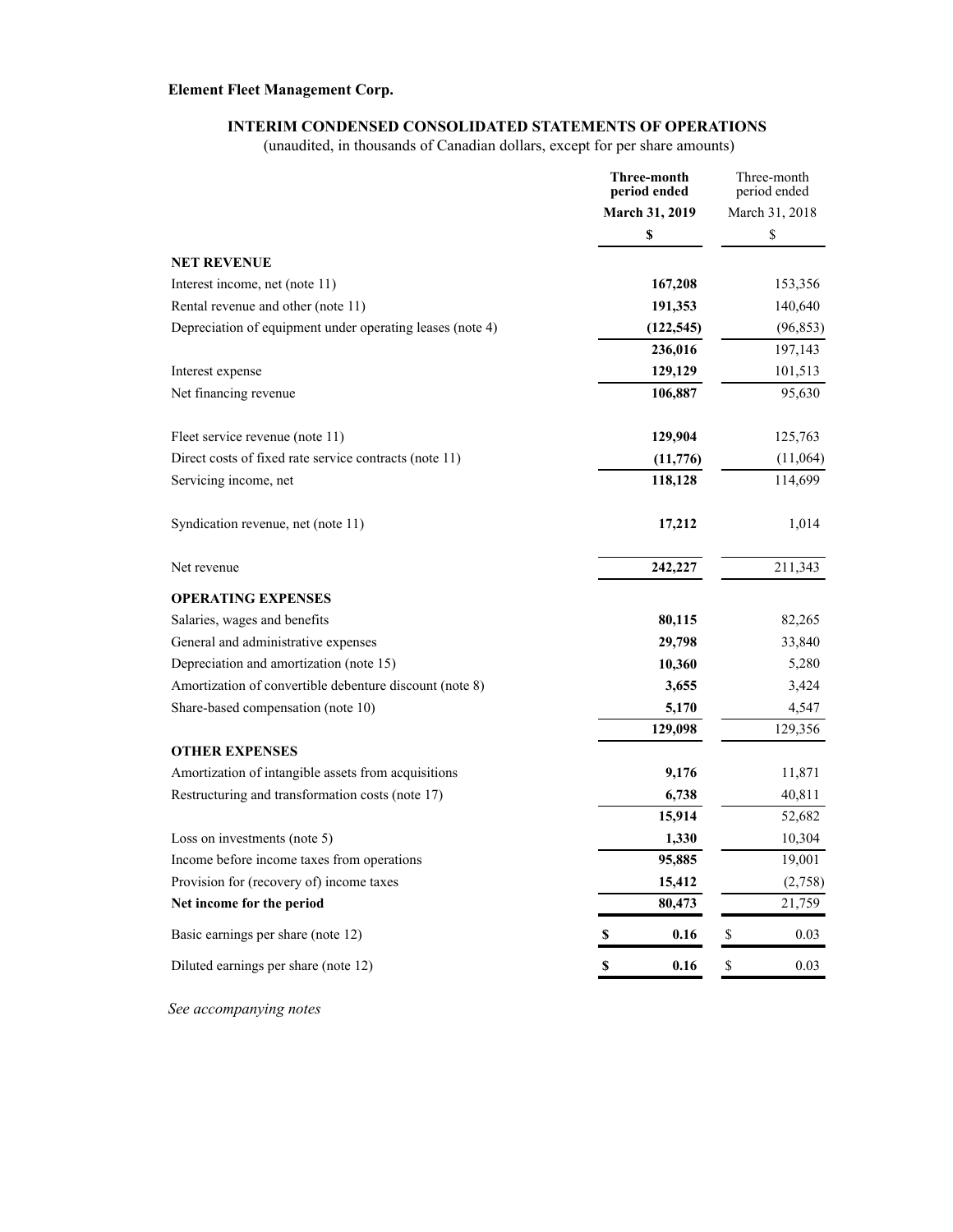### **INTERIM CONDENSED CONSOLIDATED STATEMENTS OF COMPREHENSIVE INCOME**

(unaudited, in thousands of Canadian dollars)

|                                                                | Three-month<br>period ended | Three-month<br>period ended |  |
|----------------------------------------------------------------|-----------------------------|-----------------------------|--|
|                                                                | <b>March 31, 2019</b>       | March 31, 2018              |  |
|                                                                | \$                          | \$                          |  |
| Net income for the period                                      | 80,473                      | 21,759                      |  |
|                                                                |                             |                             |  |
| OTHER COMPREHENSIVE (LOSS) INCOME                              |                             |                             |  |
| Items that may be reclassified subsequently to profit or loss: |                             |                             |  |
| Cash flow and foreign exchange hedges gain                     | 49                          | 4,873                       |  |
| Net unrealized foreign exchange (loss) gain                    | (77, 813)                   | 140,350                     |  |
|                                                                | (77, 764)                   | 145,223                     |  |
| (Recovery of) provision for income taxes                       | (1,301)                     | 1,257                       |  |
| Total other comprehensive (loss) income                        | (76, 463)                   | 143,966                     |  |
| Comprehensive income for the period                            | 4,010                       | 165,725                     |  |

*See accompanying notes*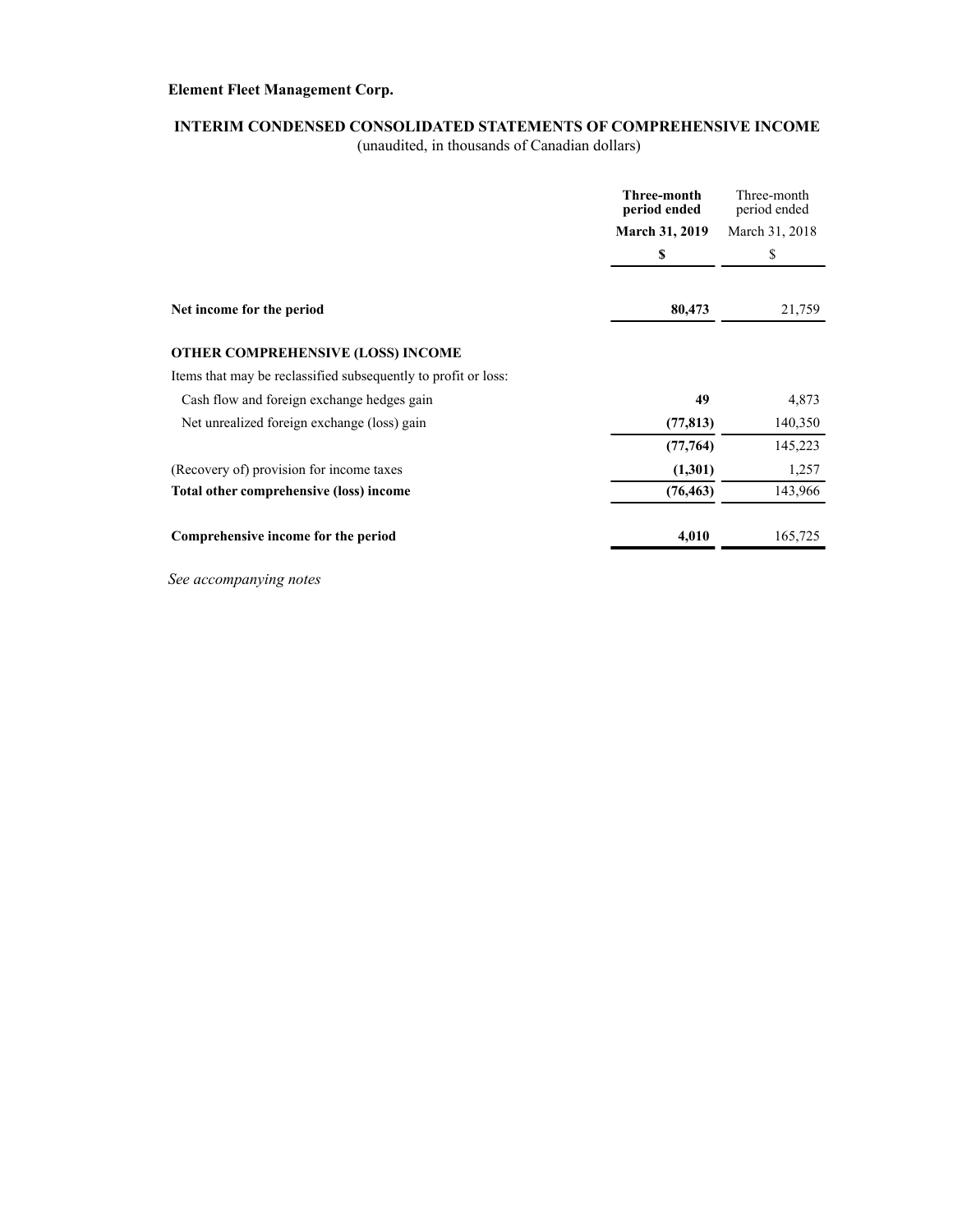#### **INTERIM CONDENSED CONSOLIDATED STATEMENTS OF CHANGES IN SHAREHOLDERS' EQUITY**

(unaudited, in thousands of Canadian dollars)

|                                                       | <b>Common share</b><br>capital | <b>Preferred share</b><br>capital | <b>Equity</b><br>component of<br>convertible<br>debentures | Contributed<br>surplus | <b>Retained</b><br>earnings | Accumulated<br>other<br>comprehensive<br>(loss) income | <b>Total</b><br>shareholders'<br>equity |
|-------------------------------------------------------|--------------------------------|-----------------------------------|------------------------------------------------------------|------------------------|-----------------------------|--------------------------------------------------------|-----------------------------------------|
|                                                       | \$                             | \$                                | \$                                                         | \$                     | \$                          | \$                                                     | \$                                      |
| Balance, December 31, 2018                            | 3,092,010                      | 680,412                           | 46,200                                                     | 75,805                 | (175, 426)                  | 256,484                                                | 3,975,485                               |
| Impact on adopting IFRS 16 (notes 2 and 15)           |                                |                                   |                                                            |                        | 1,958                       |                                                        | 1,958                                   |
| Restated opening balance under IFRS 16                | 3,092,010                      | 680,412                           | 46,200                                                     | 75,805                 | (173, 468)                  | 256,484                                                | 3,977,443                               |
| Comprehensive income (loss) for the period            |                                |                                   |                                                            |                        | 80,473                      | (76, 463)                                              | 4,010                                   |
| Dividends - Preferred shares (note 9)                 |                                |                                   |                                                            |                        | (11, 164)                   |                                                        | (11, 164)                               |
| Dividends - Common shares (note 9)                    |                                |                                   |                                                            |                        | (19, 494)                   |                                                        | (19, 494)                               |
| Net taxes on dividends paid                           |                                |                                   |                                                            |                        | (302)                       |                                                        | (302)                                   |
| Options exercised (notes 9 and 10)                    | 8,638                          |                                   |                                                            | (5, 943)               |                             |                                                        | 2,695                                   |
| Issuance of shares, net of share issue costs (note 9) | 1,386                          |                                   |                                                            |                        |                             |                                                        | 1,386                                   |
| Employee stock option expense (note 10)               |                                |                                   |                                                            | 978                    |                             |                                                        | 978                                     |
| Balance, March 31, 2019                               | 3,102,034                      | 680,412                           | 46,200                                                     | 70,840                 | (123, 955)                  | 180,021                                                | 3,955,552                               |
| Balance, December 31, 2017                            | 2,755,536                      | 680,412                           | 46,200                                                     | 69,450                 | 248,843                     | (60, 358)                                              | 3,740,083                               |
| Impact on adopting IFRS 9                             |                                |                                   |                                                            |                        | (65, 304)                   |                                                        | (65, 304)                               |
| Restated opening balance under IFRS 9                 | 2,755,536                      | 680,412                           | 46,200                                                     | 69,450                 | 183,539                     | (60, 358)                                              | 3,674,779                               |
| Comprehensive income for the period                   |                                |                                   |                                                            |                        | 21,759                      | 143,966                                                | 165,725                                 |
| Dividends - Preferred shares (note 9)                 |                                |                                   |                                                            |                        | (11,068)                    |                                                        | (11,068)                                |
| Dividends - Common shares (note9)                     |                                |                                   |                                                            |                        | (28, 527)                   |                                                        | (28, 527)                               |
| Net taxes on dividends paid                           |                                |                                   |                                                            |                        | (299)                       |                                                        | (299)                                   |
| Employee stock option expense (note 10)               |                                |                                   |                                                            | 1,856                  |                             |                                                        | 1,856                                   |
| Balance, March 31, 2018                               | 2,755,536                      | 680,412                           | 46,200                                                     | 71,306                 | 165,404                     | 83,608                                                 | 3,802,466                               |

*See accompanying notes*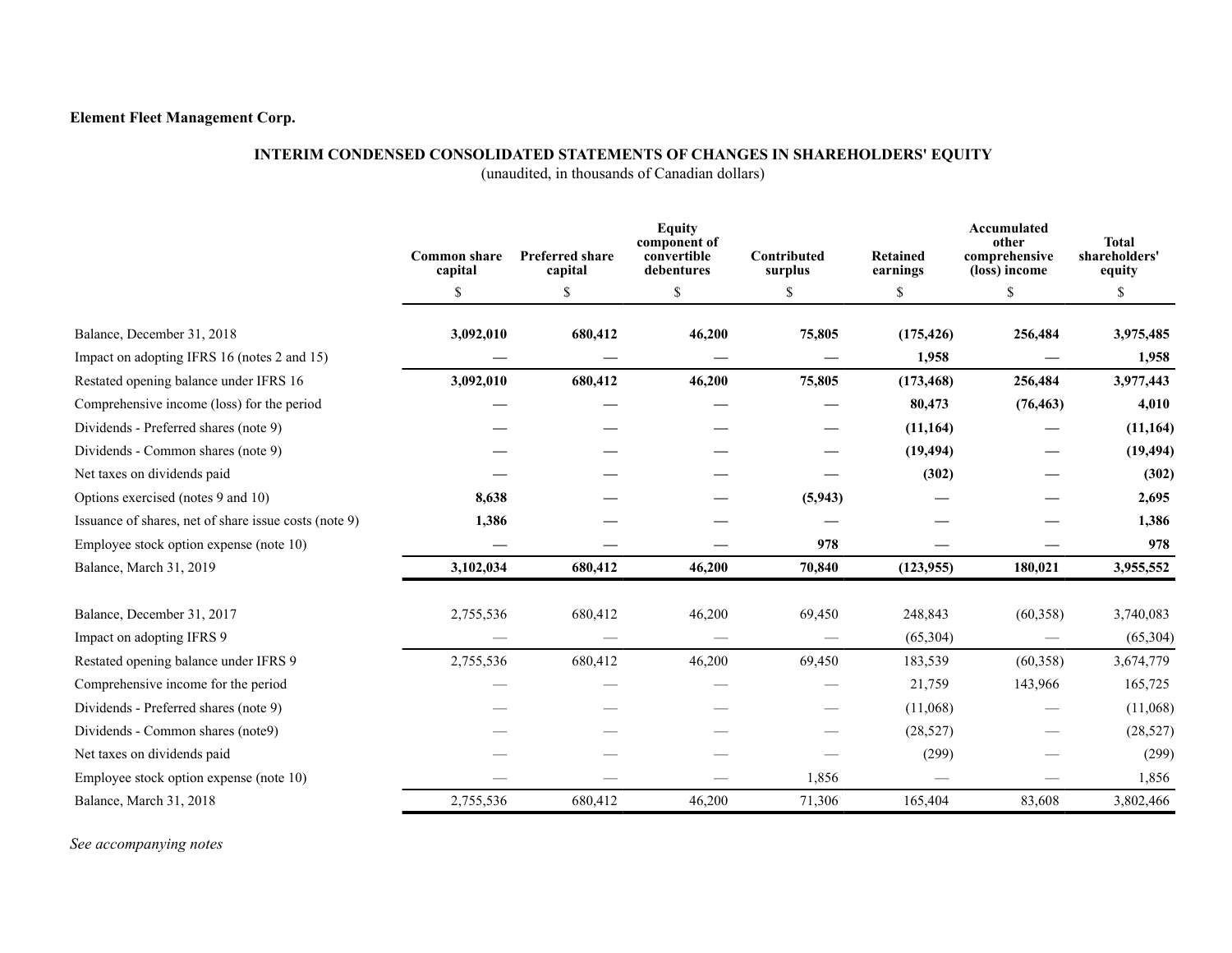### **INTERIM CONDENSED CONSOLIDATED STATEMENTS OF CASH FLOWS**

(unaudited, in thousands of Canadian dollars)

|                                                                                                   | Three-month<br>period ended | Three-month<br>period ended |
|---------------------------------------------------------------------------------------------------|-----------------------------|-----------------------------|
|                                                                                                   | March 31, 2019              | March 31, 2018              |
|                                                                                                   | \$                          | \$                          |
| <b>OPERATING ACTIVITIES</b>                                                                       |                             |                             |
| Net income for the period                                                                         | 80,473                      | 21,759                      |
| Items not affecting cash                                                                          |                             |                             |
| Share-based compensation (note 10)                                                                | 978                         | 1,856                       |
| Depreciation of property, equipment and leasehold improvements                                    | 6,679                       | 3,467                       |
| Amortization of intangible assets, including from acquisitions                                    | 12,857                      | 13,683                      |
| Amortization of deferred lease costs                                                              | 6,828                       | 5,498                       |
| Amortization of deferred financing costs                                                          | 14,044                      | 10,731                      |
| Depreciation of equipment under operating leases (note 4)                                         | 122,545                     | 96,853                      |
| Amortization of convertible debenture synthetic discount and deferred costs (note 8)              | 5,589                       | 5,255                       |
| Loss on investments                                                                               | 1,330                       | 10,289                      |
| Share of earnings from other equity accounted investments                                         |                             | 706                         |
| Provision for credit losses                                                                       | 1,261                       | 284                         |
|                                                                                                   | 252,584                     | 170,381                     |
| Changes in non-cash operating assets and liabilities                                              |                             |                             |
| Investment in finance receivables                                                                 | (1,378,775)                 | (1,307,545)                 |
| Repayments of finance receivables                                                                 | 1,165,907                   | 1,209,198                   |
| Investment in equipment under operating leases                                                    | (333, 925)                  | (162, 252)                  |
| Proceeds on disposal of equipment under operating leases                                          | 114,216                     | 69,411                      |
| Syndications of finance receivables                                                               | 487,813                     | 48,178                      |
| Other non-cash operating assets and liabilities                                                   | 2,404                       | (57, 112)                   |
| Cash provided by (used in) operating activities                                                   | 310,224                     | (29,741)                    |
| <b>INVESTING ACTIVITIES</b>                                                                       |                             |                             |
| Investments                                                                                       | 395                         | (12,950)                    |
| Purchase of property, equipment and leasehold improvements                                        | (6,824)                     | (2,232)                     |
| Proceeds on disposals of property, equipment and leasehold improvements, and<br>intangible assets | 21,099                      | 1,486                       |
| Purchase of intangible assets                                                                     | (6,947)                     | (9,622)                     |
| Decrease (increase) in notes receivable                                                           | 1,132                       | (122)                       |
| Cash provided by (used in) investing activities                                                   | 8,855                       | (23, 440)                   |
| <b>FINANCING ACTIVITIES</b>                                                                       |                             |                             |
| Cash payments for principle portion of lease liability                                            | (616)                       |                             |
| Cash payments for interest portion of lease liability                                             | (593)                       |                             |
| Decrease in restricted funds                                                                      | (73, 858)                   | (57, 506)                   |
| Increase in deferred financing costs                                                              | (10, 867)                   | (121)                       |
| Issuance of share capital, net                                                                    | 4,081                       |                             |
| Issuance of secured borrowings, net                                                               | (183, 974)                  | 159,088                     |
| Dividends paid                                                                                    | (30, 658)                   | (39, 595)                   |
| Cash (used in) provided by financing activities                                                   | (296, 485)                  | 61,866                      |
| Effects of foreign exchange rates on cash                                                         | (733)                       | 834                         |
|                                                                                                   |                             |                             |
| Net increase in cash during the period                                                            | 21,861                      | 9,519                       |
| Cash, beginning of the period                                                                     | 21,999                      | 76,637                      |
| Cash, end of the period                                                                           | 43,860                      | 86,156                      |
| Supplemental cash flow information:                                                               |                             |                             |
| Cash taxes paid                                                                                   | 9,888                       | 5,944                       |
| Cash interest paid                                                                                | 117,622                     | 79,681                      |
| See accompanying notes                                                                            |                             |                             |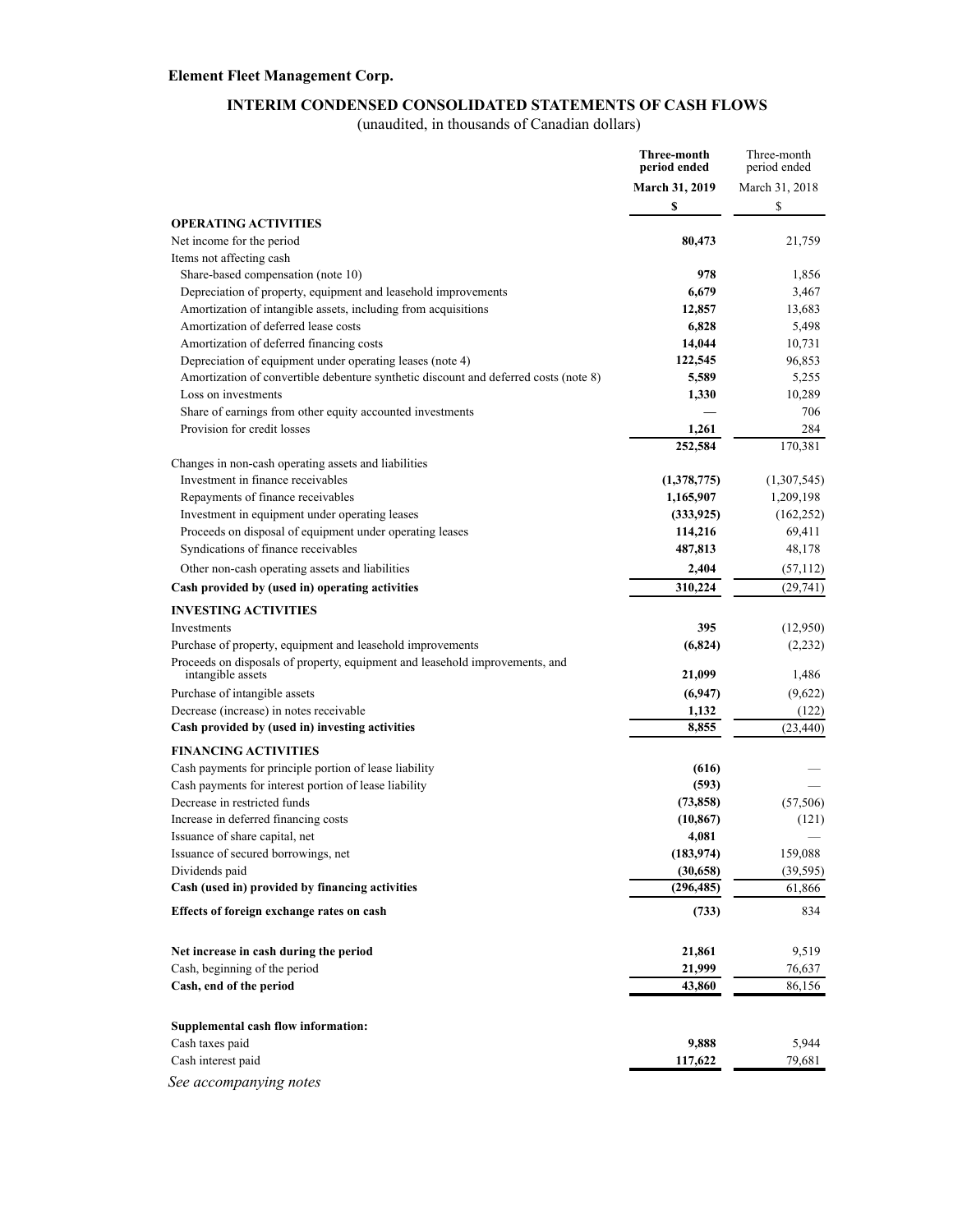(unaudited, in thousands of Canadian dollars, except where otherwise noted and per share amounts)

### **1. CORPORATE INFORMATION**

Element Fleet Management Corp. ("Element", "EFN" or the "Company"), was incorporated under the *Business Corporations Act (Ontario)* on May 11, 2007 and commenced operations on that date. The registered office of the Company is 161 Bay Street, Suite 3600, Toronto, Ontario. The Company is a public corporation traded on the Toronto Stock Exchange (the "TSX") under the symbol "EFN".

Element is a publicly traded fleet management company with approximately \$18.5 billion in assets and operations in the US, Canada, Mexico, Australia and New Zealand. Element is a leading global fleet management company, providing world-class services and financings for commercial vehicle and equipment fleets, serving 50 countries worldwide through the Element-Arval Global Alliance. EFN provides a comprehensive range of fleet services that span the total lifecycle, from vehicle acquisition and financing to program management and remarketing – helping more than 4,000 clients optimize their fleet performance and productivity.

### **2. SUMMARY OF SIGNIFICANT ACCOUNTING POLICIES**

#### **Statement of compliance**

These interim condensed consolidated financial statements are prepared in accordance with International Financial Reporting Standards ("IFRS"), International Accounting Standard 34, *Interim Financial Reporting,* as issued by the International Accounting Standards Board ("IASB").

These interim condensed consolidated financial statements should be read in conjunction with the consolidated financial statements of the Company as at and for the year ended December 31, 2018, which includes information necessary or useful in understanding the Company's business and financial statement presentation. The results reported in these interim condensed consolidated financial statements should not be regarded as necessarily indicative of results that may be expected for the entire year.

These interim condensed consolidated financial statements were authorized for issuance by the Board of Directors of the Company on May 7, 2019.

#### **Accounting policies**

These interim condensed consolidated financial statements have been prepared in conformity with accounting policies disclosed in the consolidated financial statements for the year ended December 31, 2018, except as discussed below.

#### **Syndication**

The Company periodically syndicates certain finance receivables to third party financial institutions. At the time the finance receivables are syndicated, the net book value of the asset is removed from the statement of financial position and the associated revenue and expenses are recognized immediately in the statement of operations within the Syndication revenue, net line item.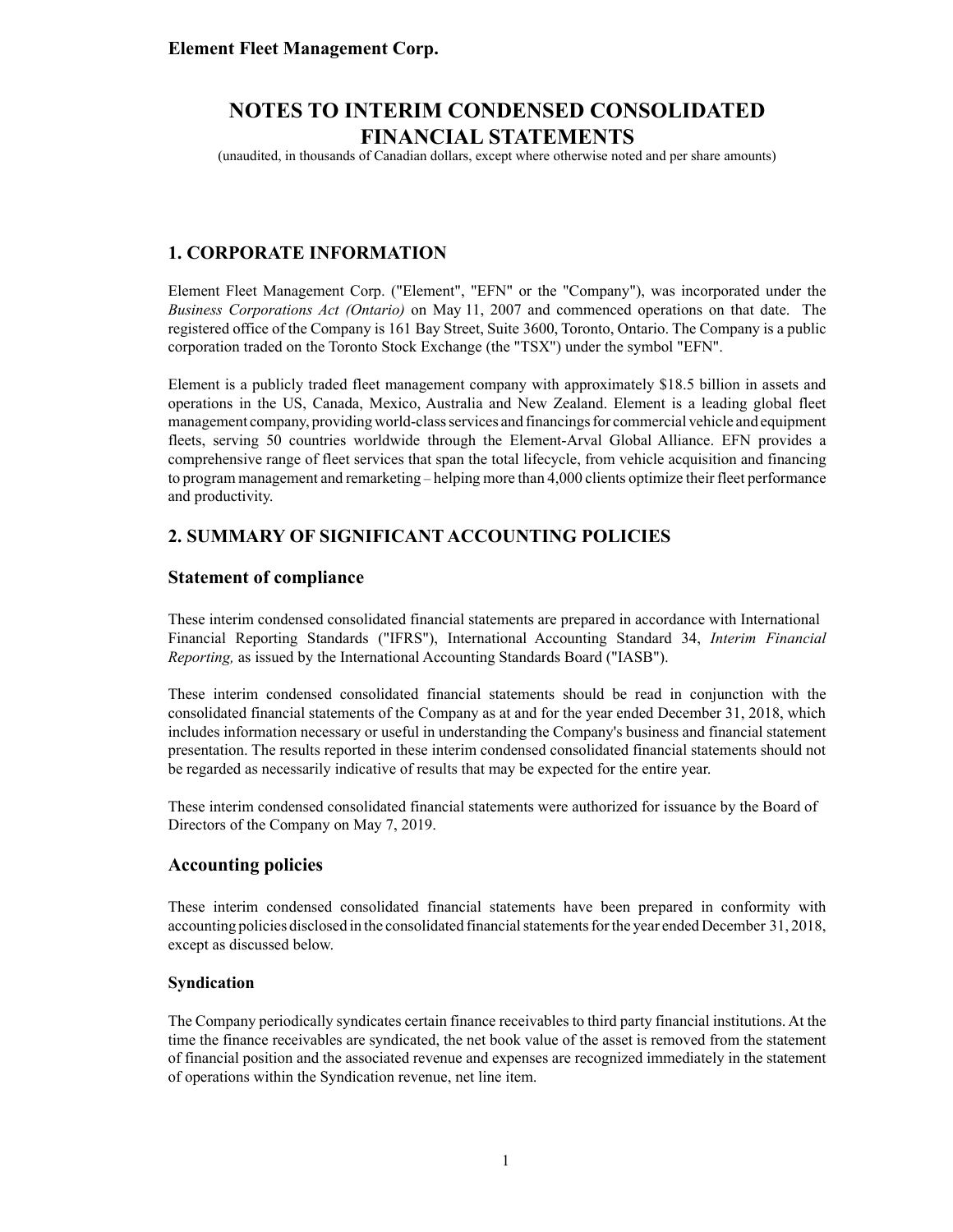(unaudited, in thousands of Canadian dollars, except where otherwise noted and per share amounts)

#### **Recently adopted accounting standards**

IFRS 16, *Leases* ("IFRS 16")

Effective January 1, 2019, the Company adopted IFRS 16, issued by the IASB, using the modified retrospective method with the cumulative effect of initially applying the standard recognized as an adjustment to opening retained earnings. This adoption methodology does not require restatement of prior periods. In addition, the Company elected the practical expedients permitted under the transition guidance within the new standard, which, among other things, allowed the Company to carry forward the historical lease classification and allowed the use of hindsight to determine the lease term for existing leases. In the application of hindsight, the Company evaluated its current real estate strategies, which resulted in the determination that certain renewal terms would likely be exercised and were therefore included in the expected lease term when calculating the lease liability and right of use asset. As a result, the recorded lease liability at adoption was higher than the lease commitments disclosed in the Company's December 31, 2018 audited annual financial statements.

Upon adoption of IFRS 16, the Company applied a single recognition and measurement approach for all leases that it is the lessee, except for short-term leases and leases of low-value assets. The Company recognizes right-of-use assets representing the right to use the underlying assets and lease liabilities to make lease payments. This resulted in the recording of additional lease assets and lease liabilities of approximately \$79,700 as of January 1, 2019. Lessor accounting under the new standard was mostly left unchanged and did not impact the Company's vehicle leases with its clients. The adoption of this standard did not materially impact the Company's condensed consolidated operations and had no impact on cash flows.

Set out below are the new accounting policies of the Company upon adoption of IFRS 16:

#### **Right-of-use assets**

The Company recognizes right-of-use assets at the commencement date of the lease (i.e., the date the underlying asset is available for use). Right-of-use assets are measured at cost, less any accumulated depreciation and impairment losses, and adjusted for any remeasurement of lease liabilities.

#### **Lease liabilities**

At the commencement date of the lease, the Company recognizes lease liabilities measured at the present value of lease payments to be made over the lease term. In calculating the present value of lease payments, the Company uses the incremental borrowing rate at the lease commencement date if the interest rate implicit in the lease is not readily determinable. After the commencement date, the amount of lease liabilities is increased to reflect the accretion of interest and reduced for the lease payments made.

#### **Changes in the presentation of the interim condensed consolidated statements of operations and geographic location**

During the current period, the Company modified the presentation and classification of the Net revenue section within the interim condensed consolidated statements of operations with the overarching principle of disaggregating revenue into three distinct revenue streams: 1) financing revenue, 2) syndication revenue, and 3) servicing revenue.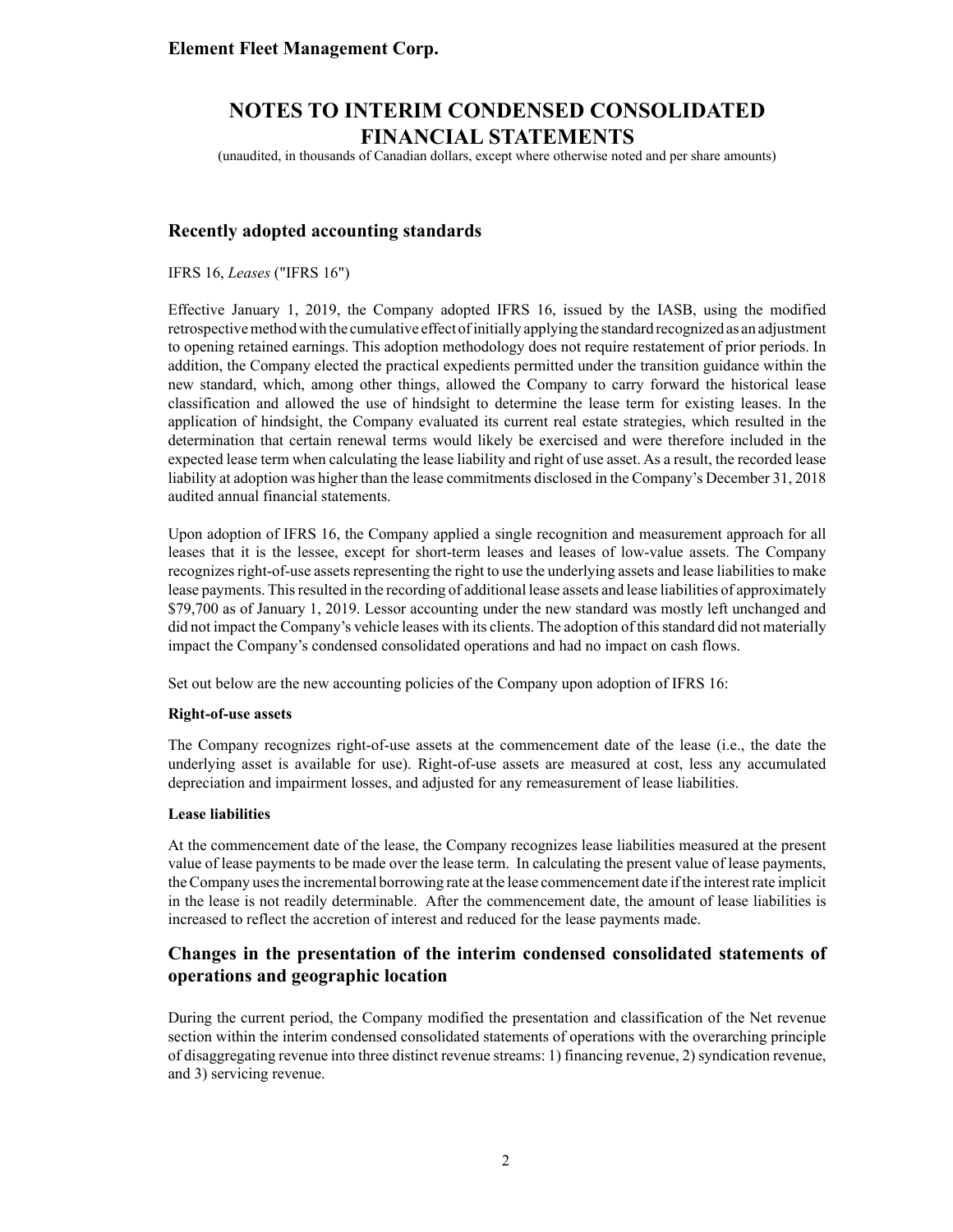(unaudited, in thousands of Canadian dollars, except where otherwise noted and per share amounts)

The primary reclassifications are as follows:

- Reclassification of gain on sale of disposition of equipment under operating leases from Service revenue and other to Rental revenue and other,
- Reclassification of syndication revenue from Service revenue and other to its own line item,
- Reclassification of certain US financing leases to Equipment under operating leases, and
- Reclassification of certain contract costs from Interest income, net to Servicing income, net.

Additionally, the Company modified its geographic locations from the US, Canada, and Other to the US and Canada, Australia and New Zealand, and Mexico to align with how management operates and evaluates the business.

The changes in presentation have been applied retrospectively to the 2018 comparative amounts in the interim condensed consolidated statements of financial position, operations, and cash flows and the geographic locations disclosed in the following notes to the interim condensed consolidated financial statements.

The following tables illustrate the reclassifications of the Company's financial statements for the periods noted.

#### Interim condensed consolidated statement of operations

|                                                  | Three months ended March 31, 2018 |             |                 |  |
|--------------------------------------------------|-----------------------------------|-------------|-----------------|--|
|                                                  | As previously<br>reported         | Adjustments | As reclassified |  |
|                                                  | S                                 | \$          | S               |  |
| Interest income, net                             | 153,168                           | 188         | 153,356         |  |
| Rental revenue and other                         | 125,859                           | 14,781      | 140,640         |  |
| Depreciation of equipment under operating leases | (95,303)                          | (1,550)     | (96, 853)       |  |
|                                                  | 183,724                           | 13,419      | 197,143         |  |
| Interest expense                                 | 101,513                           |             | 101,513         |  |
| Net financing revenue                            | 82,211                            | 13,419      | 95,630          |  |
| Fleet service revenue                            | 140,196                           | (14, 433)   | 125,763         |  |
| Direct costs of fixed rate service contracts     | (11,064)                          |             | (11,064)        |  |
| Servicing income, net                            | 129,132                           | (14, 433)   | 114,699         |  |
| Syndication revenue, net                         |                                   | 1,014       | 1,014           |  |
| Net revenue                                      | 211,343                           |             | 211,343         |  |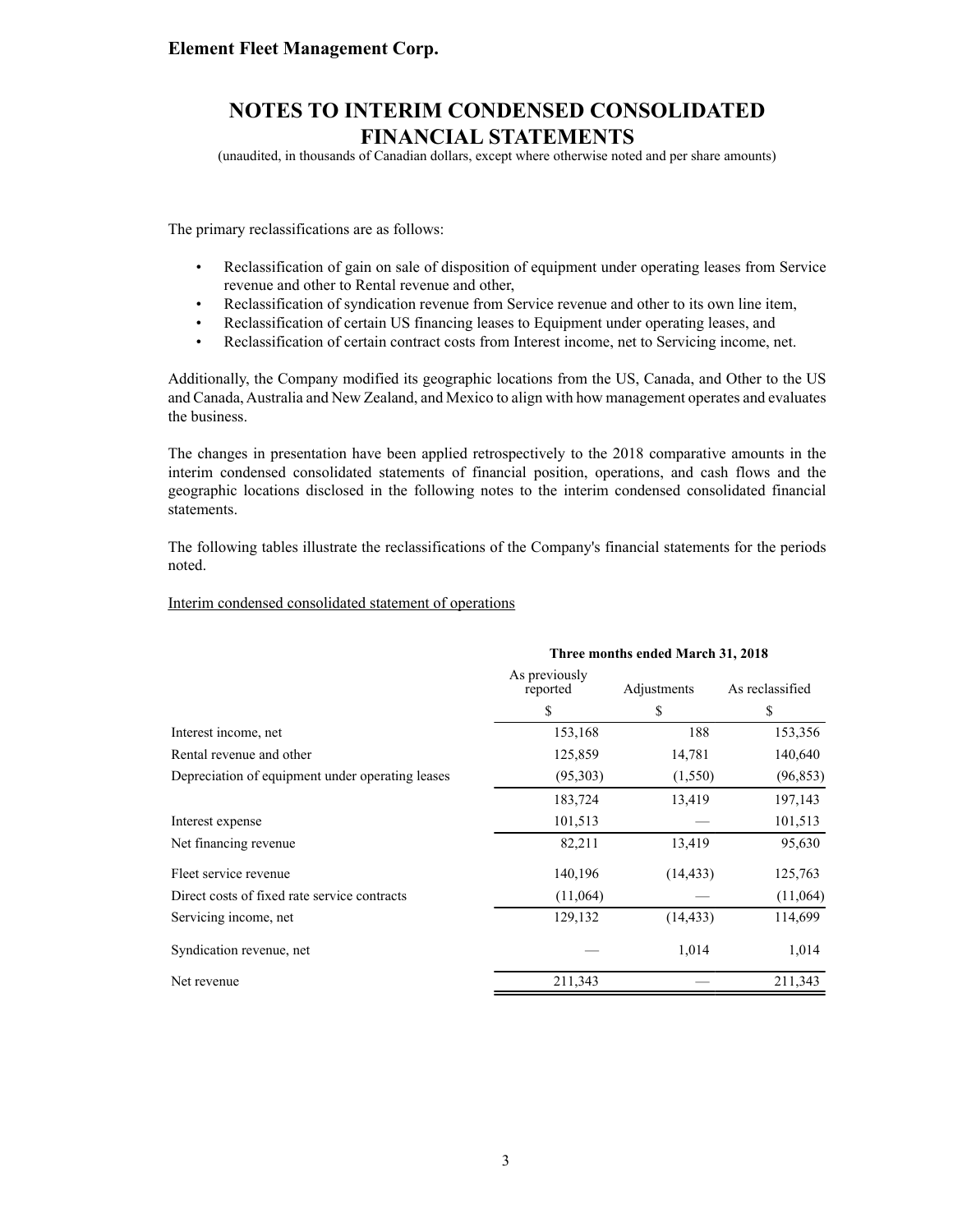# **NOTES TO INTERIM CONDENSED CONSOLIDATED FINANCIAL STATEMENTS**

(unaudited, in thousands of Canadian dollars, except where otherwise noted and per share amounts)

#### Interim condensed consolidated statement of financial position

|                                  | As at December 31, 2018   |             |                 |  |  |
|----------------------------------|---------------------------|-------------|-----------------|--|--|
|                                  | As previously<br>reported | Adjustments | As reclassified |  |  |
|                                  |                           |             |                 |  |  |
| Finance receivables              | 13,231,146                | (27, 558)   | 13,203,588      |  |  |
| Equipment under operating leases | 2,134,105                 | 27,558      | 2,161,663       |  |  |

Interim condensed consolidated statement of cash flows

|                                                             | Three months ended March 31, 2018 |             |                 |  |
|-------------------------------------------------------------|-----------------------------------|-------------|-----------------|--|
|                                                             | As previously<br>reported         | Adjustments | As reclassified |  |
|                                                             | S                                 | S           | S               |  |
| OPERATING ACTIVITIES                                        |                                   |             |                 |  |
| Items not affecting cash                                    |                                   |             |                 |  |
| Depreciation of equipment under operating leases            | 95,303                            | 1,550       | 96,853          |  |
| Changes in non-cash operating assets and liabilities        |                                   |             |                 |  |
| Investment in finance receivables                           | (1,318,482)                       | 10,937      | (1,307,545)     |  |
| Repayments of finance receivables                           | 1,212,451                         | (3,253)     | 1,209,198       |  |
| Investment in equipment under operating leases              | (153,018)                         | (9,234)     | (162, 252)      |  |
| Proceeds on disposal of equipment under operating<br>leases | 60,619                            | 8,792       | 69,411          |  |
| Syndications of finance receivables                         | 56,970                            | (8, 792)    | 48,178          |  |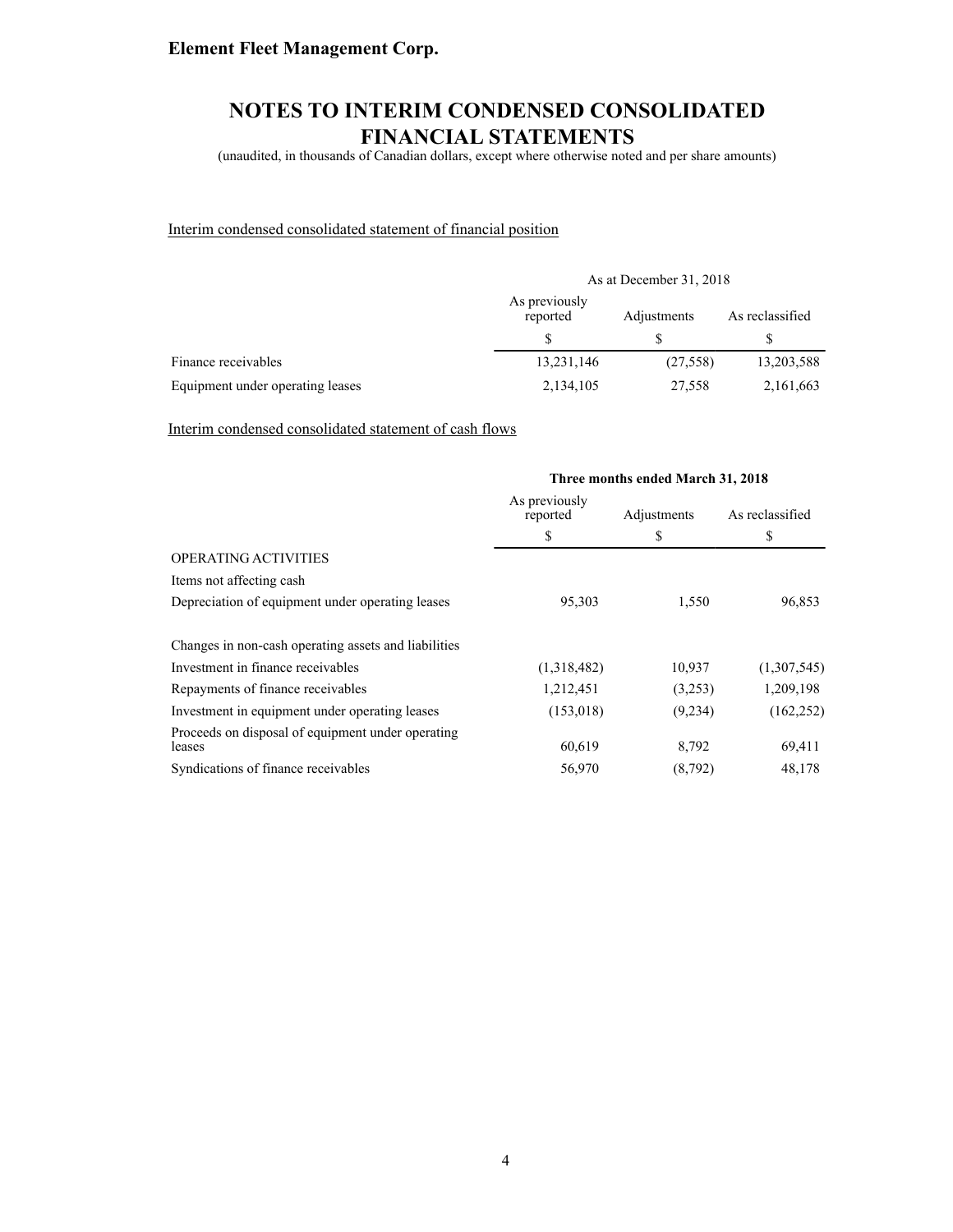(unaudited, in thousands of Canadian dollars, except where otherwise noted and per share amounts)

### **3. FINANCE RECEIVABLES**

The following tables present finance receivables based on the ultimate obligor's location:

|                                              |                         | March 31, 2019                      |           |               |  |
|----------------------------------------------|-------------------------|-------------------------------------|-----------|---------------|--|
|                                              | <b>US</b> and<br>Canada | Australia and<br><b>New Zealand</b> | Mexico    | <b>Total</b>  |  |
|                                              | \$                      | $\boldsymbol{\mathsf{s}}$           | \$        | \$            |  |
| Minimum lease payments                       | 11,652,864              | 260,534                             | 109,791   | 12,023,189    |  |
| Unguaranteed residual values                 | 1,043                   | 66,998                              |           | 68,041        |  |
| Gross investment                             | 11,653,907              | 327,532                             | 109,791   | 12,091,230    |  |
| Unearned income                              | (1, 107, 616)           | (43, 127)                           |           | (1,150,743)   |  |
| Net investment                               | 10,546,291              | 284,405                             | 109,791   | 10,940,487    |  |
| Net realizable value of impaired receivables | 60,882                  | 14,571                              |           | 75,453        |  |
| Unamortized deferred costs and subsidies     | (105, 860)              |                                     |           | (105, 860)    |  |
| Prepaid lease payments and security deposits | (24, 219)               | (210)                               | (28, 818) | (53, 247)     |  |
| Interim fundings                             | 796,422                 |                                     | 66,753    | 863,175       |  |
| Fleet management service receivables         | 616,773                 | 32,698                              | 13,926    | 663,397       |  |
| Other receivables                            | 114,286                 | 78,981                              | 40,279    | 233,546       |  |
| Allowance for credit losses (Subsection C)   | (7,029)                 | (2,343)                             | (724)     | (10,096)      |  |
| <b>Total finance receivables</b>             | 11,997,546              | 408,102                             | 201,207   | 12,606,855    |  |
|                                              |                         | December 31, 2018                   |           |               |  |
|                                              | US and<br>Canada        | Australia and<br>New Zealand        | Mexico    | Total         |  |
|                                              | \$                      | \$                                  | \$        | \$            |  |
| Minimum lease payments                       | 12,228,537              | 258,052                             | 109,587   | 12,596,176    |  |
| Unguaranteed residual values                 | 4,704                   | 72,435                              |           | 77,139        |  |
| Gross investment                             | 12,233,241              | 330,487                             | 109,587   | 12,673,315    |  |
| Unearned income                              | (1, 128, 602)           | (43, 555)                           |           | (1, 172, 157) |  |
| Net investment                               | 11,104,639              | 286,932                             | 109,587   | 11,501,158    |  |
| Net realizable value of impaired receivables | 8,064                   | 25,263                              |           | 33,327        |  |
| Unamortized deferred costs and subsidies     | (106, 178)              |                                     |           | (106, 178)    |  |
| Prepaid lease payments and security deposits | (42, 167)               | (236)                               | (26,936)  | (69, 339)     |  |
| Interim fundings                             | 770,542                 |                                     | 100,266   | 870,808       |  |
| Fleet management service receivables         | 718,297                 | 32,176                              | 15,245    | 765,718       |  |
| Other receivables                            | 109,286                 | 83,485                              | 24,655    | 217,426       |  |
| Allowance for credit losses (Subsection C)   | (6,667)                 | (2,039)                             | (626)     | (9, 332)      |  |
| Total finance receivables                    | 12,555,816              | 425,581                             | 222,191   | 13,203,588    |  |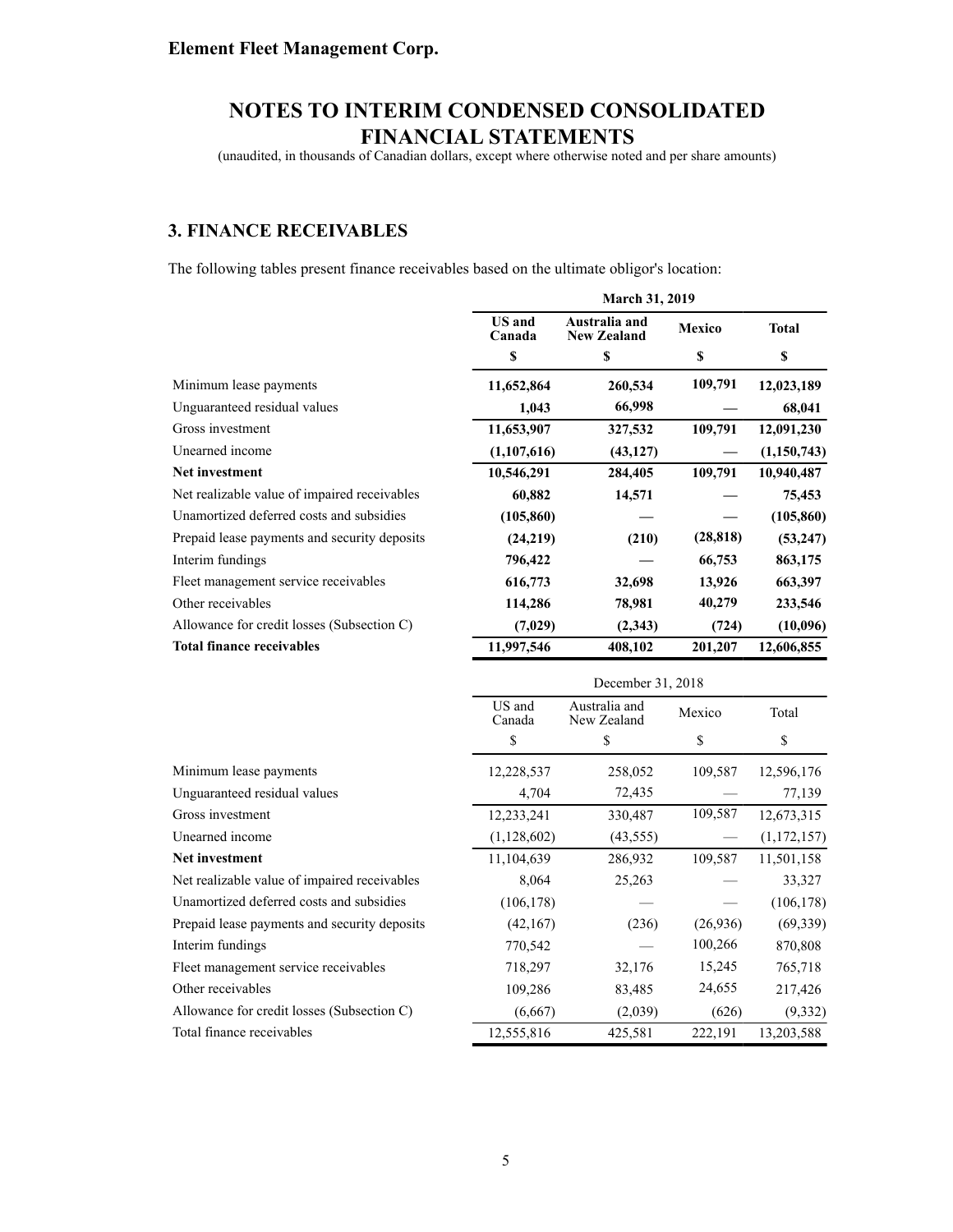(unaudited, in thousands of Canadian dollars, except where otherwise noted and per share amounts)

#### **A) Delinquency status of net investment in finance receivables**

The following table presents the delinquency status of the net investment in finance receivables, by contract balance:

|                               | March 31, 2019 <sup>(1)</sup> |               | December 31, 2018 <sup>(1)</sup> |               |
|-------------------------------|-------------------------------|---------------|----------------------------------|---------------|
|                               | S                             | $\frac{6}{9}$ | S                                | $\frac{0}{0}$ |
| 31-60 days past due           | 12,037                        | 0.11          | 5,349                            | 0.05          |
| 61-90 days past due           | 1,633                         | 0.01          | 6,080                            | 0.05          |
| Greater than 90 days past due | 1,036                         | 0.01          | 4,286                            | 0.04          |
| Total past due                | 14,706                        | 0.13          | 15,715                           | 0.14          |
| Current                       | 10,925,781                    | 99.87         | 11,485,443                       | 99.86         |
| Total net investment          | 10,940,487                    | 100.00        | 11,501,158                       | 100.00        |

1. As at March 31, 2019, \$717 (December 31, 2018 - \$1,157) of the total past due amounts are related to portfolios acquired in the non-core operating segment. The Company maintains a cash holdback/reserve pool or a purchase discount funded by the sellers to cover losses.

#### **B) Interest rate characteristics of net investment in finance receivables**

|                                                     | <b>March 31, 2019</b> |         | December 31, 2018 |         |
|-----------------------------------------------------|-----------------------|---------|-------------------|---------|
|                                                     | <b>Leases</b>         | Loans   | Leases            | Loans   |
| Net investment                                      | \$10,834,745<br>-S    | 105,742 | \$11,387,535      | 113,623 |
| Weighted average fixed interest rate                | 4.70%                 | 8.86%   | 4.57%             | 8.77%   |
| Weighted average floating interest rate             | 4.99%                 | 5.96%   | $5.04\%$          | 8.13%   |
| Percentage of portfolio with fixed<br>interest rate | 49.13%                | 96.79%  | 48.35%            | 98.56%  |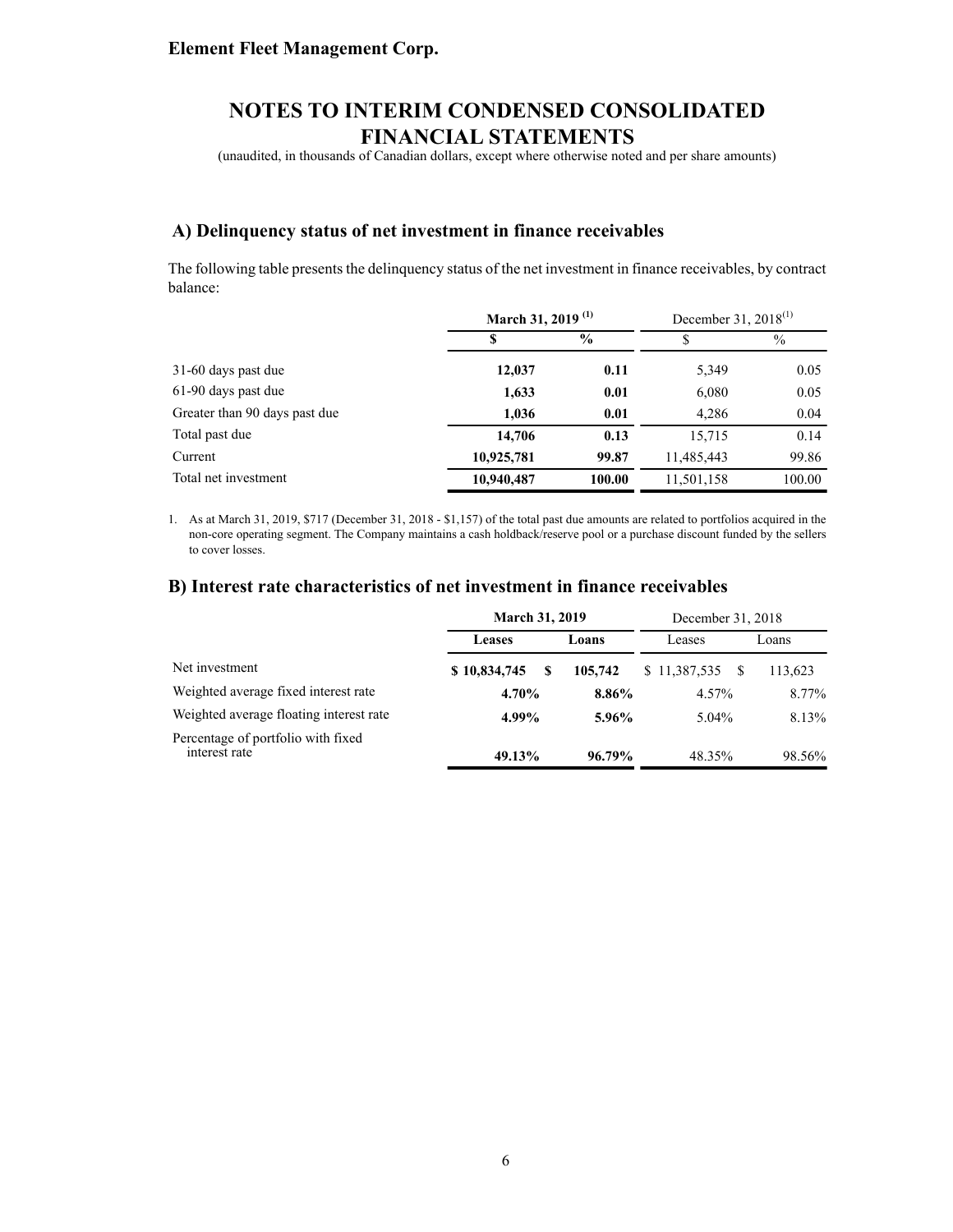(unaudited, in thousands of Canadian dollars, except where otherwise noted and per share amounts)

### **C) Allowance for credit losses**

An analysis of the Company's allowance for credit losses under IFRS 9 is as follows:

| Loans                                                          | <b>Stage 1</b> | Stage 2     | Stage 3  | <b>Total</b> |
|----------------------------------------------------------------|----------------|-------------|----------|--------------|
|                                                                | \$             | \$          | \$       | \$           |
| Balance at January 1, 2019                                     | 3              | 207         | 213      | 423          |
| Transfer to Stage 1                                            |                |             |          |              |
| Transfer to Stage 2                                            |                |             |          |              |
| Transfer to Stage 3                                            |                |             |          |              |
| Loan originations                                              |                |             |          |              |
| Changes in models and inputs,<br>derecognition, and repayments | 3              | 166         | (169)    |              |
| <b>Total</b>                                                   | 6              | 373         | 44       | 423          |
| Charge-offs, net of recoveries                                 |                |             |          |              |
| Foreign exchange                                               |                | 9           |          | 9            |
| Balance at March 31, 2019                                      | 6              | 382         | 44       | 432          |
| <b>Finance leases</b>                                          | Stage 1        | Stage 2     | Stage 3  | <b>Total</b> |
|                                                                | \$             | $\mathbf S$ | <b>S</b> | $\mathbf S$  |
| Balance at January 1, 2019                                     |                | 8,556       | 322      | 8,878        |
| Transfer to Stage 2                                            |                | 2           | (2)      |              |
| Transfer to Stage 3                                            |                | (544)       | 544      |              |
| Lease originations                                             |                | 2,720       |          | 2,720        |
| Changes in models and inputs,<br>derecognition, and repayments |                | (1, 336)    | (112)    | (1, 448)     |
| <b>Total</b>                                                   |                | 9,398       | 752      | 10,150       |
| Charge-offs, net of recoveries                                 |                | (147)       |          | (147)        |
| Foreign exchange                                               |                | (348)       | 3        | (345)        |
| Balance at March 31, 2019                                      |                | 8,903       | 755      | 9,658        |
| Fleet management service receivables                           | Stage 1        | Stage 2     | Stage 3  | <b>Total</b> |
|                                                                | $\mathbb S$    | \$          | \$       | $\mathbb S$  |
| Balance at January 1, 2019                                     |                | 19          | 12       | 31           |
| Provision for credit losses                                    |                |             | (11)     | (11)         |
| Charge-offs, net of recoveries                                 |                | (14)        |          | (14)         |
| Foreign exchange                                               |                |             |          |              |
| <b>Balance at March 31, 2019</b>                               |                | 5           | 1        | 6            |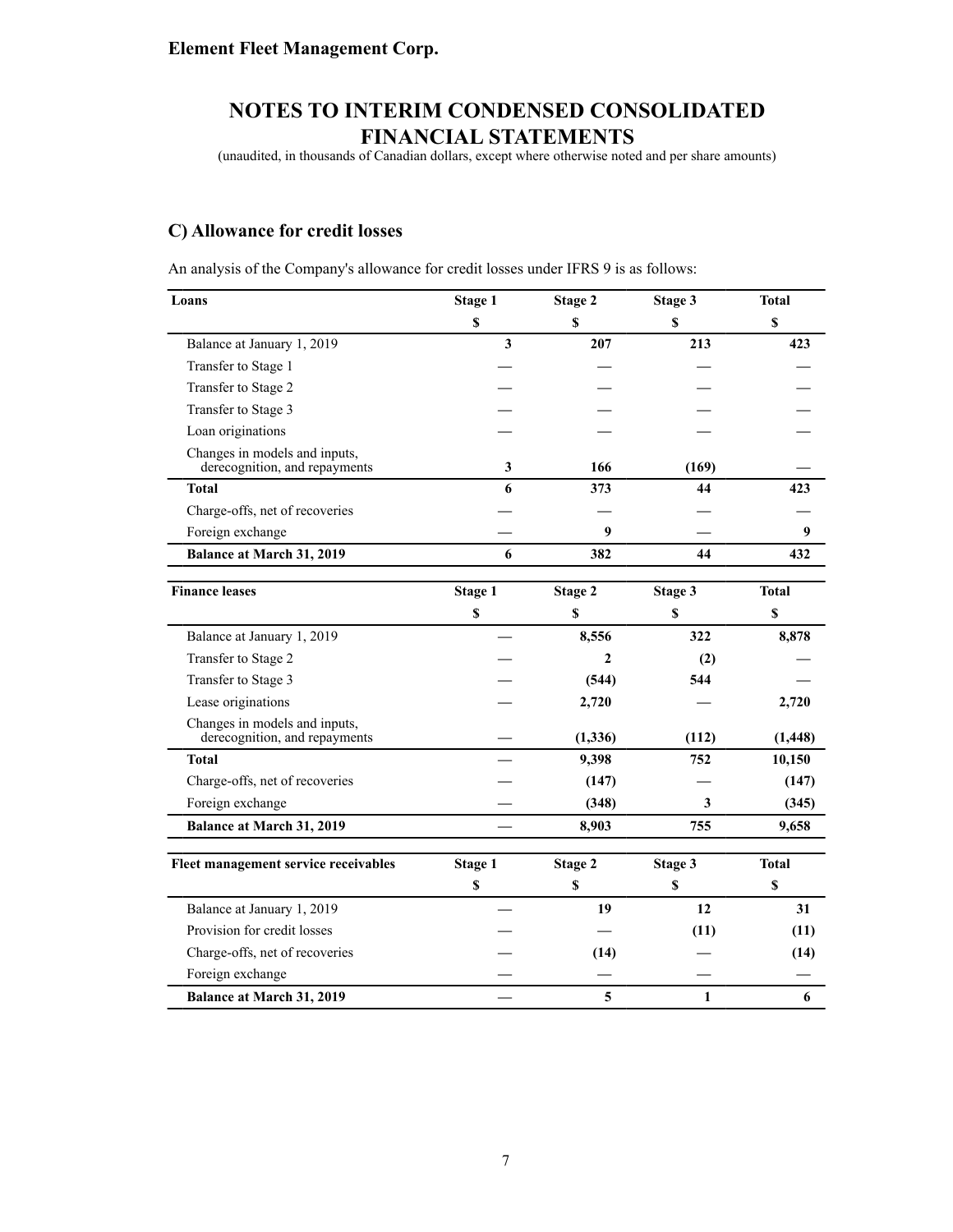(unaudited, in thousands of Canadian dollars, except where otherwise noted and per share amounts)

| Loans                                                          | Stage 1 | Stage 2  | Stage 3     | Total      |
|----------------------------------------------------------------|---------|----------|-------------|------------|
|                                                                | \$      | \$       | $\mathbf S$ | \$         |
| Balance at January 1, 2018                                     | 22      | 65,193   | 340         | 65,555     |
| Transfer to Stage 1                                            |         |          |             |            |
| Transfer to Stage 2                                            |         |          |             |            |
| Transfer to Stage 3                                            |         | (65,060) | 65,060      |            |
| Loan originations                                              |         |          |             |            |
| Changes in models and inputs,<br>derecognition, and repayments | (19)    | 15       | 479,622     | 479,618    |
| Total                                                          | 3       | 148      | 545,022     | 545,173    |
| Charge-offs, net of recoveries $^{(1)}$                        |         |          | (552, 500)  | (552, 500) |
| Foreign exchange                                               |         | 59       | 7,691       | 7,750      |
| Balance at December 31, 2018                                   | 3       | 207      | 213         | 423        |
|                                                                |         |          |             |            |
| Finance leases                                                 | Stage 1 | Stage 2  | Stage 3     | Total      |
|                                                                | \$      | \$       | \$          | \$         |
| Balance at January 1, 2018                                     |         | 7,544    | 39          | 7,583      |
| Transfer to Stage 2                                            |         | 31       | (31)        |            |
| Transfer to Stage 3                                            |         | (325)    | 325         |            |
| Lease originations                                             |         | 9,136    |             | 9,136      |
| Changes in models and inputs,<br>derecognition, and repayments |         | (6, 850) | (5)         | (6, 855)   |
| Total                                                          |         | 9,536    | 328         | 9,864      |
| Charge-offs, net of recoveries                                 |         | (1,398)  |             | (1,398)    |
| Foreign exchange                                               |         | 418      | (6)         | 412        |
| Balance at December 31, 2018                                   |         | 8,556    | 322         | 8,878      |
|                                                                |         |          |             |            |
| Fleet management service receivables                           | Stage 1 | Stage 2  | Stage 3     | Total      |
|                                                                | \$      | \$       | \$          | \$         |
| Balance at January 1, 2018                                     |         | 7        | 13          | 20         |
| Provision for credit losses                                    |         | 13       | 1           | 14         |
| Charge-offs, net of recoveries                                 |         | (1)      | (2)         | (3)        |
| Foreign exchange                                               |         |          |             |            |
| Balance at December 31, 2018                                   |         | 19       | 12          | 31         |

1. On October 19, 2018, the Company purchased the equity interest held by its joint venture partner thereby obtaining 100% ownership and control over 19<sup>th</sup> Capital (note 6). At the time of acquisition, the loans receivable from 19<sup>th</sup> Capital were derecognized and the assets and liabilities of 19<sup>th</sup> Capital were recorded on the Company's consolidated statement of financial position at the acquisitiondate fair value.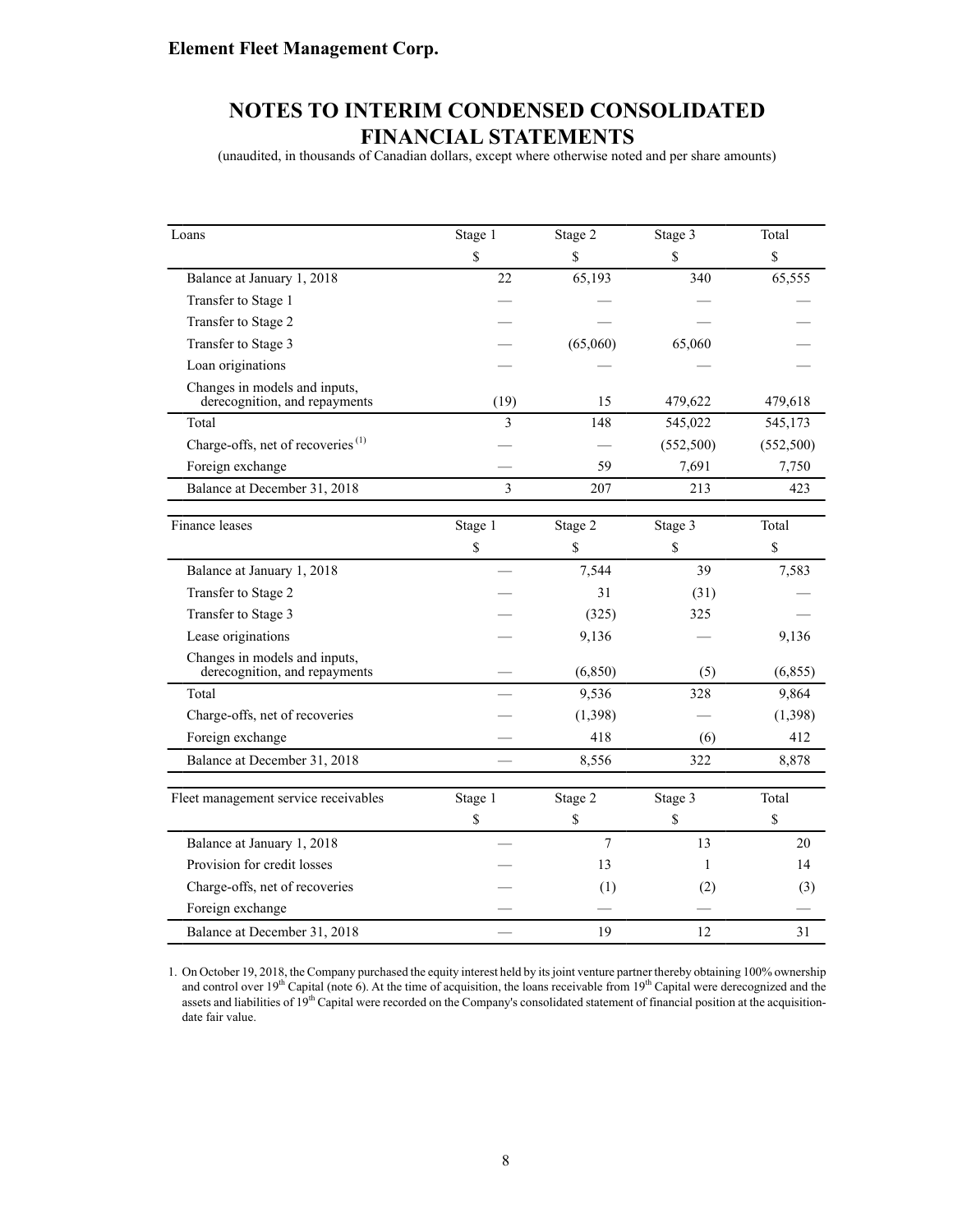(unaudited, in thousands of Canadian dollars, except where otherwise noted and per share amounts)

A summary view of the Company's allowance for credit losses is as follows:

|                                                                                        | Three-month<br>period ended | Year ended        |
|----------------------------------------------------------------------------------------|-----------------------------|-------------------|
| <b>Allowance for credit losses</b>                                                     | <b>March 31, 2019</b>       | December 31, 2018 |
|                                                                                        | \$                          | S                 |
| Allowance for credit losses, beginning of period                                       | 9,332                       | 4,304             |
| IFRS 9 adjustment                                                                      |                             | 68,854            |
| Provision for credit losses                                                            | 1,261                       | 1,913             |
| Provision for 19 <sup>th</sup> Capital                                                 |                             | 480,000           |
| Charge-offs, net of recoveries $^{(1)}$                                                | (161)                       | (553,901)         |
| Impact of foreign exchange rates                                                       | (336)                       | 8,162             |
| Allowance for credit losses, end of period                                             | 10,096                      | 9,332             |
| Allowance as a percentage of finance receivables                                       | $0.08\%$                    | $0.07\%$          |
| Finance receivables in arrears (90 days and over)                                      | \$                          | 4,285<br>S        |
| Arrears (90 days and over) as a percentage of<br>net investment in finance receivables | $-\%$                       | $0.04\%$          |

1. On October 19, 2018, the Company purchased the equity interest held by its joint venture partner thereby obtaining 100% ownership and control over 19<sup>th</sup> Capital (note 6). At the time of acquisition, the loans receivable from  $19<sup>th</sup>$  Capital were derecognized and the assets and liabilities of 19<sup>th</sup> Capital were recorded on the Company's consolidated statement of financial position at the acquisitiondate fair value.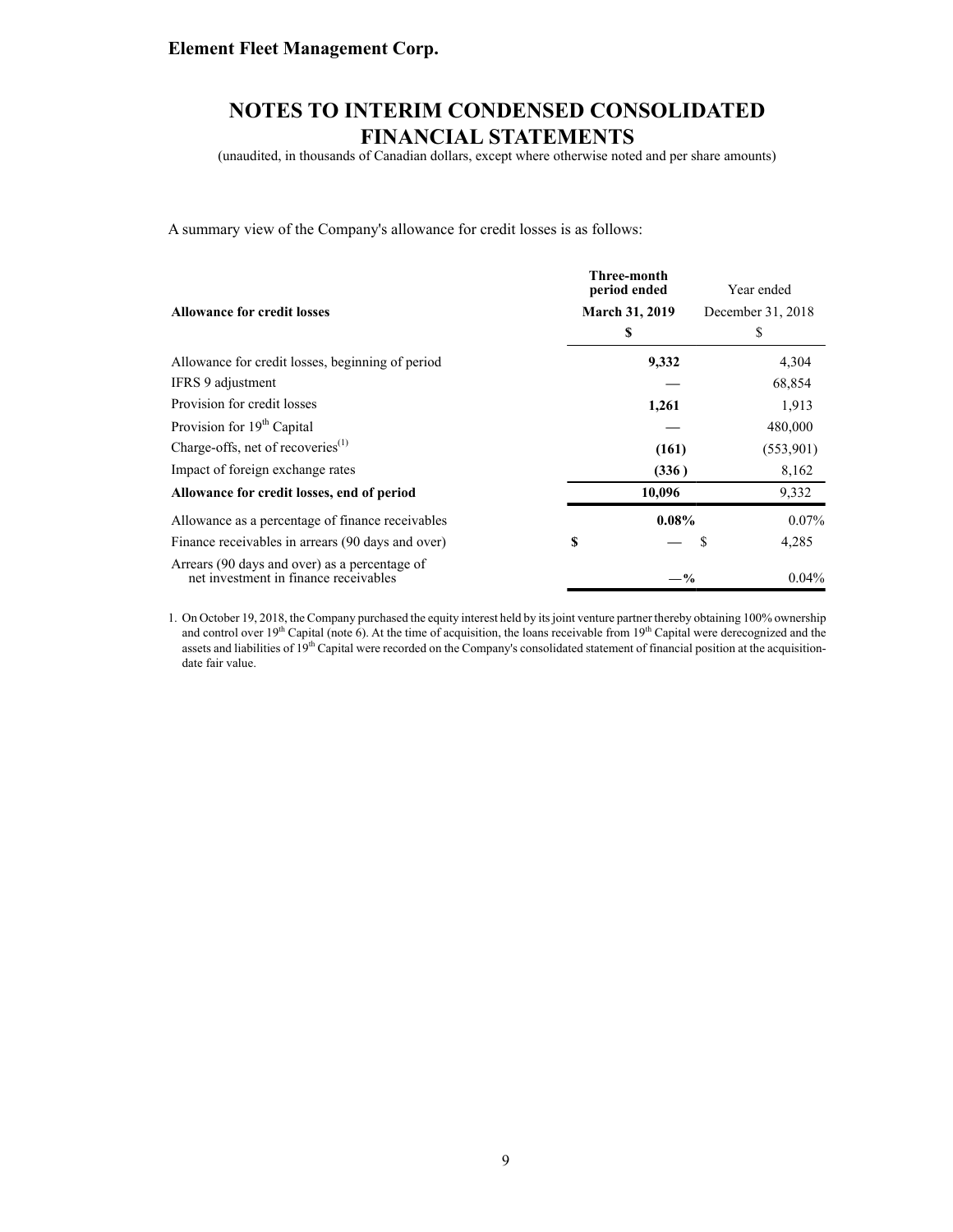(unaudited, in thousands of Canadian dollars, except where otherwise noted and per share amounts)

### **D) Credit risk exposure**

The following table sets out the credit risk exposure for loans, finance leases and fleet management service receivables, and the impaired values and allowances for credit losses recorded as at March 31, 2019:

| Loans                                | Stage 1        | Stage 2    | Stage 3          | <b>Total</b> |
|--------------------------------------|----------------|------------|------------------|--------------|
|                                      | \$             | \$         | \$               | \$           |
| Internal risk rating grade           |                |            |                  |              |
| Low                                  | 12             | 13,834     |                  | 13,846       |
| Medium                               | 37,618         | 9,140      |                  | 46,758       |
| High                                 |                | 7,757      |                  | 7,757        |
| Not rated                            |                | 37,382     |                  | 37,382       |
| Impaired                             |                |            | 717              | 717          |
|                                      | 37,630         | 68,113     | 717              | 106,460      |
| Allowance for credit losses          | (6)            | (382)      | (44)             | (432)        |
| Net carrying value                   | 37,624         | 67,731     | 673              | 106,028      |
| <b>Finance leases</b>                | <b>Stage 1</b> | Stage 2    | Stage 3          | <b>Total</b> |
|                                      | $\mathbb S$    | \$         | $\boldsymbol{s}$ | $\mathbb S$  |
| Internal risk rating grade           |                |            |                  |              |
| Low                                  |                | 7,103,480  |                  | 7,103,480    |
| Medium                               |                | 3,394,804  |                  | 3,394,804    |
| High                                 |                | 264,050    |                  | 264,050      |
| Not rated                            |                | 72,410     |                  | 72,410       |
| Other finance receivables            |                | 233,546    |                  | 233,546      |
| Impaired                             |                |            | 74,736           | 74,736       |
|                                      |                | 11,068,290 | 74,736           | 11,143,026   |
| Allowance for credit losses          |                | (8,903)    | (755)            | (9,658)      |
| Net carrying value                   |                | 11,059,387 | 73,981           | 11,133,368   |
| Fleet management service receivables | Stage 1        | Stage 2    | Stage 3          | <b>Total</b> |
|                                      | \$             | \$         | \$               | \$           |
| Not rated                            |                | 658,988    | 4,409            | 663,397      |
| Allowance for credit losses          |                | (5)        | (1)              | (6)          |
| Net carrying value                   |                | 658,983    | 4,408            | 663,391      |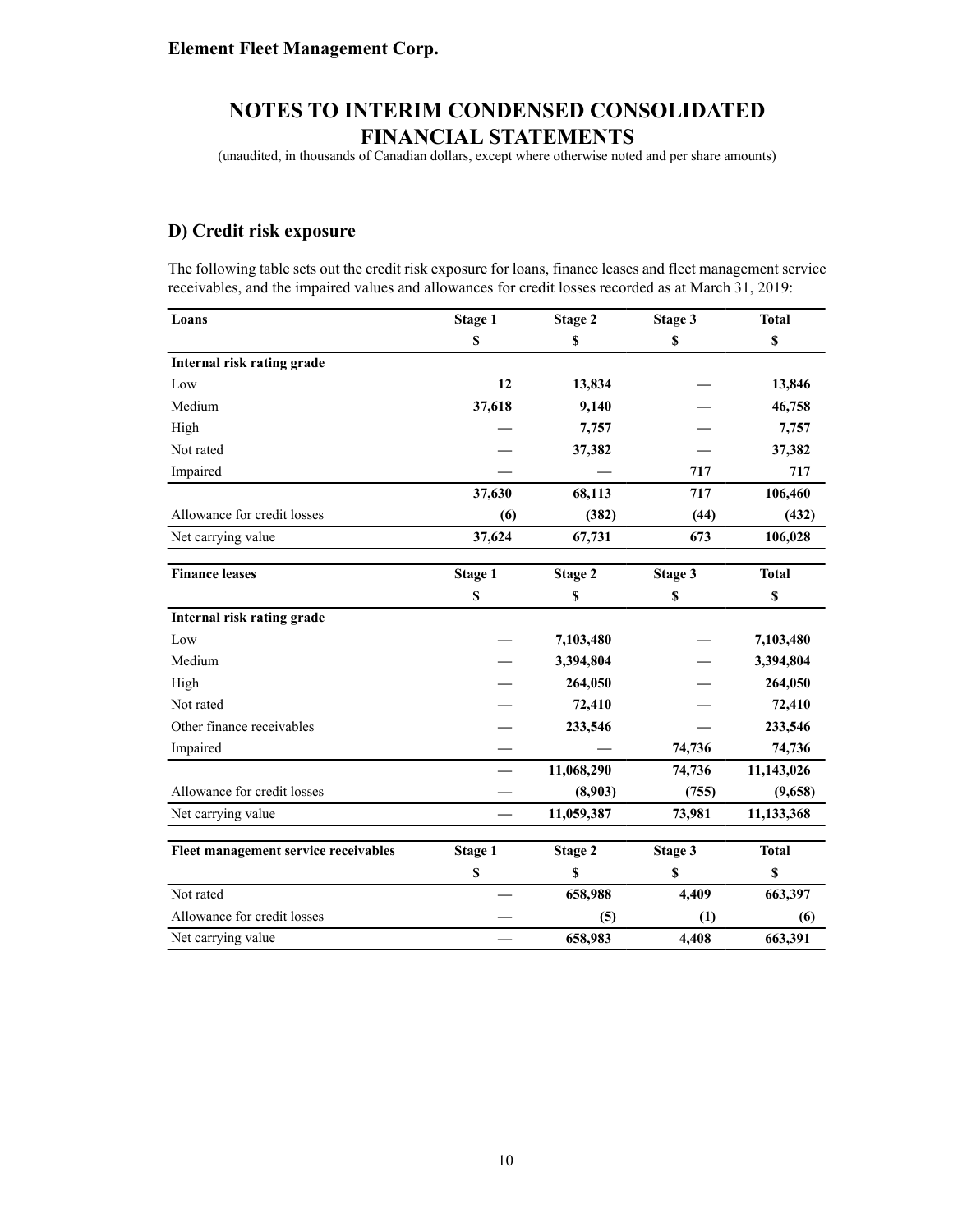(unaudited, in thousands of Canadian dollars, except where otherwise noted and per share amounts)

The following table sets out the credit risk exposure for loans, finance leases and fleet management service receivables, and the impaired values and allowances for credit losses recorded as at December 31, 2018:

| Loans                                | Stage 1       | Stage 2       | Stage 3       | Total      |
|--------------------------------------|---------------|---------------|---------------|------------|
|                                      | \$            | \$            | \$            | \$         |
| Internal risk rating grade           |               |               |               |            |
| Low                                  | 15            | 13,558        |               | 13,573     |
| Medium                               | 39,688        | 9,742         |               | 49,430     |
| High                                 |               | 11,922        |               | 11,922     |
| Not rated                            |               | 38,698        |               | 38,698     |
| Impaired                             |               |               | 1,157         | 1,157      |
|                                      | 39,703        | 73,920        | 1,157         | 114,780    |
| Allowance for credit losses          | (3)           | (207)         | (213)         | (423)      |
| Net carrying value                   | 39,700        | 73,713        | 944           | 114,357    |
|                                      |               |               |               |            |
| Finance leases                       | Stage 1       | Stage 2       | Stage 3       | Total      |
|                                      | \$            | \$            | \$            | \$         |
| Internal risk rating grade           |               |               |               |            |
| Low                                  |               | 7,318,012     |               | 7,318,012  |
| Medium                               |               | 3,713,739     |               | 3,713,739  |
| High                                 |               | 284,895       |               | 284,895    |
| Not rated                            |               | 70,889        |               | 70,889     |
| Other finance receivables            |               | 217,426       |               | 217,426    |
| Impaired                             |               |               | 32,170        | 32,170     |
|                                      |               | 11,604,961    | 32,170        | 11,637,131 |
| Allowance for credit losses          |               | (8,556)       | (322)         | (8, 878)   |
| Net carrying value                   |               | 11,596,405    | 31,848        | 11,628,253 |
|                                      |               |               |               | Total      |
| Fleet management service receivables | Stage 1<br>\$ | Stage 2<br>\$ | Stage 3<br>\$ |            |
| Not rated                            |               |               |               | \$         |
|                                      |               | 763,636       | 2,082         | 765,718    |
| Allowance for credit losses          |               | (19)          | (12)          | (31)       |
| Net carrying value                   |               | 763,617       | 2,070         | 765,687    |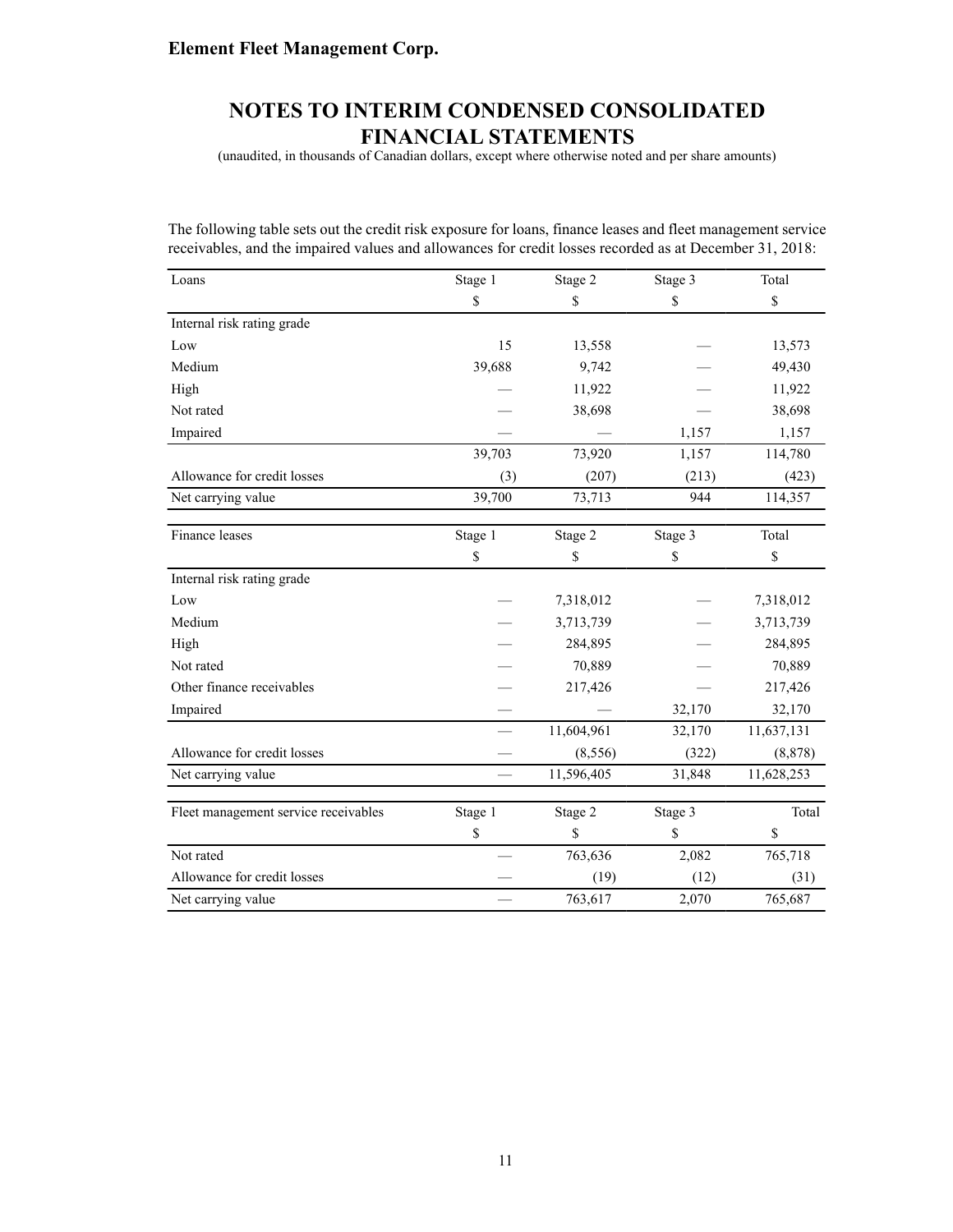(unaudited, in thousands of Canadian dollars, except where otherwise noted and per share amounts)

The Company's internal risk rating grades broadly align to external ratings as follows:

| Internal risk rating grade | <b>Standard &amp; Poor's</b> | Moody's        |
|----------------------------|------------------------------|----------------|
| Low risk                   | AAA to BBB-                  | Aaa to Baa3    |
| Medium risk                | $BB+$ to $B-$                | Bal to B3      |
| High risk                  | $CCC+$ and below             | Caa1 and below |
| Impaired receivables       | Default                      | Default        |

### **4. EQUIPMENT UNDER OPERATING LEASES**

The Company acts as a lessor in connection with operating leases and recognizes the leased assets in its interim condensed consolidated statements of financial position. The lease payments received are recognized in income as rental revenue.

|                          | March 31, | December 31. |
|--------------------------|-----------|--------------|
|                          | 2019      | 2018         |
|                          | \$        | S            |
| Cost                     | 2,829,462 | 2,922,965    |
| Accumulated depreciation | 628,676   | 761,302      |
| Net carrying amount      | 2,200,786 | 2,161,663    |

### **5. INVESTMENTS**

|                                                                   | December 31.<br>2018 | Acquisition<br>or (disposal) | (Loss)<br>income | Foreign<br>exchange<br>loss | March 31,<br>2019 |
|-------------------------------------------------------------------|----------------------|------------------------------|------------------|-----------------------------|-------------------|
|                                                                   | \$                   | \$                           | \$               | \$                          | \$                |
| <b>Equity accounted investments</b>                               |                      |                              |                  |                             |                   |
| Amerit Fleet Holdings, LLC                                        | 15,215               |                              | (1,430)          | (321)                       | 13,464            |
| Fair value through profit/loss<br>accounted investments ("FVTPL") |                      |                              |                  |                             |                   |
| ECAF I Holdings Ltd.                                              | 99,590               | (262)                        |                  | (2,127)                     | 97,201            |
| AutoTech Fund I, LP                                               | 3,370                | 167                          | 100              | (72)                        | 3,565             |
| DMG Blockchain Solutions Inc.                                     | 2,110                | (562)                        |                  |                             | 1,548             |
| Parking Warrior, LP                                               | 2,705                |                              |                  | (58)                        | 2,647             |
| Work Truck Solutions, Inc.                                        | 1,363                |                              |                  | (29)                        | 1,334             |
| <b>Net investments</b>                                            | 124,353              | (657)                        | (1,330)          | (2,607)                     | 119,759           |

Subsequent to March 31, 2019, the Company sold its interest in ECAF I Holdings Ltd. Refer to note 19 for additional details.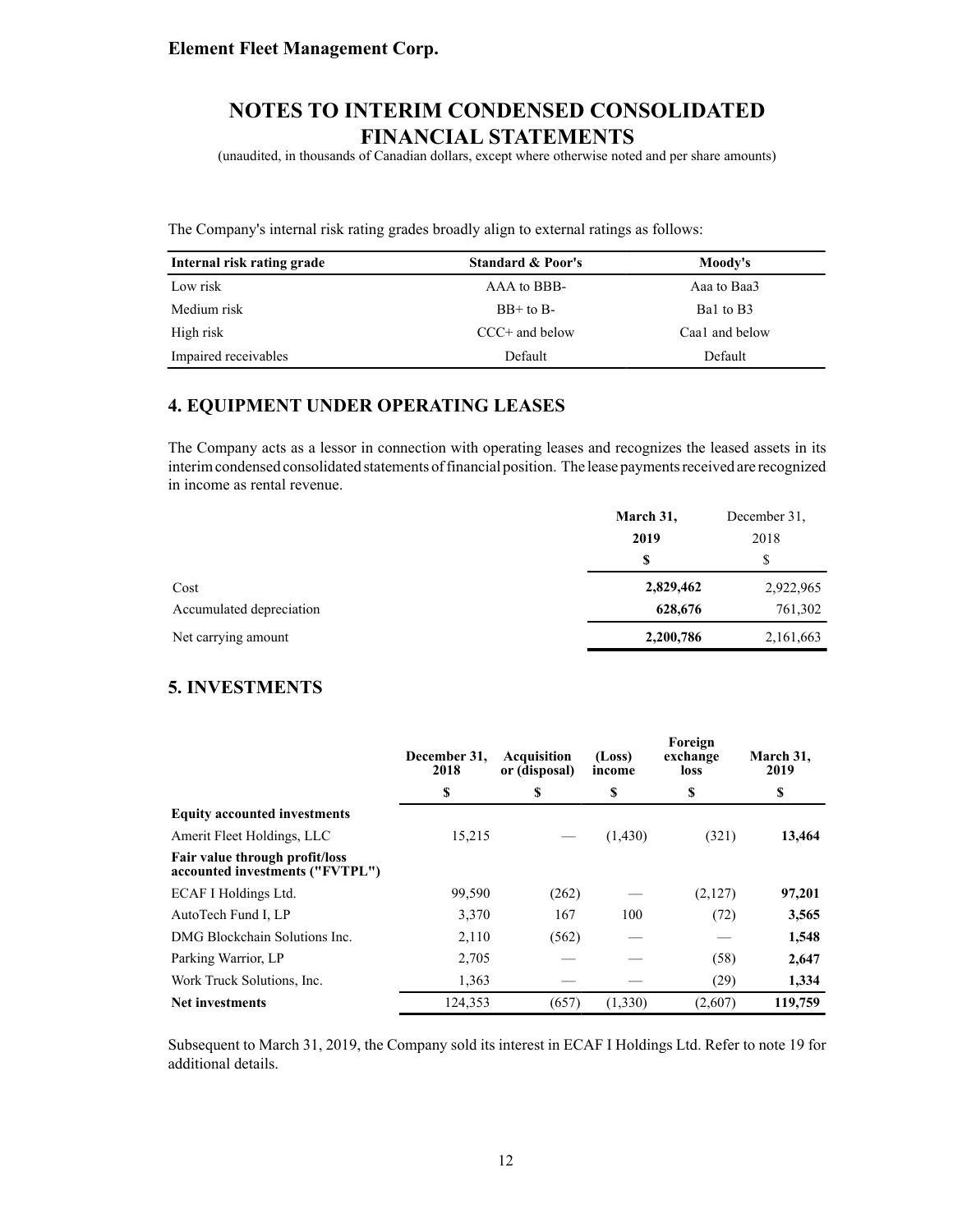(unaudited, in thousands of Canadian dollars, except where otherwise noted and per share amounts)

# **6. 19TH CAPITAL GROUP LLC**

On October 19, 2018, the Company purchased the equity interest held by its joint venture partner for \$5,220, (USD \$4,000) thereby obtaining 100% ownership and control over  $19^{th}$  Capital Group LLC ("19<sup>th</sup> Capital"). At the time of acquisition, the loans receivable from, and the investments in,  $19<sup>th</sup>$  Capital were derecognized and the assets and liabilities of 19<sup>th</sup> Capital were recorded in the Company's consolidated statement of financial position at the acquisition-date fair value. As at March 31, 2019 and December 31, 2018 and for the periods then ended, all assets, liabilities, and operations of  $19<sup>th</sup>$  Capital subsequent to acquisition are fully consolidated in the financial statements of the Company.

### **7. SECURED BORROWINGS**

Secured borrowings outstanding were as follows:

|                                            | March 31, 2019                |                                                     |                                                                                  |                      |  |
|--------------------------------------------|-------------------------------|-----------------------------------------------------|----------------------------------------------------------------------------------|----------------------|--|
|                                            | <b>Balance</b><br>outstanding | Weighted<br>average<br>interest rate <sup>(1)</sup> | <b>Pledged finance</b><br>receivables and<br>equipment under<br>operating leases | <b>Cash reserves</b> |  |
|                                            | \$                            | $\frac{0}{0}$                                       |                                                                                  | \$                   |  |
| Term notes, in amortization period         | 5,950,025                     | 2.69                                                | 6,438,112                                                                        | 64,807               |  |
| Term notes, in revolving period            | 1,867,180                     | 3.07                                                | 2,020,347                                                                        | 19,232               |  |
| Variable-funding notes                     | 2,579,549                     | 3.16                                                | 2,722,843                                                                        | 33,324               |  |
| Other                                      | 227,629                       | 4.86                                                | 227,552                                                                          |                      |  |
| Vehicle management asset-backed debt       | 10,624,383                    | 2.92                                                | 11,408,854                                                                       | 117,363              |  |
| Term senior credit facility <sup>(2)</sup> | 2,153,786                     | 3.56                                                |                                                                                  |                      |  |
|                                            | 12,778,169                    | 3.03                                                | 11,408,854                                                                       | 117,363              |  |
| Deferred financing costs                   | (56,993)                      |                                                     |                                                                                  |                      |  |
| <b>Total secured borrowings</b>            | 12,721,176                    |                                                     |                                                                                  |                      |  |
|                                            |                               |                                                     |                                                                                  |                      |  |
|                                            |                               |                                                     | December 31, 2018                                                                |                      |  |
|                                            | Balance<br>outstanding        | Weighted<br>average<br>interest rate $^{(1)}$       | Pledged finance<br>receivables and<br>equipment under                            | Cash reserves        |  |
|                                            | S                             | $\frac{0}{0}$                                       | operating leases<br>S                                                            | \$                   |  |
| Term notes, in amortization period         | 5,390,660                     | 2.52                                                | 5,569,745                                                                        | 58,277               |  |
| Term notes, in revolving period            | 1,907,920                     | 3.23                                                | 1,971,304                                                                        | 19,652               |  |
| Variable-funding notes                     | 3,380,147                     | 3.28                                                | 3,560,286                                                                        | 27,301               |  |
| Other                                      | 246,036                       | 4.86                                                | 246,035                                                                          |                      |  |
| Vehicle management asset-backed debt       | 10,924,763                    | 2.93                                                | 11,347,370                                                                       | 105,230              |  |
| Term senior credit facility <sup>(2)</sup> | 2,406,195                     | 3.54                                                |                                                                                  |                      |  |
|                                            | 13,330,958                    | 3.04                                                | 11,347,370                                                                       | 105,230              |  |
| Deferred financing costs                   | (60, 178)                     |                                                     |                                                                                  |                      |  |

1. Represents the weighted average stated interest rate of outstanding debt at period-end, and excludes amortization of deferred financing costs, premiums or discounts, stand-by fees and the effects of hedging.

2. The revolving senior credit facility is secured by a general security agreement in favor of the lenders consisting of a first priority interest on all property.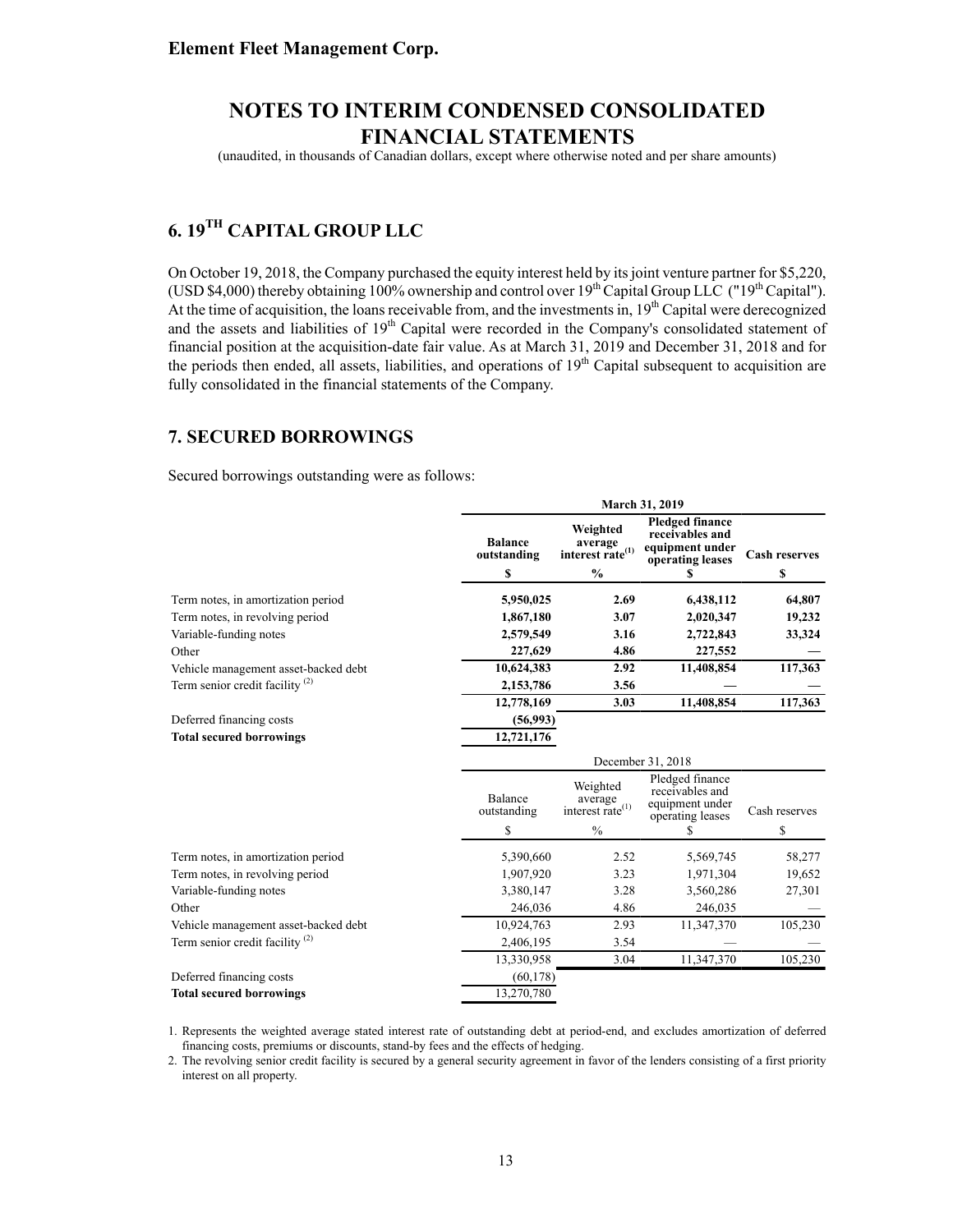(unaudited, in thousands of Canadian dollars, except where otherwise noted and per share amounts)

The Company was in compliance with all financial and reporting covenants with all of its lenders at March 31, 2019.

#### **Vehicle management asset-backed debt**

During the three-month period ended March 31, 2019, USD \$1,000,000 of revolving notes were converted into amortizing term notes.

During the three-month period ended March 31, 2019, the Company issued USD \$1,000,000 of revolving term notes. The proceeds from this issuance were used to pay down variable funding notes.

As at March 31, 2019, the Company has available capacity in variable-funding notes and other of \$4,579,701 (December 31, 2018 – \$3,894,043) under its vehicle management asset-backed debt facilities.

#### **Term senior credit facility**

As at March 31, 2019, the Company had access to an additional \$1,847,314 (December 31, 2018 - \$1,682,205) of available financing from the term senior credit facility.

#### **Restricted funds**

As at March 31, 2019, restricted funds include (i) cash reserves of \$117,363 (December 31, 2018 - \$105,230), which represent collateral for secured borrowing arrangements; (ii) cash accumulated in the collection account of \$430,541 (December 31, 2018 - \$367,094), which represents repayments received on assets financed pursuant to the secured borrowing facilities, which are subsequently remitted back to the facilities on specific dates; and (iii) cash provided to counter-parties as collateral against derivatives liabilities of \$20,620 (December 31, 2018 - \$32,130).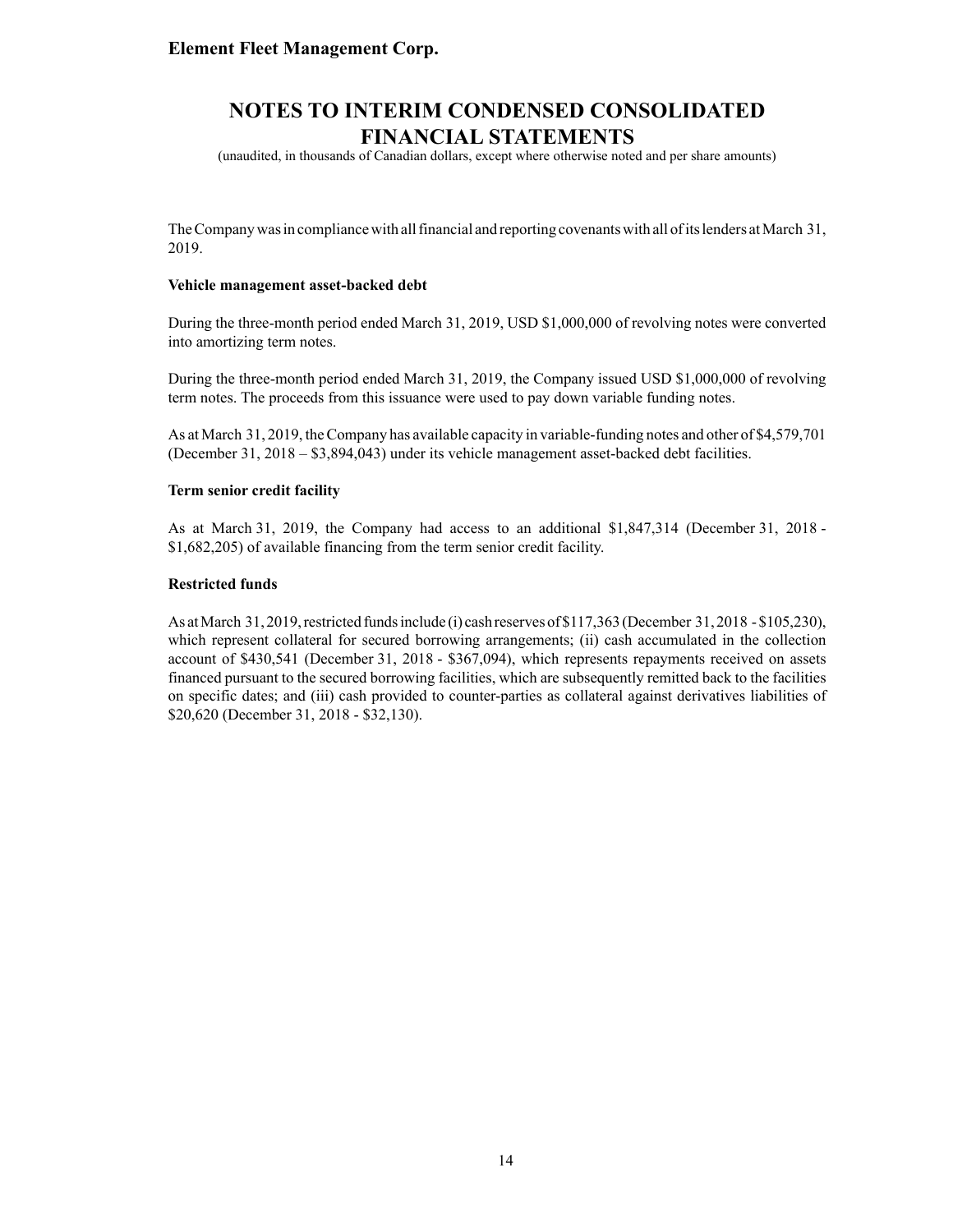(unaudited, in thousands of Canadian dollars, except where otherwise noted and per share amounts)

#### **8. CONVERTIBLE DEBENTURES**

Convertible debentures consist of:

|                   |                        |                                           |                                  | <b>March 31, 2019</b> |                          |                 |                                 |
|-------------------|------------------------|-------------------------------------------|----------------------------------|-----------------------|--------------------------|-----------------|---------------------------------|
| <b>Issue Date</b> | Final<br>maturity date | Conversion<br>price per<br>share $^{(1)}$ | <b>Interest</b><br>rate $^{(2)}$ | Face<br>value         | <b>Deferred</b><br>costs | <b>Discount</b> | <b>Net</b><br>carrying<br>value |
|                   |                        | \$                                        | $\frac{6}{9}$                    | \$                    | \$                       | \$              | \$                              |
| June 18, 2014     | June 30, 2019          | 13.06                                     | 5.125                            | 345,000               | (667)                    | (2,023)         | 342,310                         |
| May 29, 2015      | June 30, 2020          | 17.41                                     | 4.250                            | 575,000               | (6,182)                  | (8,104)         | 560,714                         |
|                   |                        |                                           |                                  | 920,000               | (6, 849)                 | (10, 127)       | 903,024                         |
|                   |                        |                                           |                                  | December 31, 2018     |                          |                 |                                 |
| <b>Issue Date</b> | Final maturity<br>date | Conversion<br>price per<br>share          | Interest<br>rate $^{(2)}$        | Face<br>value         | Deferred<br>costs        | Discount        | Net<br>carrying<br>value        |
|                   |                        | \$                                        | $\frac{0}{0}$                    | \$                    | \$                       | \$              | \$                              |
| June 18, 2014     | June 30, 2019          | 13.13                                     | 5.125                            | 345,000               | (1,324)                  | (4,009)         | 339,667                         |
| May 29, 2015      | June 30, 2020          | 17.51                                     | 4.250                            | 575,000               | (7, 459)                 | (9,773)         | 557,768                         |
|                   |                        |                                           |                                  | 920,000               | (8, 783)                 | (13, 782)       | 897,435                         |

1. The conversion price was adjusted on March 29, 2019, the ex-dividend date for dividends to be paid on April 12, 2019, to \$13.05956 for the June 18, 2014 issuance and \$17.41275 for the May 29, 2015 issuance.

2. Stated interest rate on principal face value.

Subsequent to March 31, 2019, the Company completed its offering of \$172,500 convertible unsecured subordinated debentures. Refer to note 19 for additional details.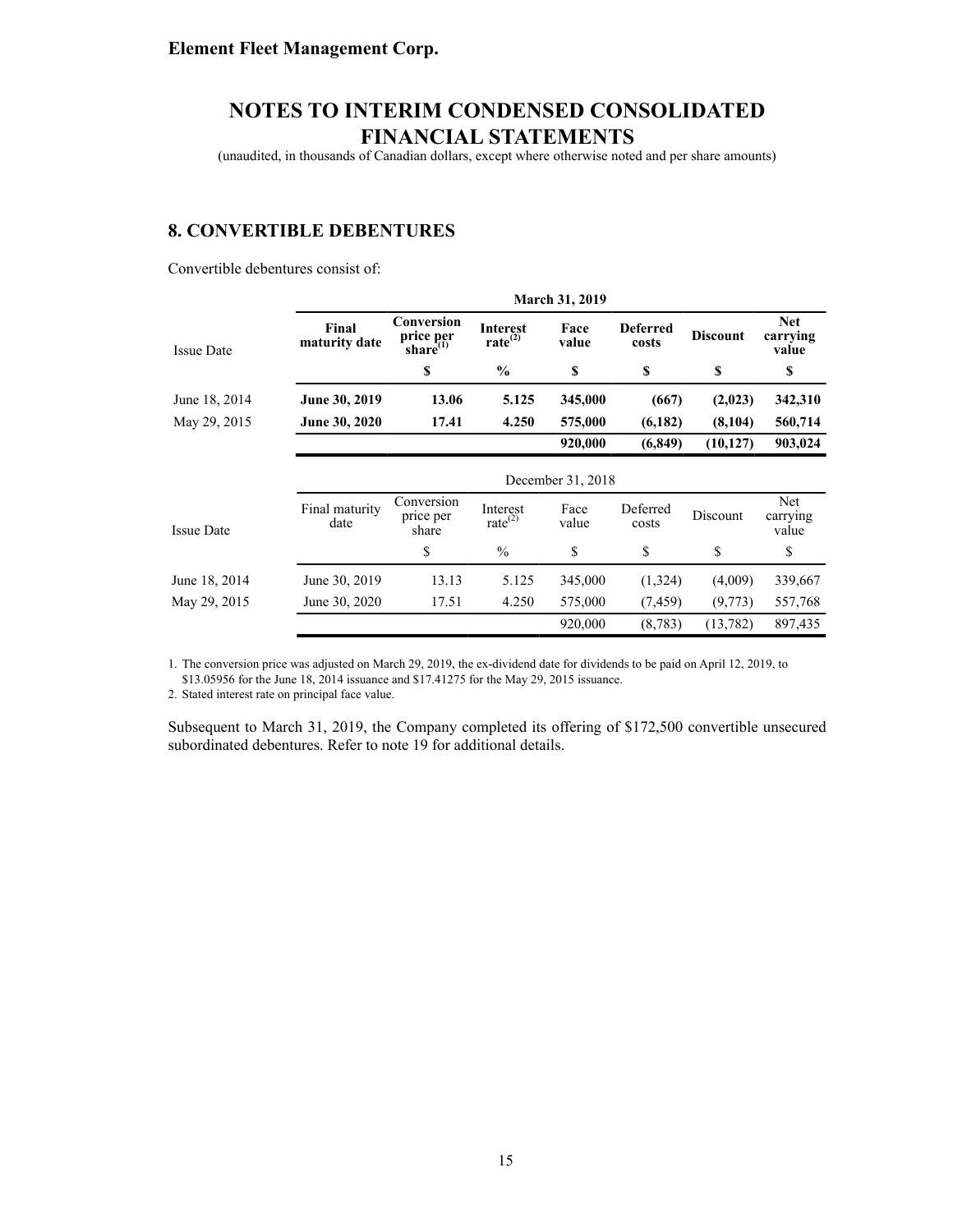(unaudited, in thousands of Canadian dollars, except where otherwise noted and per share amounts)

### **9. SHARE CAPITAL**

The Company is currently authorized to issue (i) an unlimited number of common shares without nominal or par value and (ii) an unlimited number of preferred shares, issuable in series.

|                            | <b>Common shares</b> |           |  |
|----------------------------|----------------------|-----------|--|
|                            | <b>Shares</b>        |           |  |
|                            | #                    | \$        |  |
| Balance, December 31, 2018 | 433,204,448          | 3,092,010 |  |
| Share issuance             | 186,059              | 1,386     |  |
| Exercise of options        | 931,986              | 8,638     |  |
| Balance, March 31, 2019    | 434, 322, 493        | 3,102,034 |  |
| Balance, December 31, 2017 | 380, 355, 836        | 2,755,536 |  |
| Share issuance             | 52,325,000           | 333,849   |  |
| Exercise of options        | 523,612              | 2,625     |  |
| Balance, December 31, 2018 | 433.204.448          | 3,092,010 |  |

#### **Common share dividends**

During the three-month period ended March 31, 2019, the Company paid \$19,494 in common share dividends or \$0.045 per common share (three-month period ended March 31, 2018 - \$28,527 or \$0.075 per common share).

As at March 31, 2019, un-accrued common share dividends were \$19,545 or \$0.045 per common share (December 31, 2018 - \$19,494 or \$0.045 per common share).

On October 1, 2018, Element Fleet announced the adoption of a dividend reinvestment plan ("DRIP"). The DRIP provides eligible shareholders an opportunity to reinvest their eligible cash dividends for additional common shares at a discount of 2% to the prevailing market price of the common shares on the TSX, which discount may be changed or eliminated by the Board of Element Fleet from time to time. To be eligible to participate in the DRIP, shareholders must be resident in Canada. Shareholders residing outside of Canada are not eligible to participate in the DRIP. There were no common shares issued under the DRIP during the year ended December 31, 2018. An aggregate of 186,059 common shares were issued under the DRIP during the first quarter of 2019.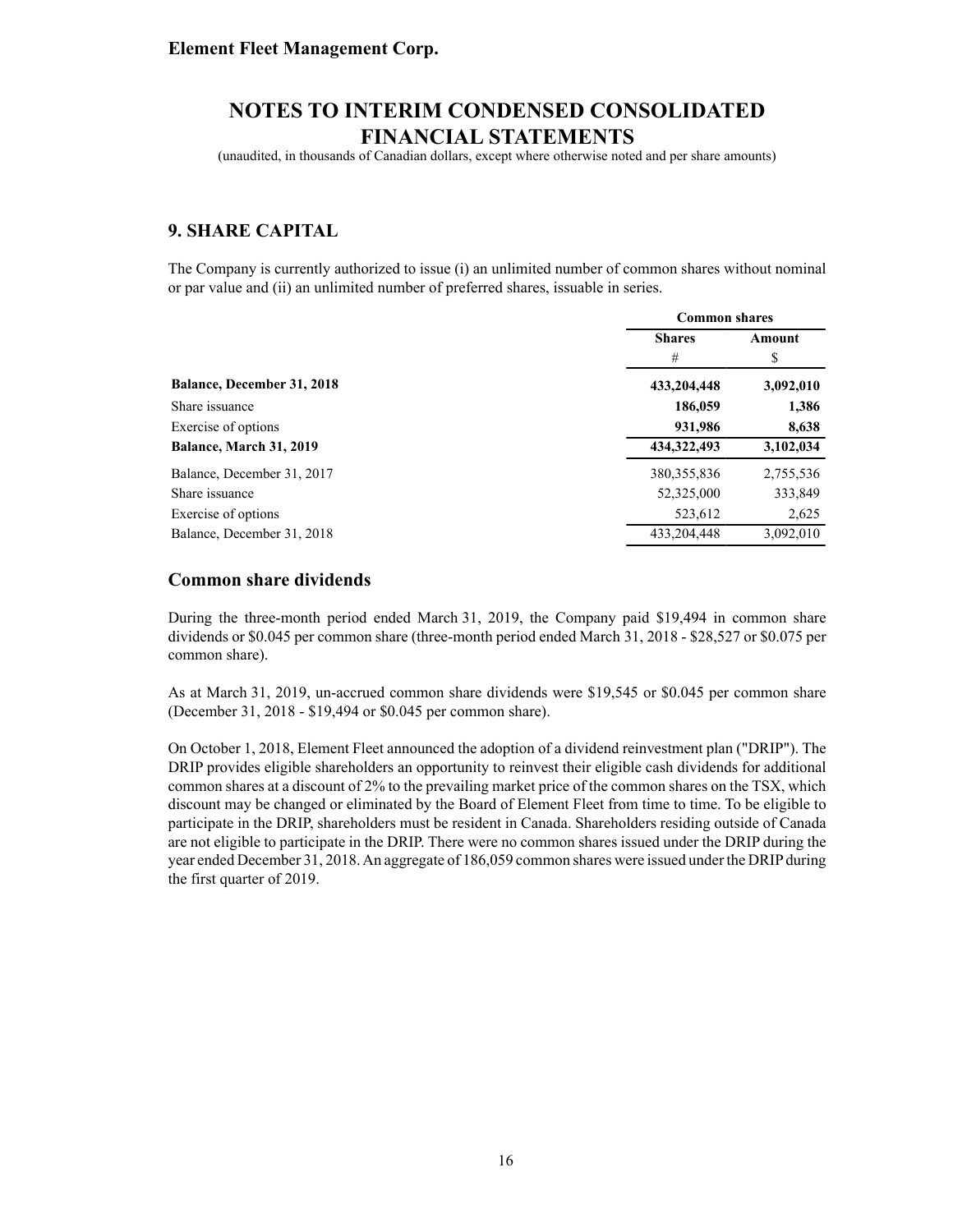(unaudited, in thousands of Canadian dollars, except where otherwise noted and per share amounts)

#### **Preferred shares**

|                                   | As at March 31, 2019    |         |
|-----------------------------------|-------------------------|---------|
|                                   | <b>Shares</b><br>Amount |         |
|                                   | #                       | \$      |
| <b>Preferred Shares, Series A</b> | 4,600,000               | 110,375 |
| <b>Preferred Shares, Series C</b> | 5,126,400               | 124,744 |
| <b>Preferred Shares, Series E</b> | 5,321,900               | 129,994 |
| <b>Preferred Shares, Series G</b> | 6,900,000               | 168,543 |
| <b>Preferred Shares, Series I</b> | 6,000,000               | 146,756 |

During the three-month period ended March 31, 2019, the Company paid \$11,164 in preferred share dividends (three-month period ended March 31, 2018 – \$11,068).

As at March 31, 2019, the un-accrued cumulative preferred share dividends were \$122 (December 31, 2018  $- $122$ ).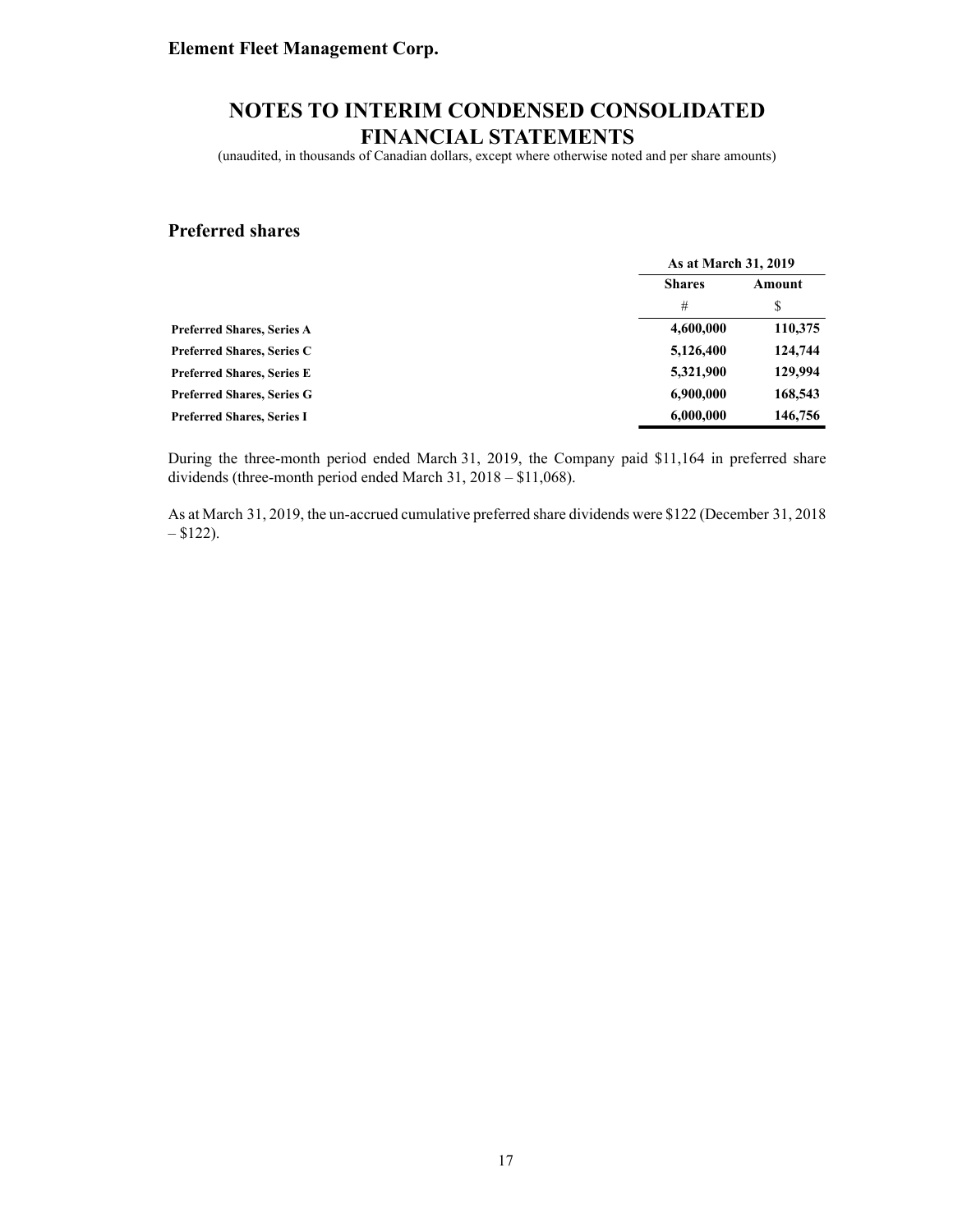(unaudited, in thousands of Canadian dollars, except where otherwise noted and per share amounts)

### **10. SHARE-BASED COMPENSATION**

Share-based compensation expense consists of the following for the three month period ended March 31:

|                             | 2019  | 2018  |
|-----------------------------|-------|-------|
|                             | S     | \$    |
| (a) Stock options           | 978   | 1,856 |
| (b) Deferred share units    | 249   | (408) |
| (c) Performance share units | (205) | 2,917 |
| (d) Restricted share units  | 4,148 | 182   |
|                             | 5,170 | 4,547 |

#### **(a) Stock options**

The changes in the number of stock options during the periods were as follows:

|                                       | Number of<br>options | Weighted<br>average exercise<br>price |
|---------------------------------------|----------------------|---------------------------------------|
|                                       | #                    | \$                                    |
| Outstanding, December 31, 2017        | 21,368,293           | 10.92                                 |
| Granted $^{(1)}$                      | 5,949,443            | 6.04                                  |
| Forfeited                             | (670, 368)           | 11.94                                 |
| Expired                               | (430, 424)           | 10.82                                 |
| Exercised <sup><math>(2)</math></sup> | (888, 334)           | 3.79                                  |
| <b>Outstanding, December 31, 2018</b> | 25,328,610           | 10.01                                 |
| Forfeited                             | (151,601)            | 7.52                                  |
| Expired                               | (563, 591)           | 12.30                                 |
| Exercised $^{(2)}$                    | (2, 153, 334)        | 5.61                                  |
| Outstanding, March 31, 2019           | 22,460,084           | 10.39                                 |

1. 4,100,000 options granted during 2018 contain performance vesting criteria; an additional 1,849,443 options granted during 2018 vest as described in each tranche of the award.

2. Weighted average share price of options exercised during the three-month period ended March 31, 2019 was \$7.67 (year ended December 31, 2018 – \$6.51).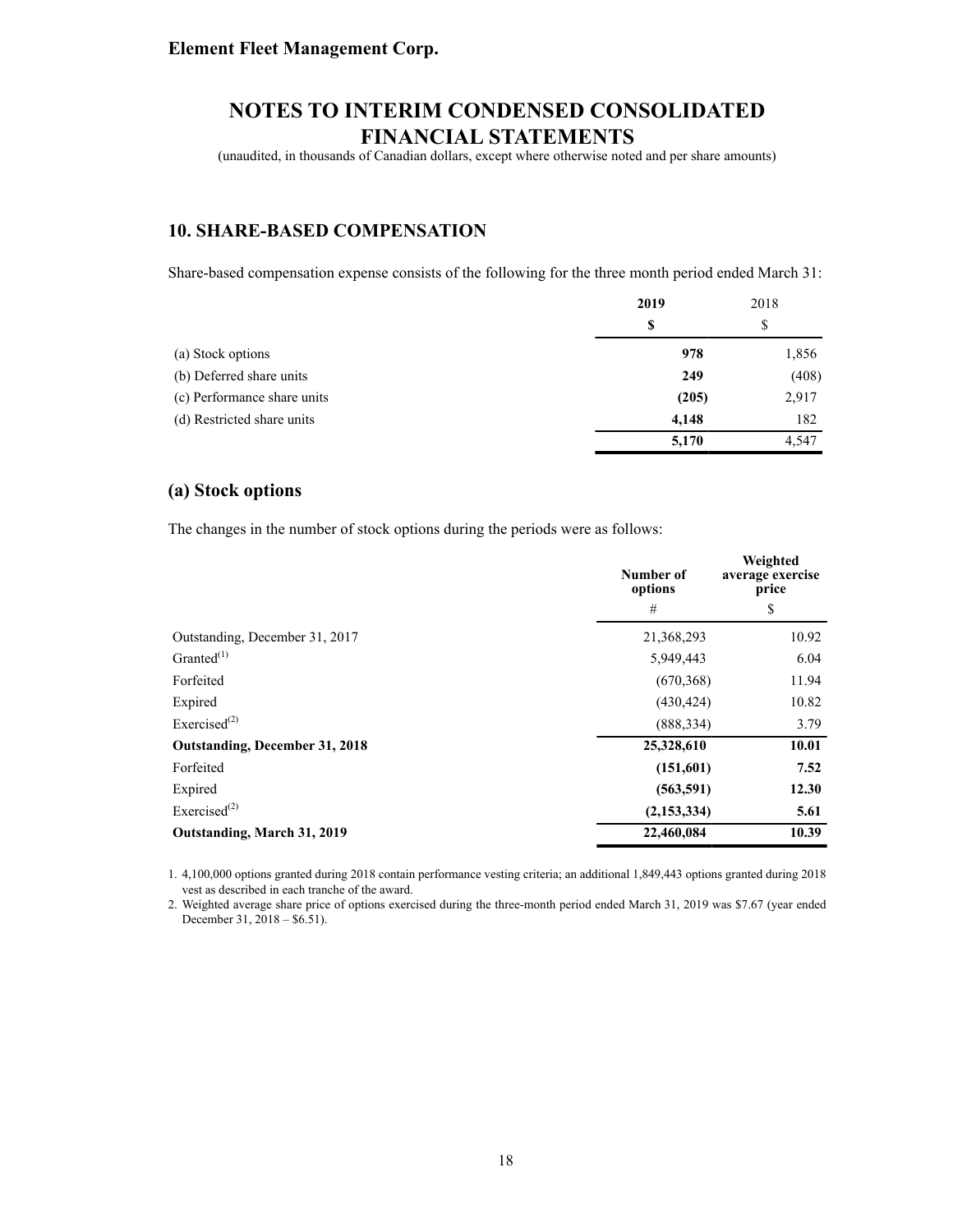(unaudited, in thousands of Canadian dollars, except where otherwise noted and per share amounts)

### **(b) Deferred share units, performance share units and restricted share units**

|                                | <b>Deferred</b><br>share units | Performance<br>share units | <b>Restricted</b><br>share units |
|--------------------------------|--------------------------------|----------------------------|----------------------------------|
|                                | #                              | #                          | #                                |
| Outstanding, December 31, 2017 | 1,393,987                      | 268,934                    | 1,255,415                        |
| Granted                        | 360,185                        | 606,247                    | 2,210,714                        |
| Forfeited                      |                                | (24, 538)                  | (106, 925)                       |
| Redeemed                       | (972, 535)                     | (468, 304)                 | (1,255,471)                      |
| Outstanding, December 31, 2018 | 781,637                        | 382,339                    | 2,103,733                        |
| Granted                        | 66,332                         | 1,096,646                  | 751,409                          |
| Forfeited                      |                                |                            | (38, 524)                        |
| Redeemed                       | (119,340)                      |                            | (179, 267)                       |
| Outstanding, March 31, 2019    | 728,629                        | 1,478,985                  | 2.637.351                        |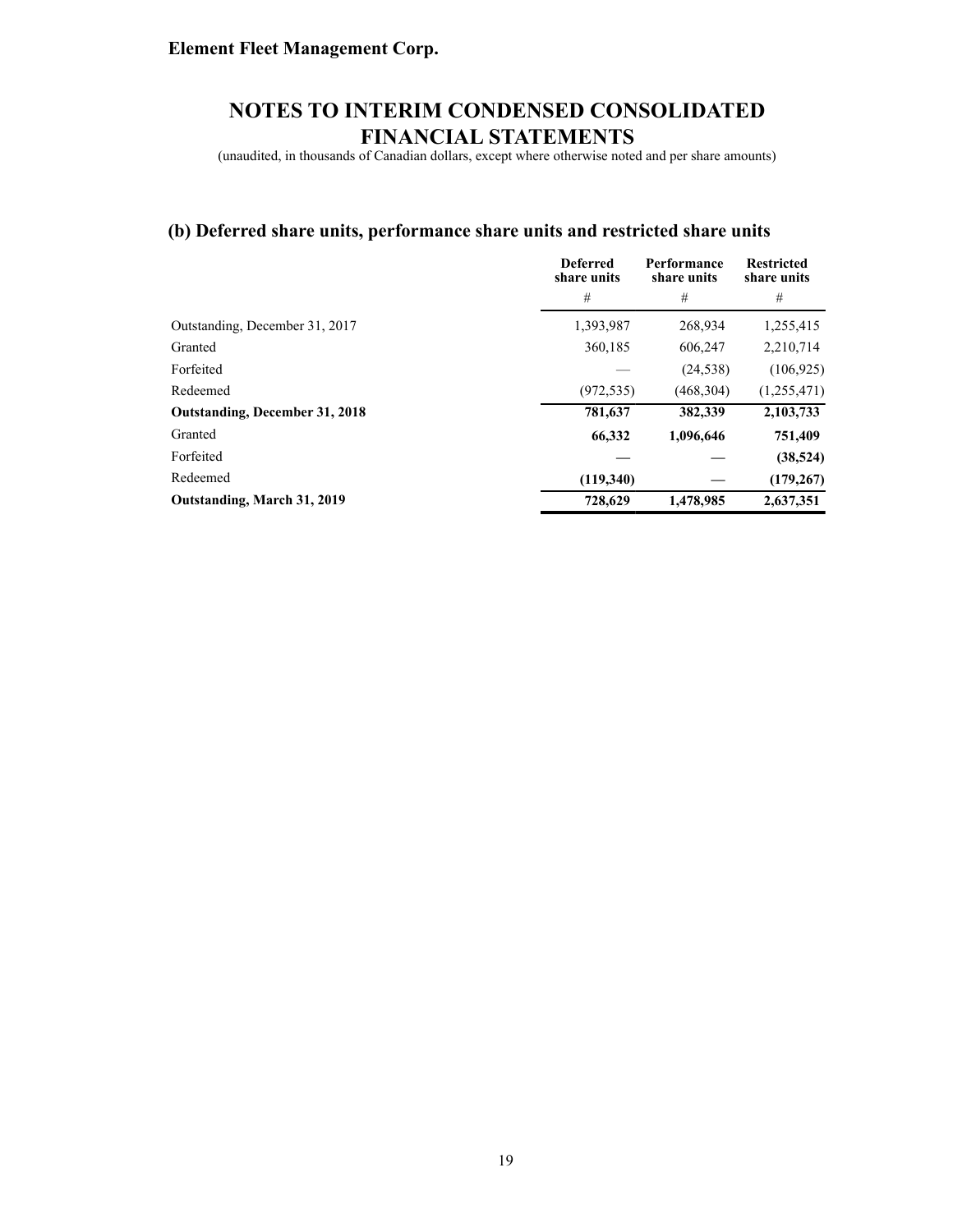(unaudited, in thousands of Canadian dollars, except where otherwise noted and per share amounts)

### **11. REVENUE**

Set out below is the disaggregation of the Company's revenue before interest expense.

|                                                  |                     | <b>March 31, 2019</b> |              |
|--------------------------------------------------|---------------------|-----------------------|--------------|
|                                                  | Fleet<br>Management | Non-Core              | <b>Total</b> |
|                                                  | \$                  | \$                    | \$           |
| <b>Major service lines</b>                       |                     |                       |              |
| Interest income, net                             | 166,238             | 970                   | 167,208      |
| Rental revenue                                   | 145,872             | 32,200                | 178,072      |
| Gain on sale of equipment under operating leases | 10,761              | 2,520                 | 13,281       |
| Depreciation of equipment under operating leases | (106, 228)          | (16,317)              | (122, 545)   |
| Financing revenue before interest expense        | 216,643             | 19,373                | 236,016      |
| Other service revenue, net                       | 90,968              | 169                   | 91,137       |
| Vehicle sales and end of contract fees           | 26,991              |                       | 26,991       |
| Service and other revenue, net                   | 117,959             | 169                   | 118,128      |
| Syndication revenue, net                         | 17,212              |                       | 17,212       |
| Net revenue before interest expense              | 351,814             | 19,542                | 371,356      |
| Primary geographical markets                     |                     |                       |              |
| US and Canada                                    | 285,475             | 19,498                | 304,973      |
| Australia and New Zealand                        | 43,943              | 44                    | 43,987       |
| Mexico                                           | 22,396              |                       | 22,396       |
| Net revenue before interest expense              | 351,814             | 19,542                | 371,356      |
| Timing of revenue recognition                    |                     |                       |              |
| Revenue earned at a point in time                | 102,437             |                       | 102,437      |
| Revenue earned over time                         | 249,377             | 19,542                | 268,919      |
| Net revenue before interest expense              | 351,814             | 19,542                | 371,356      |

Revenue earned at a point in time includes accident, fuel, and title and registration fees, and vendor commissions. Revenue earned over time includes interest income, fleet management fees, including maintenance fees, and telematics services.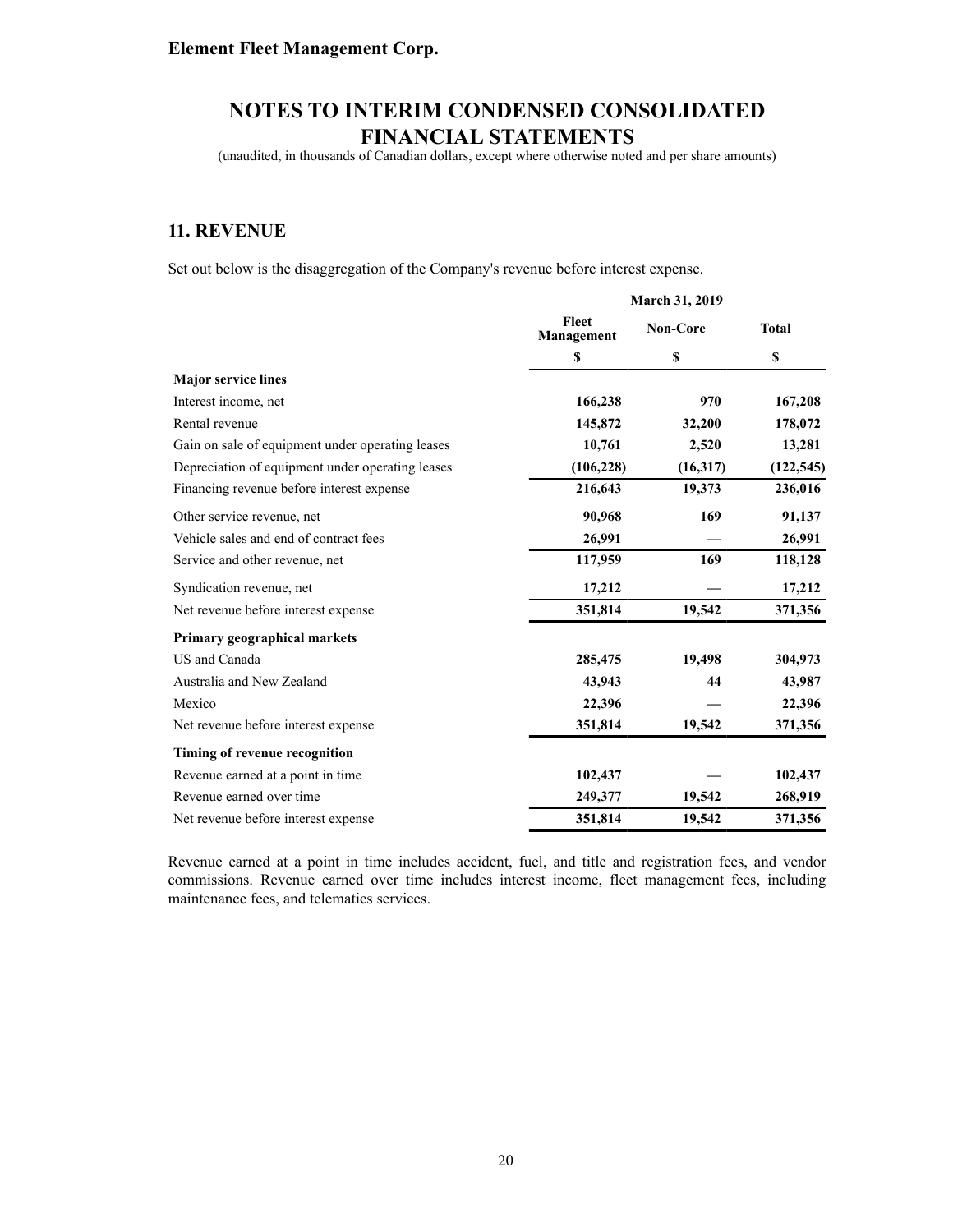# **NOTES TO INTERIM CONDENSED CONSOLIDATED FINANCIAL STATEMENTS**

(unaudited, in thousands of Canadian dollars, except where otherwise noted and per share amounts)

|                                                  | March 31, 2018      |          |           |  |
|--------------------------------------------------|---------------------|----------|-----------|--|
|                                                  | Fleet<br>Management | Non-Core | Total     |  |
|                                                  | \$                  | \$       | \$        |  |
| <b>Major service lines</b>                       |                     |          |           |  |
| Interest income, net                             | 140,490             | 12,866   | 153,356   |  |
| Rental revenue                                   | 128,716             |          | 128,716   |  |
| Gain on sale of equipment under operating leases | 11,924              |          | 11,924    |  |
| Depreciation of equipment under operating leases | (96, 853)           |          | (96, 853) |  |
| Financing revenue before interest expense        | 184,277             | 12,866   | 197,143   |  |
| Other service revenue, net                       | 90,889              | 652      | 91,541    |  |
| Vehicle sales and end of contract fees           | 23,158              |          | 23,158    |  |
| Service and other revenue, net                   | 114,047             | 652      | 114,699   |  |
| Syndication revenue, net                         | 1,014               |          | 1,014     |  |
| Net revenue before interest expense              | 299,338             | 13,518   | 312,856   |  |
| Primary geographical markets                     |                     |          |           |  |
| US and Canada                                    | 237,282             | 12,277   | 249,559   |  |
| Australia and New Zealand                        | 46,818              | 1,241    | 48,059    |  |
| Mexico                                           | 15,238              |          | 15,238    |  |
| Net revenue before interest expense              | 299,338             | 13,518   | 312,856   |  |
| Timing of revenue recognition                    |                     |          |           |  |
| Revenue earned at a point in time                | 71,737              |          | 71,737    |  |
| Revenue earned over time                         | 227,601             | 13,518   | 241,119   |  |
| Net revenue before interest expense              | 299,338             | 13,518   | 312,856   |  |

#### **(A) Contract balances**

|                 | March 31,<br>2019 | December 31.<br>2018 |
|-----------------|-------------------|----------------------|
| Contract assets | 40.524            | 41.876               |

Contract assets represent the costs the Company incurs to enter into contracts with customers including certain commissions. Contract assets are recorded in the unamortized deferred costs and subsidies line within note 3.

#### **B) Performance obligations**

*Fixed-fee Service Contracts.* The Company provides separately priced and contracted service contracts to our fleet clients that range from fuel cards, accident management services, and maintenance services. These service contracts generally have open-ended terms and can be in place as long as the client uses the underlying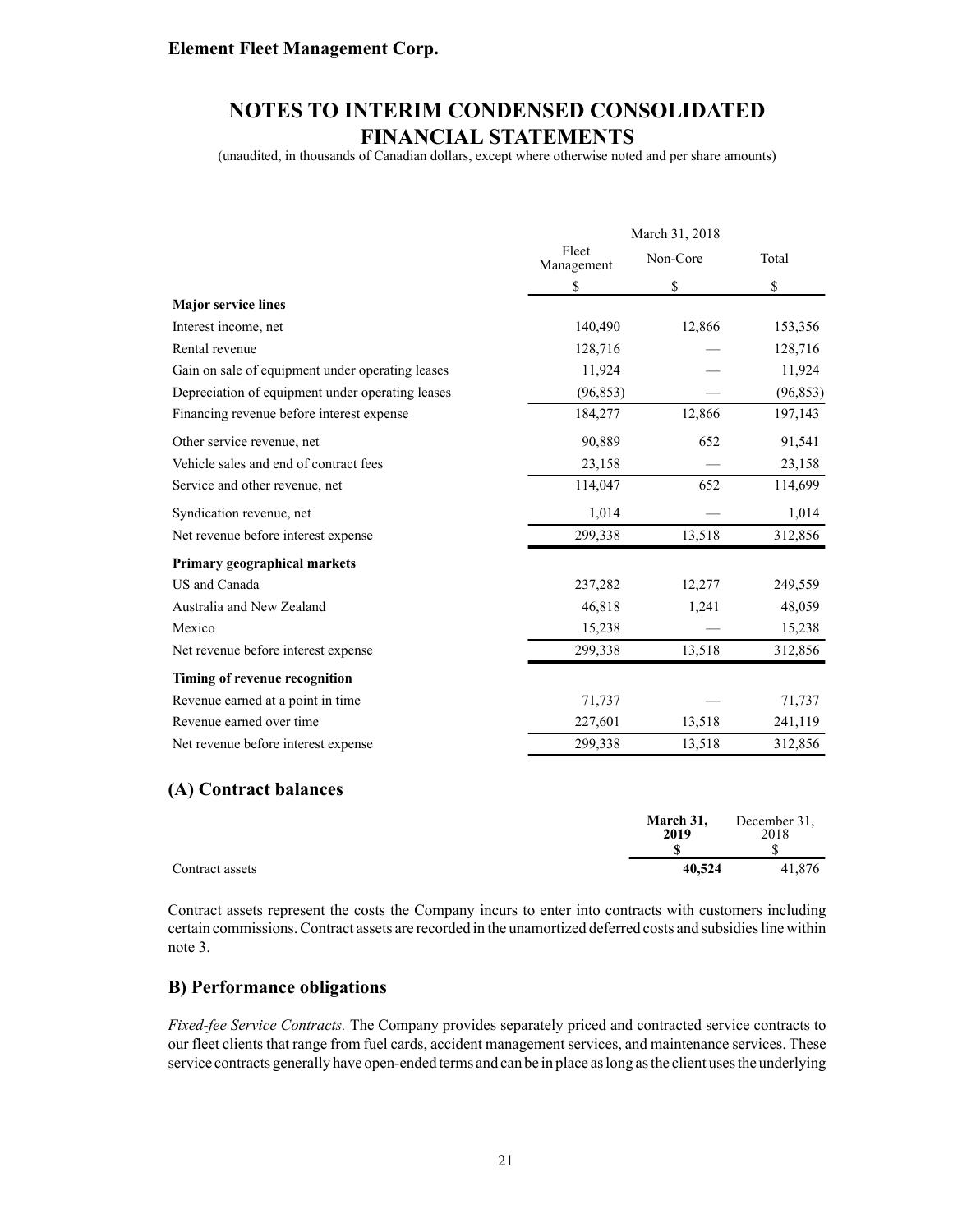### **NOTES TO INTERIM CONDENSED CONSOLIDATED FINANCIAL STATEMENTS**

(unaudited, in thousands of Canadian dollars, except where otherwise noted and per share amounts)

vehicle that is being serviced. Fees are billed monthly and revenue is recognized over the term of the agreement proportionally over the passage of time.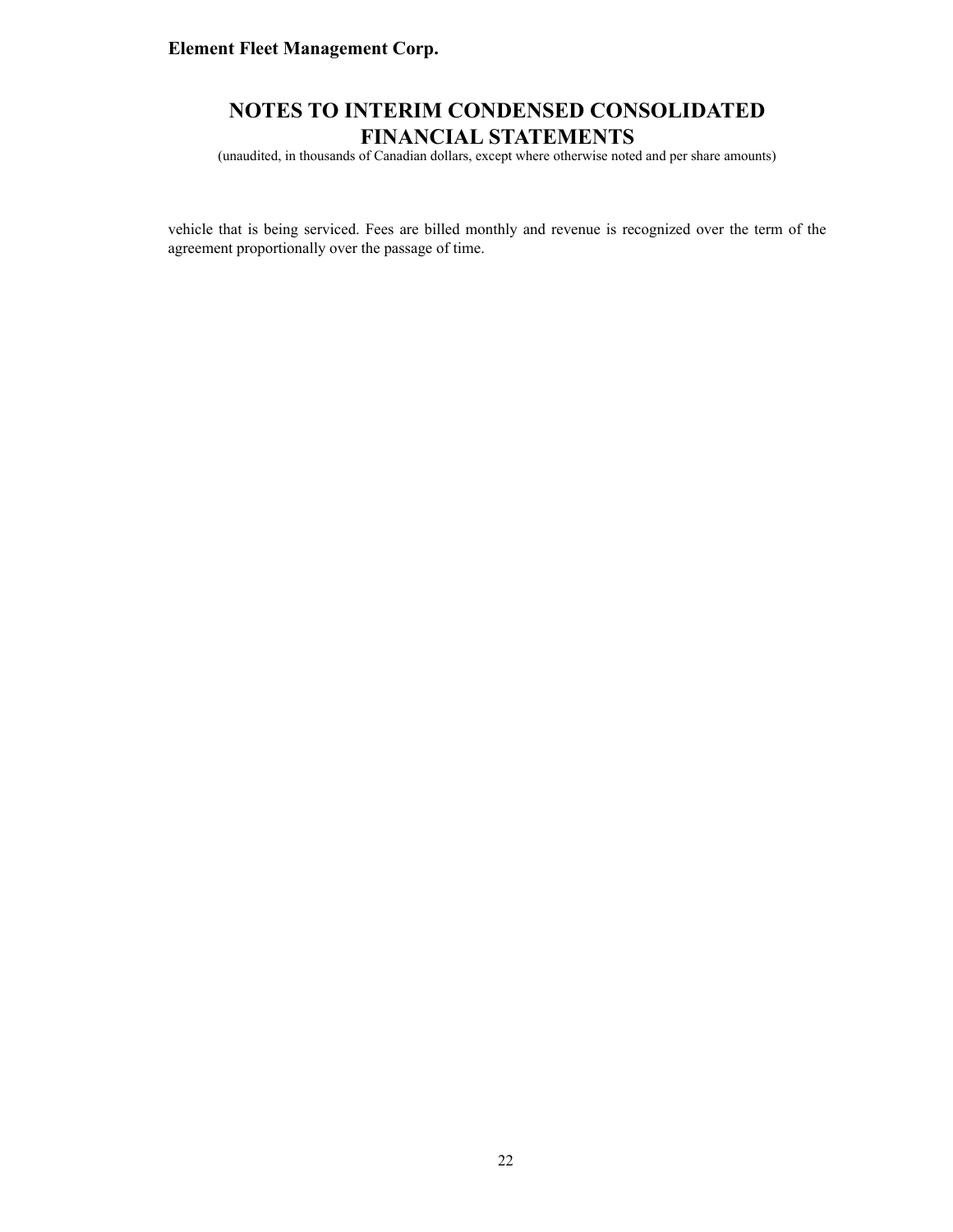(unaudited, in thousands of Canadian dollars, except where otherwise noted and per share amounts)

### **12. EARNINGS PER SHARE**

Basic earnings per share are as follows for the three-month period ended March 31:

|                                                                       |   | 2019        | 2018          |
|-----------------------------------------------------------------------|---|-------------|---------------|
|                                                                       |   | S           | S             |
| Net income attributable to shareholders                               |   | 80,473      | 21,759        |
| Cumulative dividends on preferred shares                              |   | (11, 164)   | (11,068)      |
| Net income available to common shareholders                           |   | 69,309      | 10,691        |
| Weighted average number of common shares outstanding – basic (number) |   | 433,607,223 | 380, 355, 836 |
| Basic earnings per share                                              | S | 0.16S       | 0.03          |

Diluted earnings per share is as follows for the three-month period ended March 31:

|                                                                                     | 2019        | 2018          |      |
|-------------------------------------------------------------------------------------|-------------|---------------|------|
|                                                                                     | S           | \$            |      |
| Net income available to common shareholders adjusted for the effects of<br>dilution | 69,309      | 10,691        |      |
| Weighted average number of common shares outstanding $-$ basic (number)             | 433,607,223 | 380, 355, 836 |      |
| Dilutive stock options and warrants (number)                                        | 266,282     | 651,630       |      |
| Weighted average number of common shares outstanding – diluted (number)             | 433,873,505 | 381,007,466   |      |
| Diluted earnings per share                                                          | S<br>0.16S  |               | 0.03 |

Instruments outstanding as at March 31, 2019 that could potentially dilute basic earnings per share in the future, but were not included in the calculation of diluted earnings per share because they were anti dilutive, include 15,478,986 stock options for the year ended March 31, 2019 (three-month period ended March 31, 2018 – 17,504,321 stock options).

In addition, the convertible debentures (note 8) were excluded from the diluted earnings per share calculation as these were anti-dilutive for the three months ended March 31, 2019 and 2018.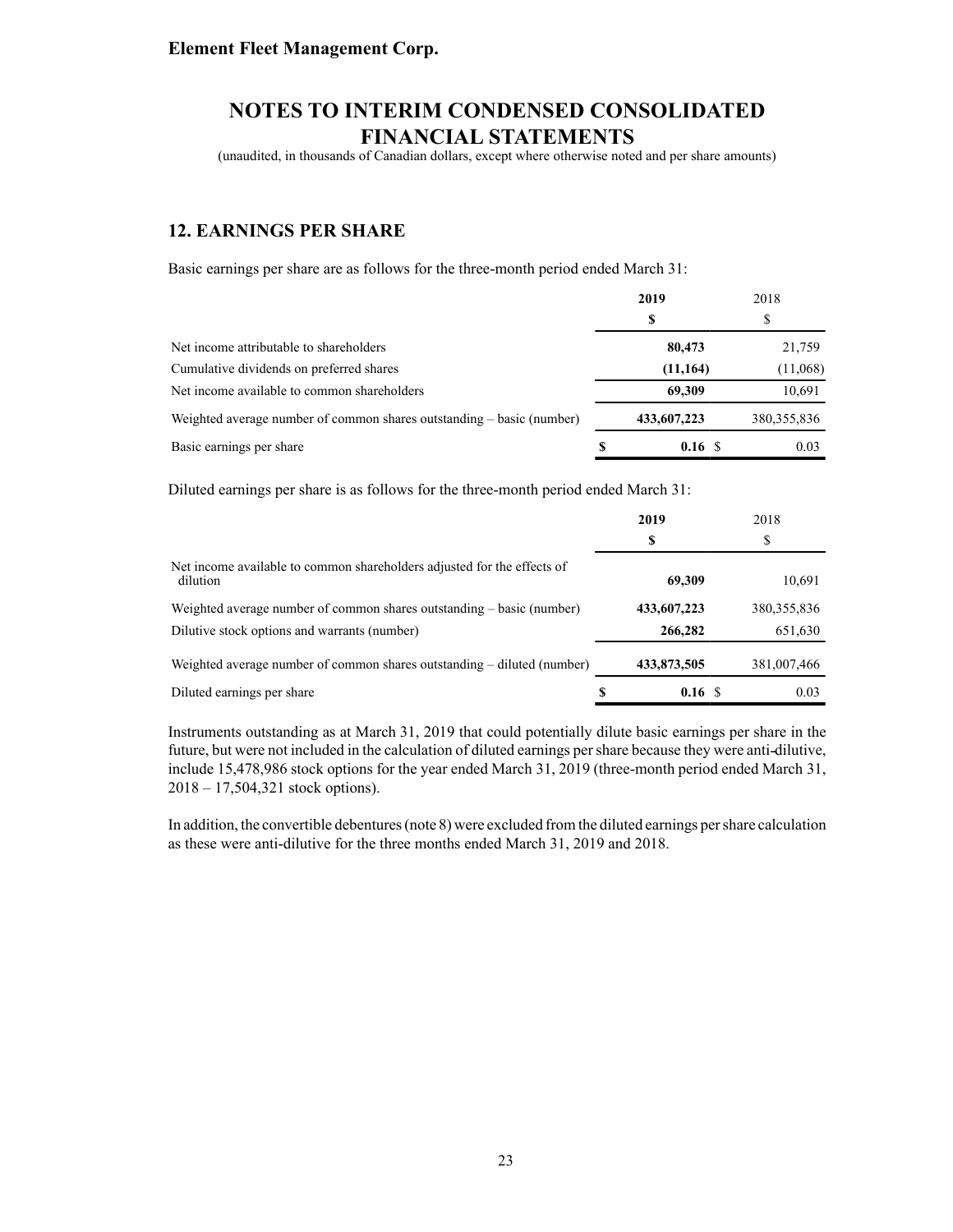(unaudited, in thousands of Canadian dollars, except where otherwise noted and per share amounts)

### **13. CAPITAL DISCLOSURES**

The Company's objectives when managing capital are to ensure sufficient liquidity to support its financial objectives and strategic plans, to ensure its financial covenants are met and to maximize shareholder value.

The Company's capitalization is as follows, as at:

|                        | March 31,<br>2019 | December 31.<br>2018 |
|------------------------|-------------------|----------------------|
|                        | S                 | S                    |
| Secured borrowings     | 12,721,176        | 13,270,780           |
| Convertible debentures | 903,024           | 897,435              |
| Total debt             | 13,624,200        | 14,168,215           |
| Shareholders' equity   | 3,955,552         | 3,975,485            |
|                        | 17,579,752        | 18,143,700           |

#### **14. SEGMENTED INFORMATION**

#### **Operating segments**

The Company operates and reports in two separate segments (a) the Fleet Management segment and, (b) the Non-Core segment, to reflect differing characteristics of assets and operations from core fleet management. The segments are evaluated on reported and adjusted measures such as net revenue, adjusted operating expenses, adjusted operating income, return on tangible equity and leverage.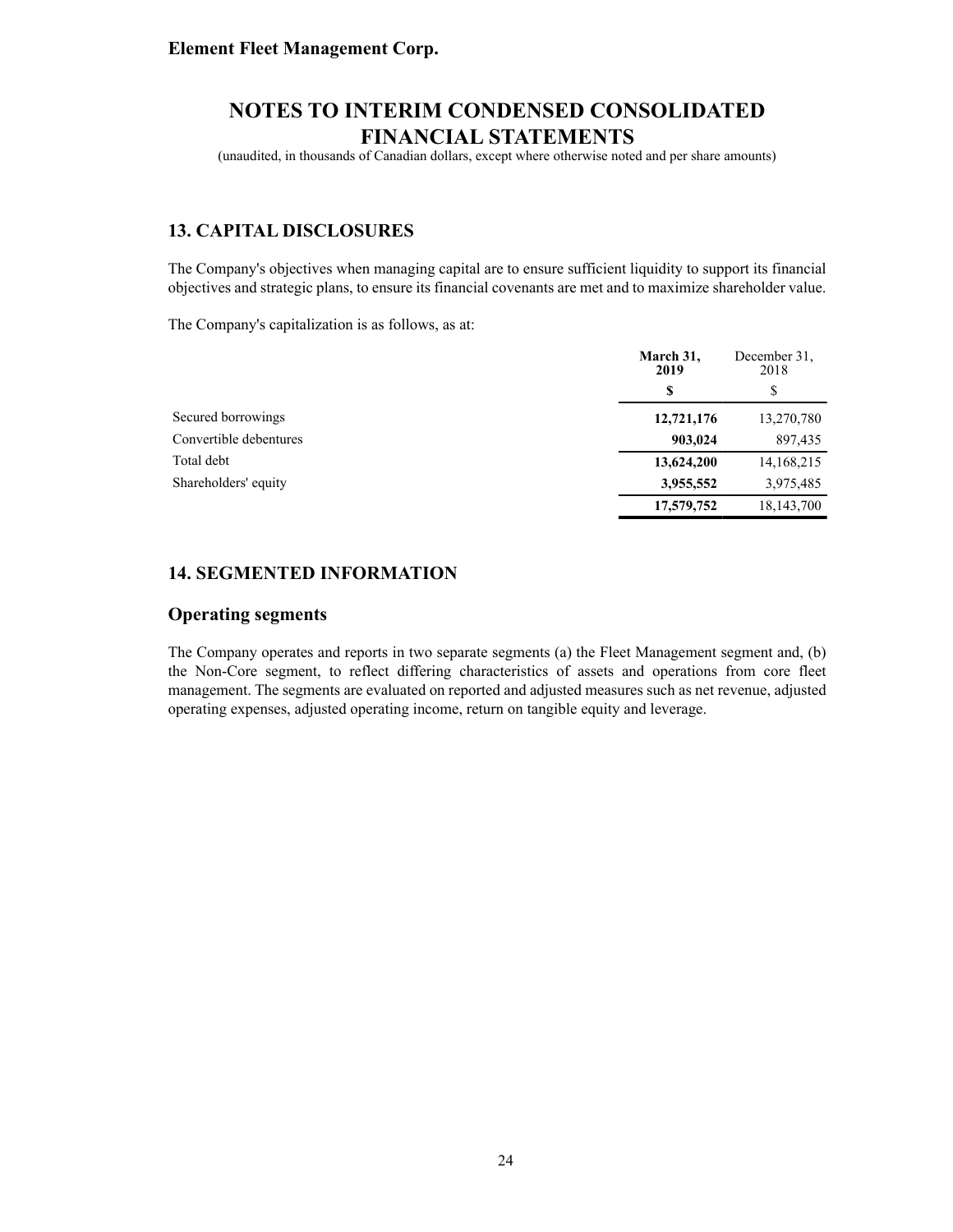# **NOTES TO INTERIM CONDENSED CONSOLIDATED FINANCIAL STATEMENTS**

(unaudited, in thousands of Canadian dollars, except where otherwise noted and per share amounts)

#### **Segmented operating results**

|                                                             | Three-month period ended March 31, 2019 |          |              |                     | Three-month period ended March 31, 2018 |         |
|-------------------------------------------------------------|-----------------------------------------|----------|--------------|---------------------|-----------------------------------------|---------|
|                                                             | Fleet<br>Management                     | Non-Core | <b>Total</b> | Fleet<br>Management | Non-Core                                | Total   |
|                                                             | \$                                      | \$       | \$           | \$                  | \$                                      | \$      |
| Net revenue                                                 |                                         |          |              |                     |                                         |         |
| Net interest income and rental revenue                      | 216,643                                 | 19,373   | 236,016      | 184,277             | 12,866                                  | 197,143 |
| Interest expense                                            | 114,112                                 | 15,017   | 129,129      | 90,891              | 10,622                                  | 101,513 |
| Net financing revenue                                       | 102,531                                 | 4,356    | 106,887      | 93,386              | 2,244                                   | 95,630  |
| Servicing income, net                                       | 117,959                                 | 169      | 118,128      | 114,047             | 652                                     | 114,699 |
| Syndication revenue, net                                    | 17,212                                  |          | 17,212       | 1,014               |                                         | 1,014   |
| Net revenue                                                 | 237,702                                 | 4,525    | 242,227      | 208,447             | 2,896                                   | 211,343 |
| <b>Operating expenses</b>                                   |                                         |          |              |                     |                                         |         |
| Salaries, wages and benefits                                | 78,221                                  | 1,894    | 80,115       | 81,535              | 730                                     | 82,265  |
| General and administrative expenses                         | 27,748                                  | 2,050    | 29,798       | 33,354              | 486                                     | 33,840  |
| Depreciation and amortization                               | 9,740                                   | 620      | 10,360       | 5,280               |                                         | 5,280   |
|                                                             | 115,709                                 | 4,564    | 120,273      | 120,169             | 1,216                                   | 121,385 |
| Net segment operating income (loss) (before<br>tax)         | 121,993                                 | (39)     | 121,954      | 88,278              | 1,680                                   | 89,958  |
| Loss on investments                                         |                                         | 1,330    | 1,330        |                     | 10,304                                  | 10,304  |
| Net segment income (loss) (before tax)                      | 121,993                                 | (1,369)  | 120,624      | 88,278              | (8,624)                                 | 79,654  |
| Share-based compensation                                    |                                         |          | 5,170        |                     |                                         | 4,547   |
| Amortization of convertible debenture synthetic<br>discount |                                         |          | 3,655        |                     |                                         | 3,424   |
| Amortization of intangible assets from<br>acquisitions      |                                         |          | 9,176        |                     |                                         | 11,871  |
| Restructuring and transformation costs                      |                                         |          | 6,738        |                     |                                         | 40,811  |
| Provision for (recovery of) income taxes                    |                                         |          | 15,412       |                     |                                         | (2,758) |
| Net income for the period                                   |                                         |          | 80,473       |                     |                                         | 21,759  |
|                                                             |                                         |          |              |                     |                                         |         |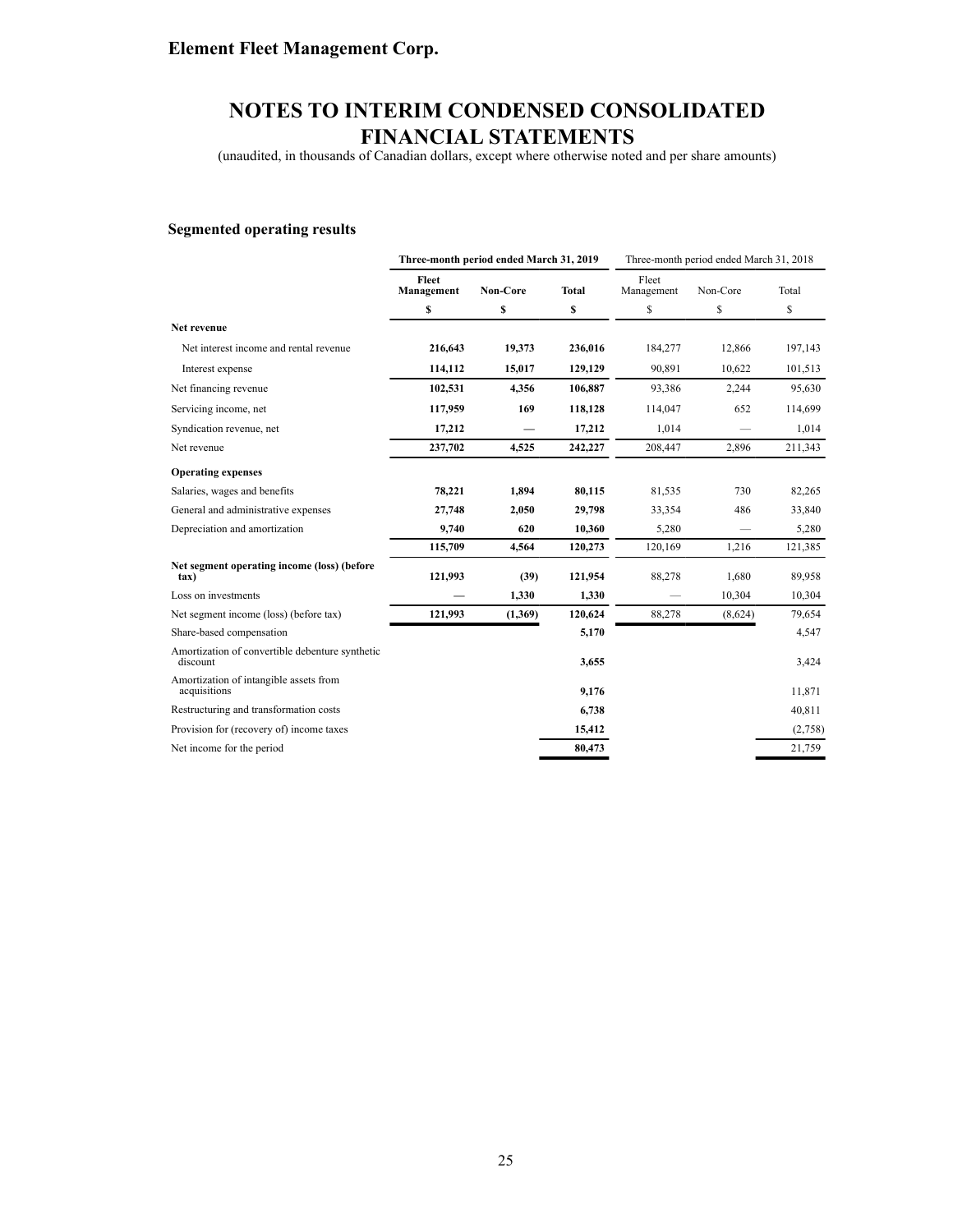(unaudited, in thousands of Canadian dollars, except where otherwise noted and per share amounts)

#### **Segmented financial position**

|                                                                                 | As at March 31, 2019 |                 |              |                     | As at December 31, 2018 |            |
|---------------------------------------------------------------------------------|----------------------|-----------------|--------------|---------------------|-------------------------|------------|
|                                                                                 | Fleet<br>Management  | <b>Non-Core</b> | <b>Total</b> | Fleet<br>Management | Non-Core                | Total      |
|                                                                                 | s                    | \$              | \$           | \$                  | \$                      | \$         |
| Select condensed consolidated<br>statement of financial position<br>information |                      |                 |              |                     |                         |            |
| Finance receivables                                                             | 12,559,671           | 47,184          | 12,606,855   | 13,147,971          | 55,617                  | 13,203,588 |
| Equipment under operating leases                                                | 1,826,915            | 373,871         | 2,200,786    | 1,778,868           | 382,795                 | 2,161,663  |
| Other investments $^{(1)}$                                                      |                      | 97,201          | 97,201       |                     | 99,590                  | 99,590     |
| Goodwill and intangible assets                                                  | 2,109,158            |                 | 2,109,158    | 2,156,669           |                         | 2,156,669  |
| <b>Total select segment assets</b>                                              | 16,495,744           | 518,256         | 17,014,000   | 17,083,508          | 538,002                 | 17,621,510 |
| Other assets                                                                    |                      |                 | 1,462,935    |                     |                         | 1,342,496  |
| <b>Total assets</b>                                                             |                      |                 | 18,476,935   |                     |                         | 18.964.006 |

1. Investments in the comparable period included the 32.5% interest in ECAF I Holdings Ltd., which was accounted for using the effective interest rate method and considered an earning asset. Upon adoption of IFRS 9 on January 1, 2018 by the Company, the investment is accounted for using FVTPL and no longer considered an earning asset.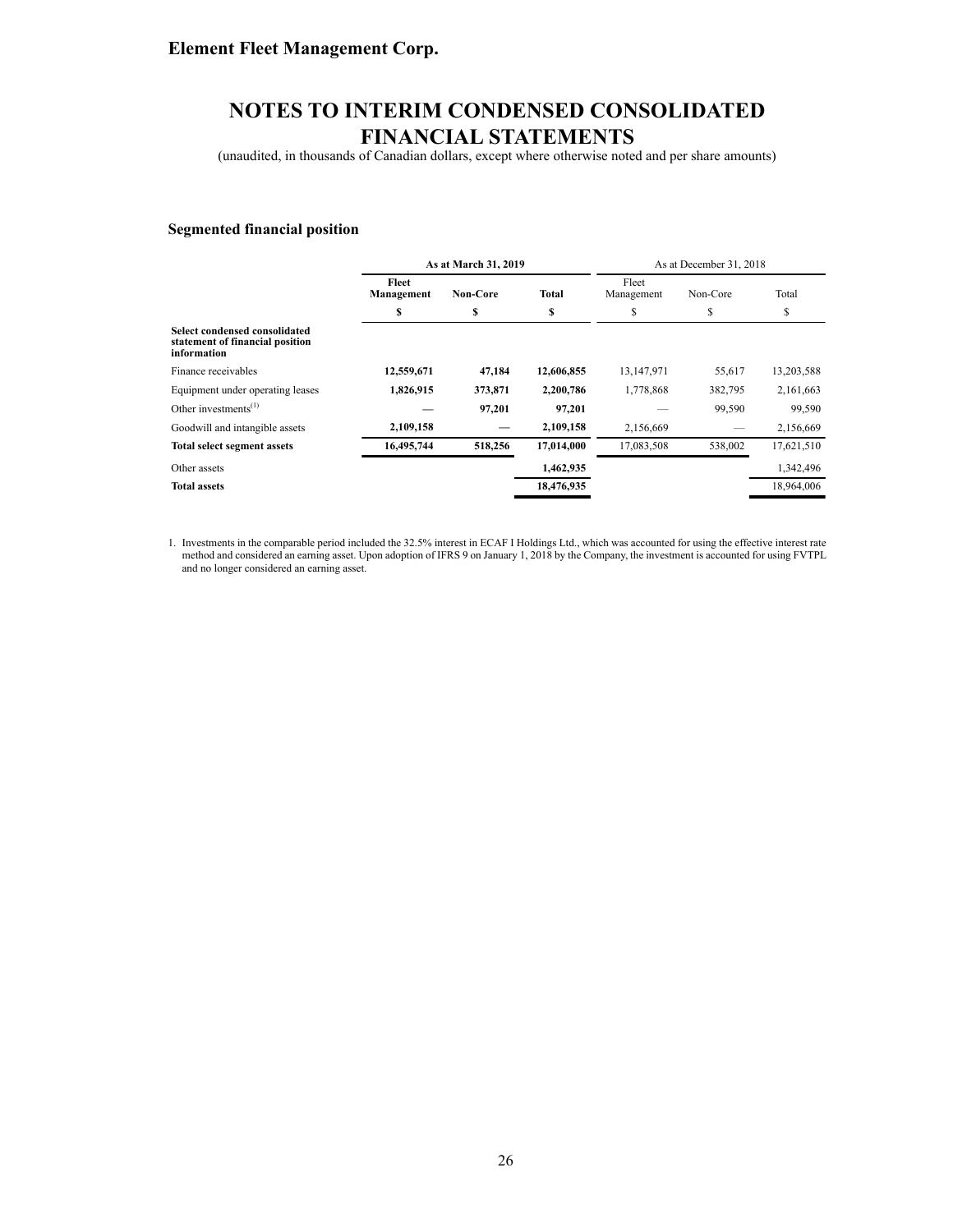(unaudited, in thousands of Canadian dollars, except where otherwise noted and per share amounts)

#### **Geographic information**

The Company primarily operates in the US and Canada, Australia and New Zealand, and Mexico.

Geographic information is as follows:

| For the three months-ended                        |                         | March 31, 2019                      |               |              |                  | March 31, 2018                  |         |            |  |  |  |  |
|---------------------------------------------------|-------------------------|-------------------------------------|---------------|--------------|------------------|---------------------------------|---------|------------|--|--|--|--|
|                                                   | <b>US</b> and<br>Canada | Australia<br>and New<br>Zealand     | Mexico        | <b>Total</b> | US and<br>Canada | Australia<br>and New<br>Zealand | Mexico  | Total      |  |  |  |  |
|                                                   | \$                      | \$                                  | \$            | \$           | \$               | \$                              | \$      | \$         |  |  |  |  |
| Net revenue excluding interest<br>expense         | 304,973                 | 43,987                              | 22,396        | 371,356      | 249,559          | 48,059                          | 15,238  | 312,856    |  |  |  |  |
| Interest expense                                  |                         |                                     |               | (129, 129)   |                  |                                 |         | (101, 513) |  |  |  |  |
| Net revenue                                       |                         |                                     |               | 242,227      |                  |                                 |         | 211,343    |  |  |  |  |
|                                                   |                         |                                     |               |              |                  |                                 |         |            |  |  |  |  |
| As at                                             |                         | March 31, 2019<br>December 31, 2018 |               |              |                  |                                 |         |            |  |  |  |  |
|                                                   | <b>US</b> and<br>Canada | Australia<br>and New<br>Zealand     | <b>Mexico</b> | <b>Total</b> | US and<br>Canada | Australia<br>and New<br>Zealand | Mexico  | Total      |  |  |  |  |
|                                                   | \$                      | \$                                  | \$            | \$           | \$               | \$                              | \$      | \$         |  |  |  |  |
| <b>Select assets</b>                              |                         |                                     |               |              |                  |                                 |         |            |  |  |  |  |
| Finance receivables                               | 11,997,546              | 408.102                             | 201,207       | 12,606,855   | 12,555,816       | 425,581                         | 222,191 | 13,203,588 |  |  |  |  |
| Equipment under operating<br>leases               | 403,869                 | 1,298,675                           | 498,242       | 2,200,786    | 410,356          | 1,313,434                       | 437,873 | 2,161,663  |  |  |  |  |
| Goodwill and intangible<br>assets                 | 2,076,437               | 32,721                              |               | 2,109,158    | 2,123,244        | 33,425                          |         | 2,156,669  |  |  |  |  |
| Property, equipment and<br>leasehold improvements | 77,921                  | 30,130                              | 9,432         | 117,483      | 49,506           | 8,671                           | 2,792   | 60,969     |  |  |  |  |
|                                                   | 14,555,773              | 1,769,628                           | 708,881       | 17,034,282   | 15,138,922       | 1,781,111                       | 662,856 | 17,582,889 |  |  |  |  |

Geographic net revenue, excluding interest expense is based on the location of clients, and select assets are based on the location of the assets.

#### **15. LEASES**

The Company leases its office space and certain office equipment. Leases with an initial term of 12 months or less are not recorded in the statement of financial position and lease expense is recognized on a straightline basis over the lease term for these leases. For existing leases as of January 1, 2019 and leases commencing on or after January 1, 2019, the Company accounts for the lease components (fixed payments including rent and variable payments that depend on an index or rate) separately from the non-lease components (e.g. common-area maintenance costs).

Most leases include one or more options to renew, with renewal terms that can extend the lease term from one to 10 years or more. The exercise of lease renewal options is at the sole discretion of the Company. The depreciable life of assets and leasehold improvements are limited by the expected lease term, unless there is a transfer of title or purchase option reasonably certain of exercise. Certain of the Company's leases include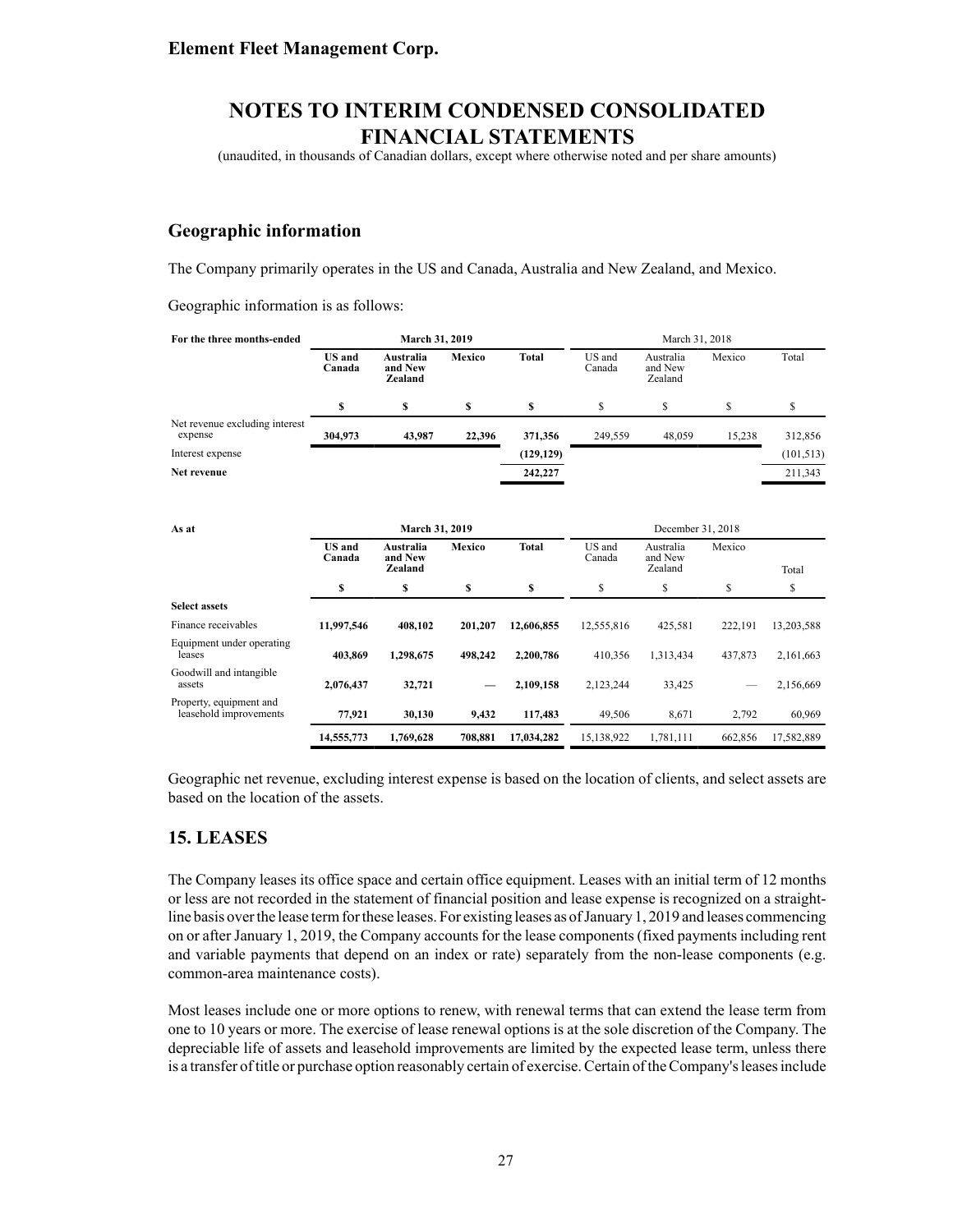### **NOTES TO INTERIM CONDENSED CONSOLIDATED FINANCIAL STATEMENTS**

(unaudited, in thousands of Canadian dollars, except where otherwise noted and per share amounts)

rental payments adjusted periodically for inflation. The Company's lease agreements do not contain any material residual value guarantees or material restrictive covenants.

|                    |                                                                                        | As at January<br>1.2019 | As at March<br>31, 2019 |
|--------------------|----------------------------------------------------------------------------------------|-------------------------|-------------------------|
|                    |                                                                                        |                         | S                       |
| <b>Assets</b>      | <b>Classification</b>                                                                  |                         |                         |
|                    | Right-of-use assets Land and buildings, net of accumulated depreciation <sup>(1)</sup> | 79.688                  | 75,450                  |
| <b>Liabilities</b> | <b>Classification</b>                                                                  |                         |                         |
| Lease liabilities  | Accounts payable and accrued liabilities                                               | 79.688                  | 75.964                  |

1. As at March 31, 2019, right-of-use assets are recorded net of accumulated amortization of \$3,311.

| <b>Lease Cost</b>             | <b>Classification</b>                                       | Three-month period<br>ended March 31, 2019 |  |
|-------------------------------|-------------------------------------------------------------|--------------------------------------------|--|
|                               |                                                             |                                            |  |
|                               | Amortization of leased assets Depreciation and amortization | 3,309                                      |  |
| Interest on lease liabilities | Interest expense                                            | 632                                        |  |
| Net lease cost                |                                                             | 3.941                                      |  |

| <b>Maturity of lease liabilities</b> | As at March<br>31, 2019 |
|--------------------------------------|-------------------------|
|                                      | \$                      |
| 2019                                 | 8,777                   |
| 2020                                 | 12,018                  |
| 2021                                 | 11,815                  |
| 2022                                 | 10,583                  |
| 2023                                 | 9,269                   |
| Thereafter                           | 23,502                  |

| Lease Term and Discount Rate                  | As at March<br>31, 2019 |
|-----------------------------------------------|-------------------------|
| Weighted-average remaining lease term (years) | 7.6                     |
| Weighted-average discount rate                | $3.11\%$                |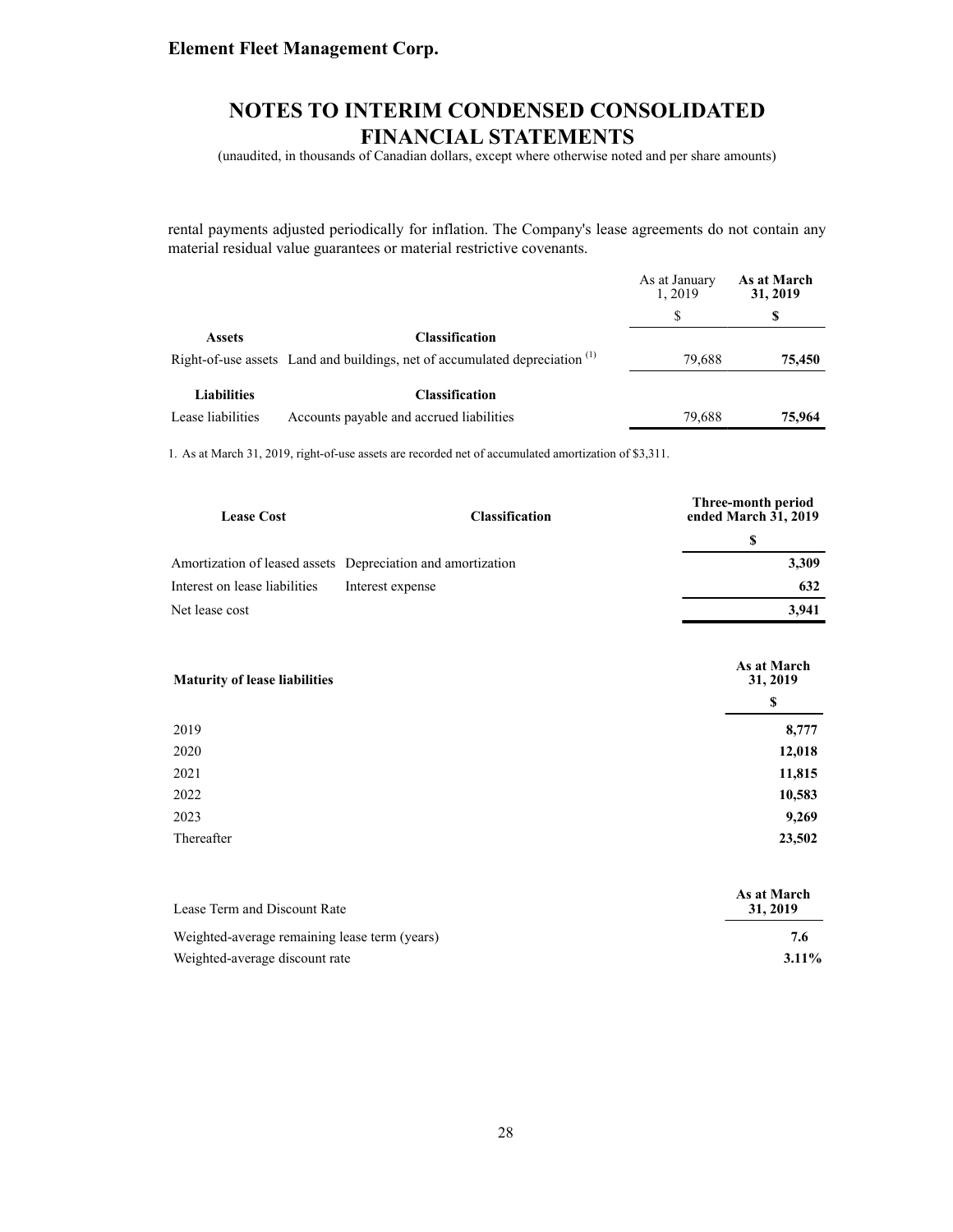(unaudited, in thousands of Canadian dollars, except where otherwise noted and per share amounts)

### **16. FAIR VALUE OF FINANCIAL INSTRUMENTS**

Fair value is defined as the price that would be received to sell an asset, or paid to transfer a liability, between market participants in an orderly transaction in the principal market at the measurement date under current market conditions (i.e., the exit price). The determination of fair value requires judgment and is based on market information, where available and appropriate. Fair value measurements are categorized into three levels within a fair value hierarchy (Level 1, 2, or 3) based on the valuation inputs used in measuring the fair value, as outlined below.

- Level 1 Unadjusted quoted market prices in active markets for identical assets or liabilities the Company can access at the measurement date. Bid prices, ask prices or prices within the bid and ask, which are the most representative of the fair value, are used as appropriate to measure fair value. Fair value is best evidenced by an independent quoted market price for the same instrument in an active market. An active market is one where transactions are occurring with sufficient frequency and volume to provide quoted prices on an ongoing basis.
- Level  $2$  Quoted prices for identical assets or liabilities in markets that are inactive or observable market quotes for similar instruments, or use of valuation techniques where all significant inputs are observable. Inactive markets may be characterized by a significant decline in the volume and level of observed trading activity or through large or erratic bid/offer spreads. In instances where traded markets do not exist or are not considered sufficiently active, we measure fair value using valuation models.
- Level 3 Non-observable or indicative prices or use of valuation techniques where one or more significant inputs are non-observable.

#### **Valuation methods and assumptions**

#### **Finance lease receivables, finance loan receivables, and secured borrowings on finance receivables**

The assertion that the carrying value of the finance receivables and secured borrowings approximates fair value requires the use of estimates and significant judgment. The finance receivables securing the borrowings were credit scored based on an internal model that is not used in market transactions. They comprise a large number of transactions with commercial clients in different businesses, are secured by liens on various types of equipment and may be guaranteed by third parties and cross collateralized. The fair value of any receivable would be affected by a potential buyer's assessment of the transaction's credit quality, collateral value, guarantees, payment history, yield, term, documents and other legal matters, and other subjective considerations. Value received in a fair market sale transaction would be based on the terms of the sale, the buyer's views of the economic and industry conditions, the Company's and the buyer's tax considerations, and other factors.

#### **Convertible debentures**

The debt component of convertible debentures is recorded at fair value on initial recognition and subsequently carried at amortized cost. The fair market value of the debt component is calculated by discounting the stream of remaining payments at 5.50%, which represents the rate of interest prevailing for instruments of similar terms and risks without the conversion feature.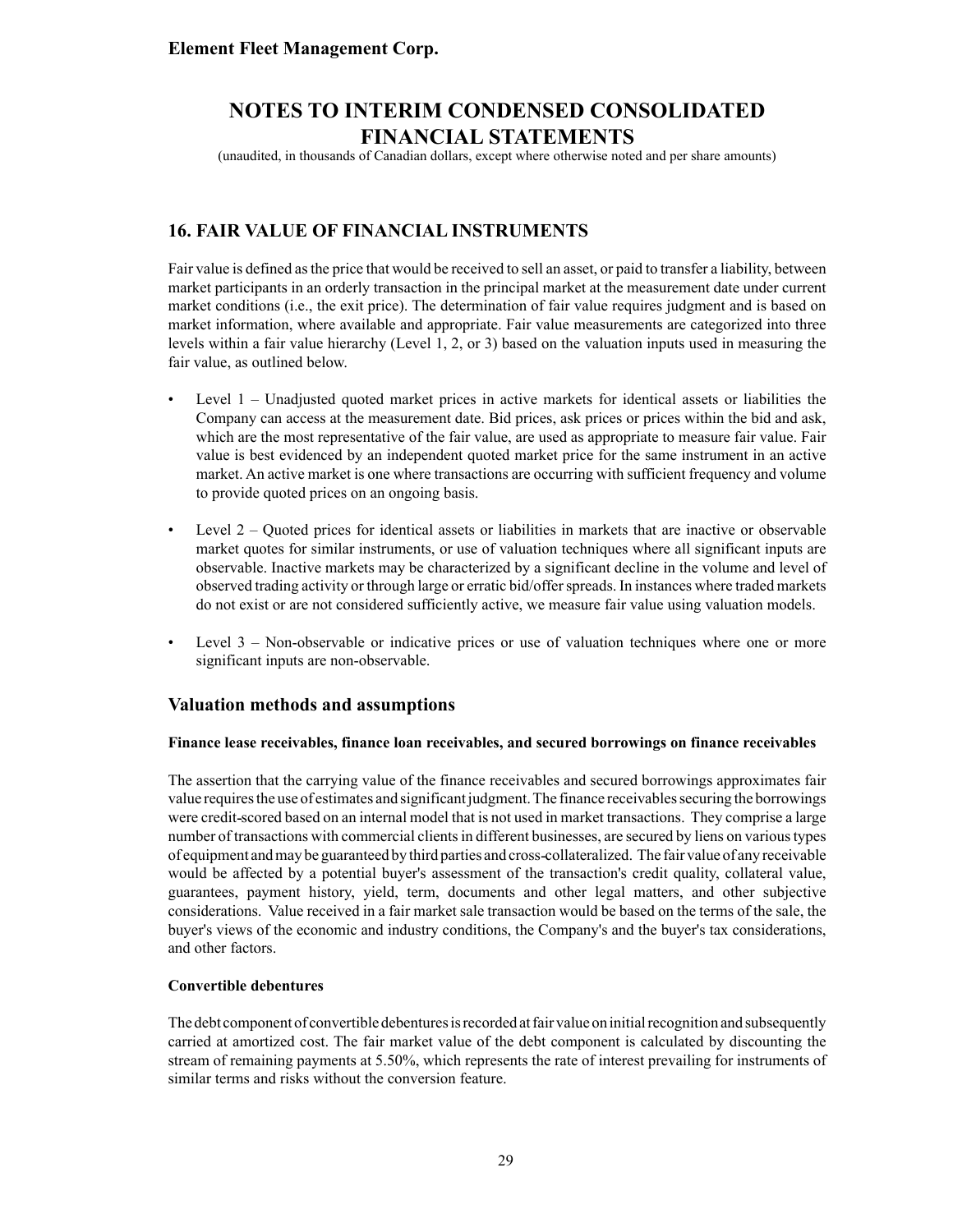(unaudited, in thousands of Canadian dollars, except where otherwise noted and per share amounts)

#### **Notes receivable**

The carrying value of the notes receivable approximates their fair value, as the interest rate on this asset is commensurate with market interest rates for this type of asset with similar duration and credit risk.

#### **Derivatives**

The fair values of derivatives are determined by the derivative counterparty using the related interest rate swap curves, foreign exchange forward values, intrinsic values and/or the Company's stock price for the total return swaps.

#### **Investments**

The FVTPLinvestments are valued based on bids received in the private market or using valuation techniques and/or inputs that are based on unobservable market data.

The tables below summarizes the Company's fair value measurement hierarchy for its financial assets and financial liabilities. There were no transfers between Level 2 and Level 3 during the periods presented and there were no significant changes in valuation techniques or the range of significant non-observable inputs used in measuring the Company's Level 3 financial assets and liabilities during the quarter.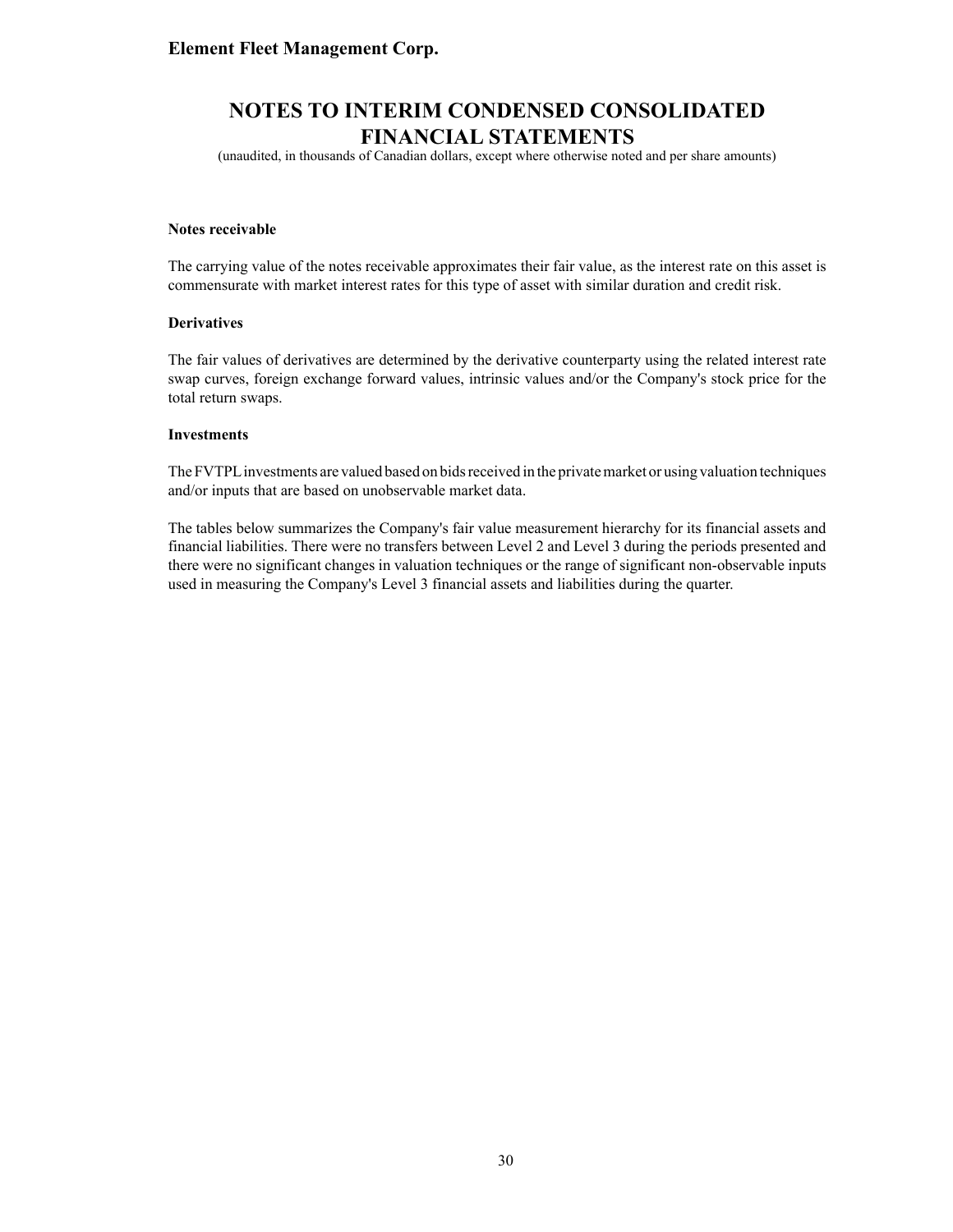(unaudited, in thousands of Canadian dollars, except where otherwise noted and per share amounts)

|                                              | As at March 31, 2019 |                           |                                |                                     |            |
|----------------------------------------------|----------------------|---------------------------|--------------------------------|-------------------------------------|------------|
|                                              |                      | Level 1                   | Level 2                        | Level 3                             |            |
|                                              | Carrying<br>value    | Quoted<br>market<br>price | Observable<br>market<br>inputs | Non-<br>observable<br>market inputs | Total      |
|                                              | \$                   | \$                        | \$                             | \$                                  | \$         |
| <b>Financial assets</b>                      |                      |                           |                                |                                     |            |
| Assets held at amortized cost                |                      |                           |                                |                                     |            |
| Finance lease receivables                    | 12,501,113           |                           |                                | 12,501,113                          | 12,501,113 |
| Finance loans receivables                    | 105,742              |                           |                                | 105,742                             | 105,742    |
| Notes receivables                            | 12,566               |                           |                                | 12,566                              | 12,566     |
| Assets held at fair value                    |                      |                           |                                |                                     |            |
| Derivative financial assets                  |                      |                           |                                |                                     |            |
| Interest rate swaps                          | 29,525               |                           | 29,525                         |                                     | 29,525     |
| Interest rate caps                           | 3,728                |                           | 3,728                          |                                     | 3,728      |
| Investments classified as FVTPL              | 106,295              |                           |                                | 106,295                             | 106,295    |
| <b>Total financial assets</b>                | 12,758,969           | $\overline{\phantom{0}}$  | 33,253                         | 12,725,716                          | 12,758,969 |
| <b>Financial liabilities</b>                 |                      |                           |                                |                                     |            |
| Assets held at amortized cost                |                      |                           |                                |                                     |            |
| Secured borrowings on finance<br>receivables | 10,624,383           |                           |                                | 10,624,383                          | 10,624,383 |
| Convertible debentures                       | 903,024              |                           | 948,583                        |                                     | 948,583    |
| Assets held at fair value                    |                      |                           |                                |                                     |            |
| Derivative financial liabilities             |                      |                           |                                |                                     |            |
| Foreign exchange forwards                    | 12,188               |                           | 12,188                         |                                     | 12,188     |
| Interest rate swaps                          | 40,758               |                           | 40,758                         |                                     | 40,758     |
| Equity swaps                                 | 6,504                |                           | 6,504                          |                                     | 6,504      |
| <b>Total financial liabilities</b>           | 11,586,857           |                           | 1,008,033                      | 10,624,383                          | 11,632,416 |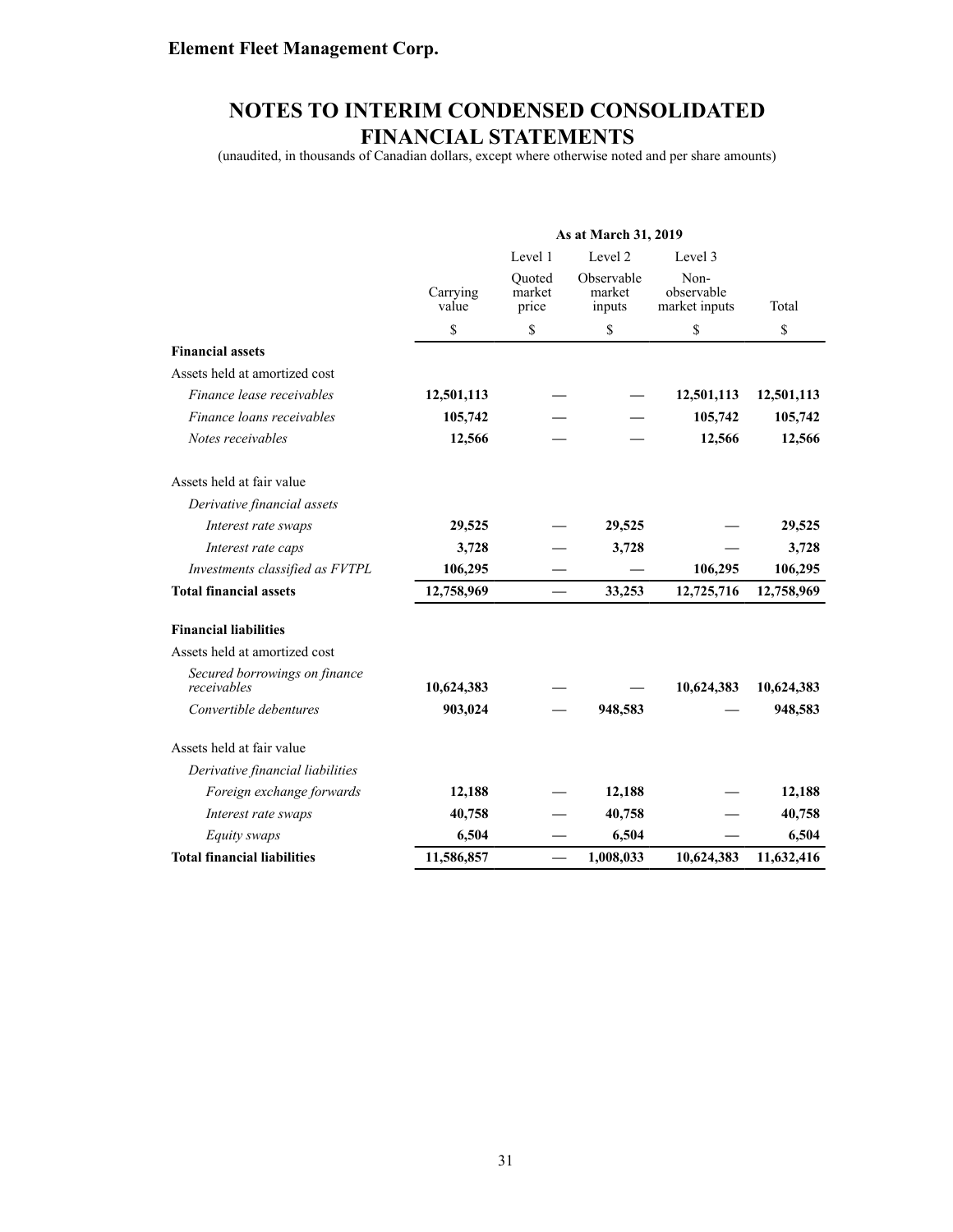(unaudited, in thousands of Canadian dollars, except where otherwise noted and per share amounts)

|                                              | As at December 31, 2018 |                           |                                |                                     |            |
|----------------------------------------------|-------------------------|---------------------------|--------------------------------|-------------------------------------|------------|
|                                              |                         | Level 1                   | Level 2                        | Level 3                             |            |
|                                              | Carrying<br>value       | Quoted<br>market<br>price | Observable<br>market<br>inputs | Non-<br>observable<br>market inputs | Total      |
|                                              | \$                      | \$                        | \$                             | \$                                  | \$         |
| <b>Financial assets</b>                      |                         |                           |                                |                                     |            |
| Assets held at amortized cost                |                         |                           |                                |                                     |            |
| Finance lease receivables                    | 13,089,965              |                           |                                | 13,089,965                          | 13,089,965 |
| Finance loans receivables                    | 113,623                 |                           |                                | 113,623                             | 113,623    |
| Notes receivables                            | 13,698                  |                           |                                | 13,698                              | 13,698     |
| Assets held at fair value                    |                         |                           |                                |                                     |            |
| Derivative financial assets                  |                         |                           |                                |                                     |            |
| Interest rate swaps                          | 28,700                  |                           | 28,700                         |                                     | 28,700     |
| Interest rate caps                           | 6,052                   |                           | 6,052                          |                                     | 6,052      |
| Investments classified as FVTPL              | 109,138                 |                           |                                | 109,138                             | 109,138    |
| <b>Total financial assets</b>                | 13,361,176              |                           | 34,752                         | 13,326,424                          | 13,361,176 |
| <b>Financial liabilities</b>                 |                         |                           |                                |                                     |            |
| Assets held at amortized cost                |                         |                           |                                |                                     |            |
| Secured borrowings on finance<br>receivables | 10,924,763              |                           |                                | 10,924,763                          | 10,924,763 |
| Convertible debentures                       | 897,435                 |                           | 959,065                        |                                     | 959,065    |
| Assets held at fair value                    |                         |                           |                                |                                     |            |
| Derivative financial liabilities             |                         |                           |                                |                                     |            |
| Foreign exchange forwards                    | 18,288                  |                           | 18,288                         |                                     | 18,288     |
| Interest rate swaps                          | 39,684                  |                           | 39,684                         |                                     | 39,684     |
| Equity swaps                                 | 10,449                  |                           | 10,449                         |                                     | 10,449     |
| <b>Total financial liabilities</b>           | 11,890,619              |                           | 1,027,486                      | 10,924,763                          | 11,952,249 |

#### **17. PROVISIONS**

During the three months ended March 31, 2019, the Company recorded a restructuring provision of \$6,738 with respect to transformation. All amounts have been incurred and paid or expect to be paid by the end of the second quarter of 2019. During the three months ended March 31, 2018, the Company recorded a restructuring provision of \$40,811 for severance and other termination costs of employees.